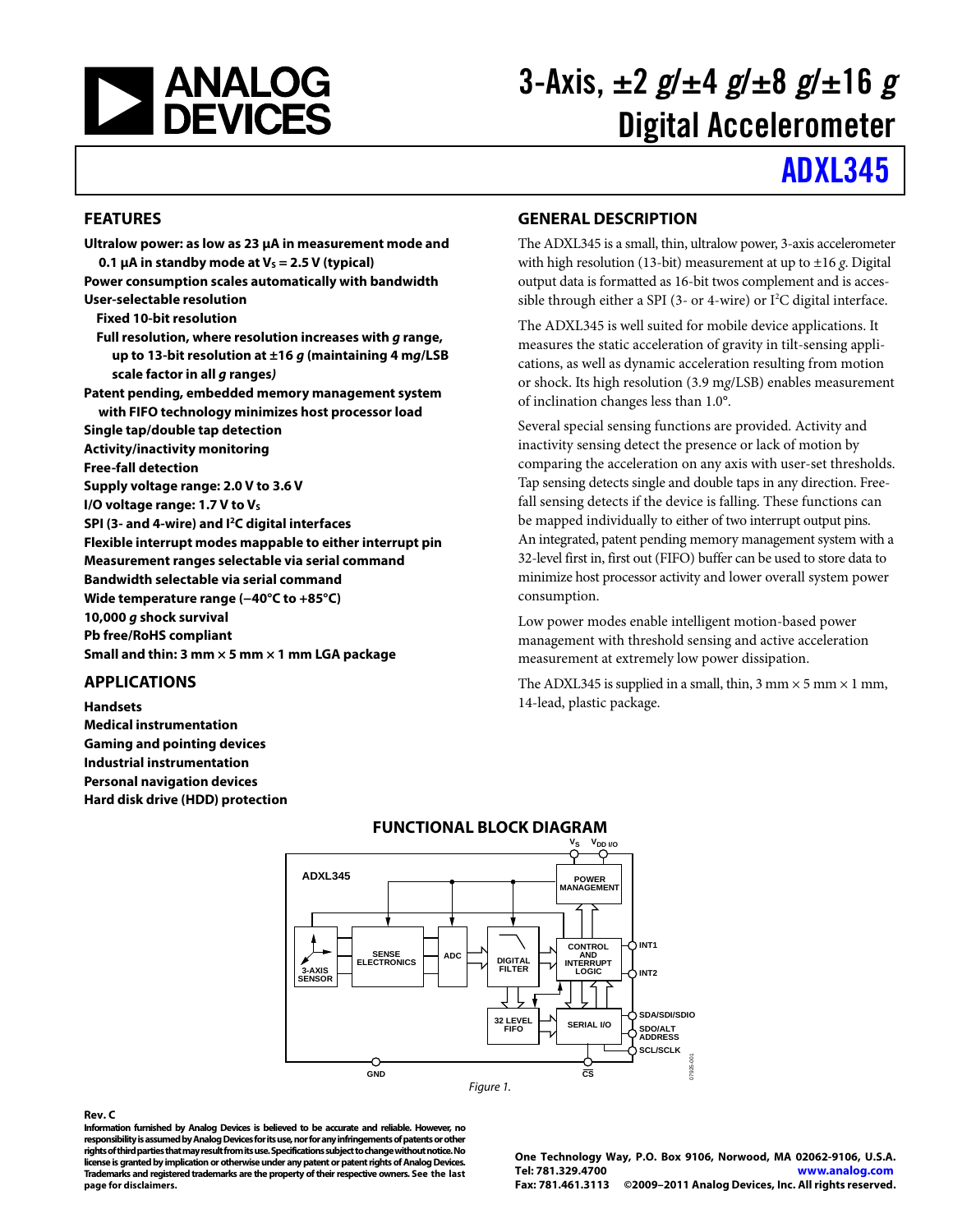### **TABLE OF CONTENTS**

| Offset Performance at Lowest Data Rates 34 |  |
|--------------------------------------------|--|
|                                            |  |
|                                            |  |
|                                            |  |
|                                            |  |
|                                            |  |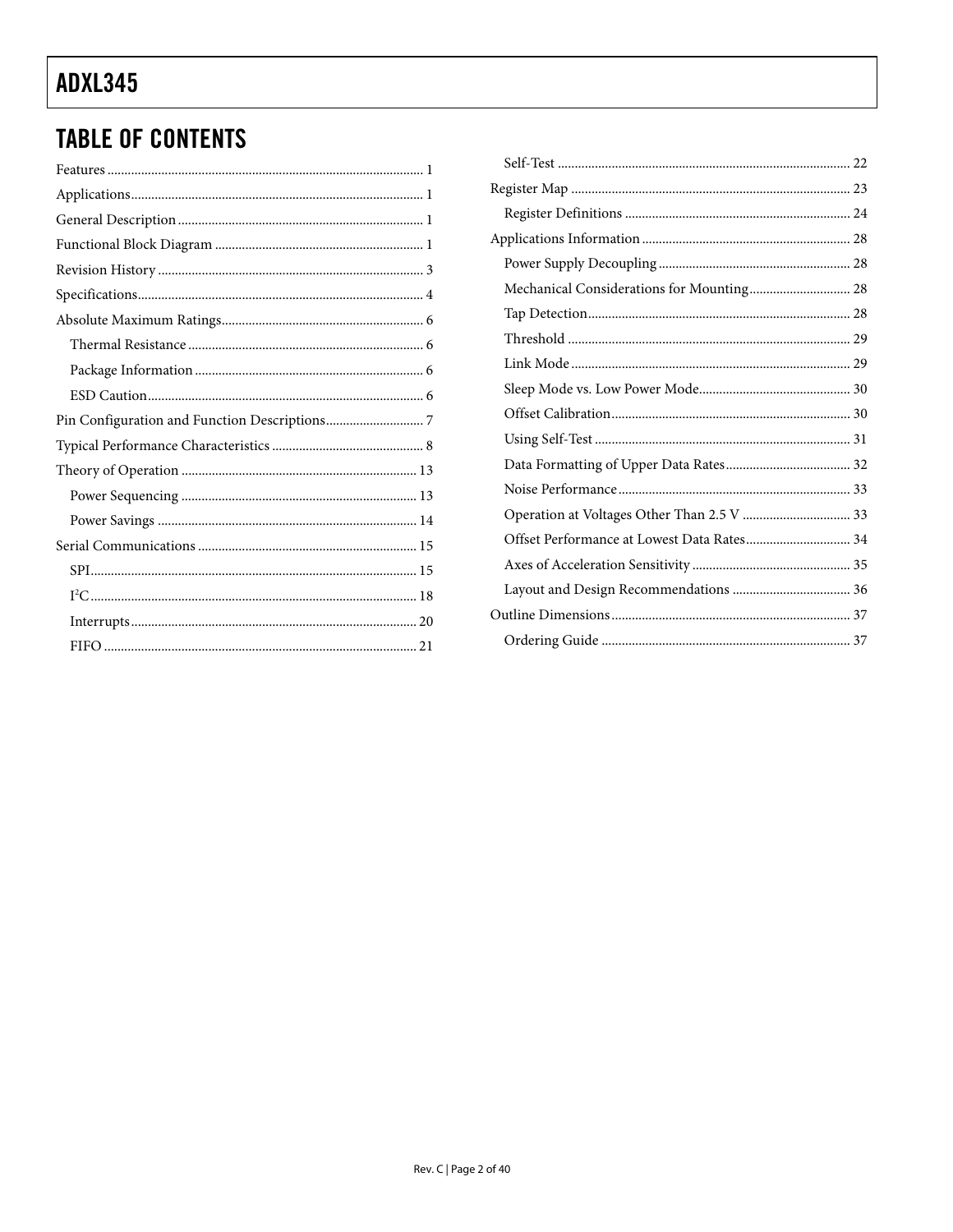#### <span id="page-2-0"></span>**REVISION HISTORY**

| $5/11$ —Rev. B to Rev. C            |
|-------------------------------------|
| Added Preventing Bus Traffic Errors |

| Added Preventing Bus Traffic Errors Section 15        |  |
|-------------------------------------------------------|--|
| Changes to Figure 37, Figure 38, Figure 39 16         |  |
|                                                       |  |
|                                                       |  |
| Changes to Axes of Acceleration Sensitivity Section35 |  |

#### **11/10—Rev. A to Rev. B**

| Change to $0 g$ Offset vs. Temperature for Z-Axis Parameter, |  |
|--------------------------------------------------------------|--|
|                                                              |  |
|                                                              |  |
|                                                              |  |

#### **4/10—Rev. 0 to Rev. A**

Changes to Features Section and General

| Changes to Self-Test Section and Table 15 to Table 18 21      |
|---------------------------------------------------------------|
|                                                               |
|                                                               |
| Changes to Register 0x1D-THRESH_TAP (Read/Write)              |
| Section, Register 0x1E, Register 0x1F, Register 0x20-OFSX,    |
| OFSY, OSXZ (Read/Write) Section, Register 0x21-DUR            |
| (Read/Write) Section, Register 0x22-Latent (Read/Write)       |
| Section, and Register 0x23-Window (Read/Write) Section 23     |
| Changes to ACT_X Enable Bits and INACT_X Enable Bit           |
| Section, Register 0x28-THRESH_FF (Read/Write) Section,        |
| Register 0x29-TIME_FF (Read/Write) Section, Asleep Bit        |
|                                                               |
|                                                               |
| Changes to Power Supply Decoupling Section, Mechanical        |
| Considerations for Mounting Section, and Tap Detection        |
|                                                               |
|                                                               |
| Changes to Sleep Mode vs. Low Power Mode Section29            |
|                                                               |
|                                                               |
| Added Data Formatting of Upper Data Rates Section, Figure 48, |
|                                                               |
| Added Noise Performance Section, Figure 50 to Figure 52, and  |
| Operation at Voltages Other Than 2.5 V Section 32             |
| Added Offset Performance at Lowest Data Rates Section and     |
|                                                               |
|                                                               |

**6/09—Revision 0: Initial Version**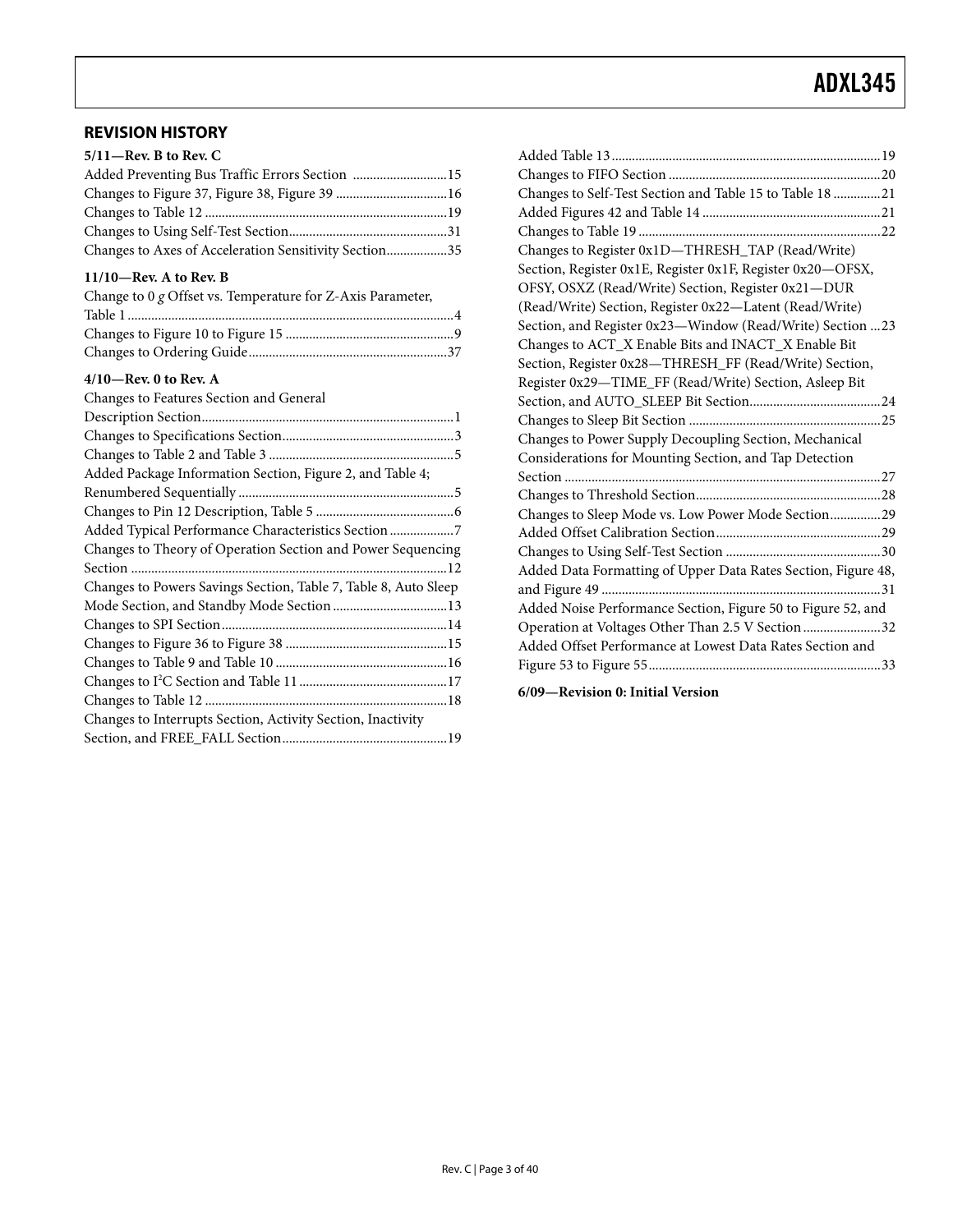### <span id="page-3-0"></span>**SPECIFICATIONS**

 $T_A = 25$ °C,  $V_S = 2.5$  V,  $V_{DD\,I/O} = 1.8$  V, acceleration = 0 *g*, C<sub>S</sub> = 10 μF tantalum, C<sub>*I*/O</sub> = 0.1 μF, output data rate (ODR) = 800 Hz, unless otherwise noted. All minimum and maximum specifications are guaranteed. Typical specifications are not guaranteed.

<span id="page-3-1"></span>

| Table 1.                                    |                                                                                    |         |                               |                |                  |
|---------------------------------------------|------------------------------------------------------------------------------------|---------|-------------------------------|----------------|------------------|
| <b>Parameter</b>                            | <b>Test Conditions</b>                                                             | Min     | Type <sup>1</sup>             | Max            | Unit             |
| <b>SENSOR INPUT</b>                         | Each axis                                                                          |         |                               |                |                  |
| <b>Measurement Range</b>                    | User selectable                                                                    |         | $\pm 2, \pm 4, \pm 8, \pm 16$ |                | g                |
| Nonlinearity                                | Percentage of full scale                                                           |         | ±0.5                          |                | $\frac{0}{0}$    |
| Inter-Axis Alignment Error                  |                                                                                    |         | ±0.1                          |                | Degrees          |
| Cross-Axis Sensitivity <sup>2</sup>         |                                                                                    |         | ±1                            |                | %                |
| <b>OUTPUT RESOLUTION</b>                    | Each axis                                                                          |         |                               |                |                  |
| All g Ranges                                | 10-bit resolution                                                                  |         | 10                            |                | <b>Bits</b>      |
| $±2 g$ Range                                | Full resolution                                                                    |         | 10                            |                | <b>Bits</b>      |
| $±4 g$ Range                                | Full resolution                                                                    |         | 11                            |                | <b>Bits</b>      |
| $\pm 8$ g Range                             | Full resolution                                                                    |         | 12                            |                | <b>Bits</b>      |
| $±16 g$ Range                               | Full resolution                                                                    |         | 13                            |                | <b>Bits</b>      |
| <b>SENSITIVITY</b>                          | Each axis                                                                          |         |                               |                |                  |
| Sensitivity at XOUT, YOUT, ZOUT             | All g-ranges, full resolution                                                      | 230     | 256                           | 282            | LSB/g            |
|                                             | $\pm$ 2 g, 10-bit resolution                                                       | 230     | 256                           | 282            | LSB/g            |
|                                             | $\pm 4$ g, 10-bit resolution                                                       | 115     | 128                           | 141            | LSB/g            |
|                                             | $\pm 8$ g, 10-bit resolution                                                       | 57      | 64                            | 71             | LSB/g            |
|                                             | $\pm 16$ g, 10-bit resolution                                                      | 29      | 32                            | 35             | LSB/g            |
| Sensitivity Deviation from Ideal            | All g-ranges                                                                       |         | ±1.0                          |                | $\%$             |
| Scale Factor at XOUT, YOUT, ZOUT            | All g-ranges, full resolution                                                      | 3.5     | 3.9                           | 4.3            |                  |
|                                             |                                                                                    | 3.5     |                               |                | mg/LSB           |
|                                             | $\pm$ 2 g, 10-bit resolution                                                       |         | 3.9                           | 4.3            | mg/LSB           |
|                                             | $\pm 4$ g, 10-bit resolution                                                       | 7.1     | 7.8                           | 8.7            | mg/LSB           |
|                                             | $\pm 8$ g, 10-bit resolution                                                       | 14.1    | 15.6                          | 17.5           | mg/LSB           |
|                                             | $\pm 16$ g, 10-bit resolution                                                      | 28.6    | 31.2                          | 34.5           | mg/LSB           |
| Sensitivity Change Due to Temperature       |                                                                                    |         | ±0.01                         |                | $\%$ /°C         |
| 0 g OFFSET                                  | Each axis                                                                          |         |                               |                |                  |
| O g Output for XOUT, YOUT                   |                                                                                    | $-150$  | 0                             | $+150$         | mg               |
| 0 g Output for $Z_{OUT}$                    |                                                                                    | $-250$  | 0                             | $+250$         | mg               |
| 0 g Output Deviation from Ideal, XOUT, YOUT |                                                                                    |         | ±35                           |                | mg               |
| 0 g Output Deviation from Ideal, Zout       |                                                                                    |         | ±40                           |                | mg               |
| 0 g Offset vs. Temperature for X-, Y-Axes   |                                                                                    |         | ±0.4                          |                | mg/C             |
| 0 g Offset vs. Temperature for Z-Axis       |                                                                                    |         | ±1.2                          |                | mg/C             |
| <b>NOISE</b>                                |                                                                                    |         |                               |                |                  |
| X-, Y-Axes                                  | ODR = 100 Hz for $\pm 2$ g, 10-bit resolution or                                   |         | 0.75                          |                | LSB rms          |
|                                             | all g-ranges, full resolution                                                      |         |                               |                |                  |
| Z-Axis                                      | ODR = 100 Hz for $\pm 2 g$ , 10-bit resolution or<br>all g-ranges, full resolution |         | 1.1                           |                | LSB rms          |
| OUTPUT DATA RATE AND BANDWIDTH              | User selectable                                                                    |         |                               |                |                  |
| Output Data Rate (ODR) <sup>3, 4, 5</sup>   |                                                                                    | 0.1     |                               | 3200           | Hz               |
| SELF-TEST <sup>6</sup>                      |                                                                                    |         |                               |                |                  |
| Output Change in X-Axis                     |                                                                                    | 0.20    |                               | 2.10           | $\boldsymbol{g}$ |
| <b>Output Change in Y-Axis</b>              |                                                                                    | $-2.10$ |                               | $-0.20$        | g                |
| Output Change in Z-Axis                     |                                                                                    | 0.30    |                               | 3.40           | $\boldsymbol{g}$ |
| <b>POWER SUPPLY</b>                         |                                                                                    |         |                               |                |                  |
| Operating Voltage Range (V <sub>s</sub> )   |                                                                                    | 2.0     | 2.5                           | 3.6            | $\vee$           |
| Interface Voltage Range (VDDI/O)            |                                                                                    | 1.7     | 1.8                           | V <sub>S</sub> | V                |
| <b>Supply Current</b>                       | $ODR \ge 100 Hz$                                                                   |         | 140                           |                | μA               |
|                                             | ODR < 10 Hz                                                                        |         | 30                            |                | μA               |
| Standby Mode Leakage Current                |                                                                                    |         | 0.1                           |                | μA               |
| Turn-On and Wake-Up Time <sup>7</sup>       | $ODR = 3200 Hz$                                                                    |         | 1.4                           |                | ms               |
|                                             |                                                                                    |         |                               |                |                  |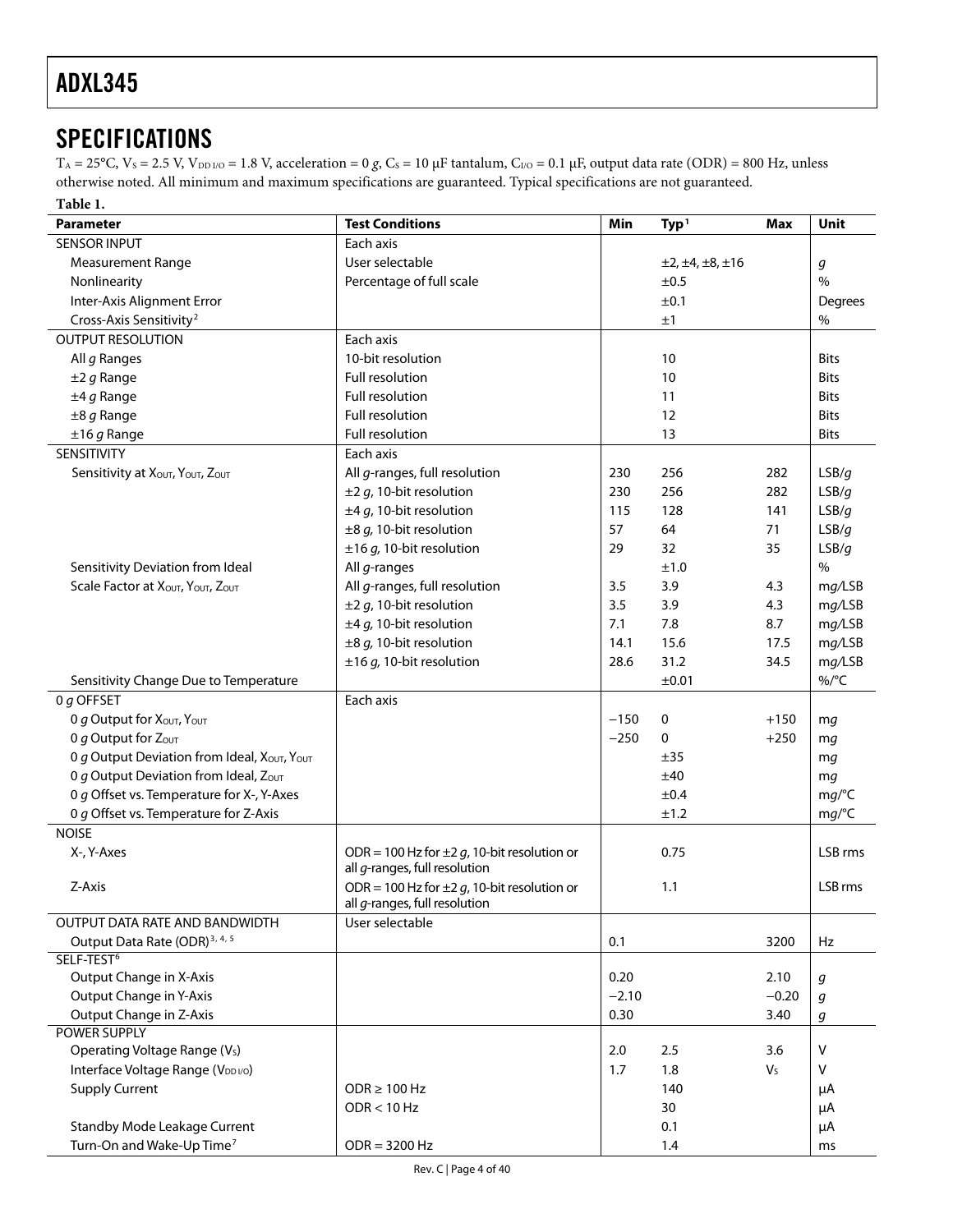<span id="page-4-0"></span>

| <b>Parameter</b>            | <b>Test Conditions</b> | Min   | Typ | Max   | Unit   |
|-----------------------------|------------------------|-------|-----|-------|--------|
| <b>TEMPERATURE</b>          |                        |       |     |       |        |
| Operating Temperature Range |                        | $-40$ |     | $+85$ | $\sim$ |
| <b>WEIGHT</b>               |                        |       |     |       |        |
| Device Weight               |                        |       | 30  |       | mg     |

<sup>1</sup> The typical specifications shown are for at least 68% of the population of parts and are based on the worst case of mean ±1 σ, except for 0 g output and sensitivity, which represents the target value. For 0 g offset and sensitivity, the deviation from the ideal describes the worst case of mean  $\pm 1$  o.

<sup>2</sup> Cross-axis sensitivity is defined as coupling between any two axes.

 $3$  Bandwidth is the  $-3$  dB frequency and is half the output data rate, bandwidth = ODR/2.

4 The output format for the 3200 Hz and 1600 Hz ODRs is different than the output format for the remaining ODRs. This difference is described in the [Data Formatting of](#page-31-1)  [Upper Data Rates s](#page-31-1)ection.

 $^5$  Output data rates below 6.25 Hz exhibit additional offset shift with increased temperature, depending on selected output data rate. Refer to the Offset Performance at [Lowest Data Rates s](#page-33-0)ection for details.

 $^6$  Self-test change is defined as the output (g) when the SELF\_TEST bit = 1 (in the DATA\_FORMAT register, Address 0x31) minus the output (g) when the SELF\_TEST bit = 0. Due to device filtering, the output reaches its final value after 4 × τ when enabling or disabling self-test, where τ = 1/(data rate). The part must be in normal power operation (LOW\_POWER bit = 0 in the BW\_RATE register, Address 0x2C) for self-test to operate correctly.

7 Turn-on and wake-up times are determined by the user-defined bandwidth. At a 100 Hz data rate, the turn-on and wake-up times are each approximately 11.1 ms. For other data rates, the turn-on and wake-up times are each approximately  $\tau$  + 1.1 in milliseconds, where  $\tau$  = 1/(data rate).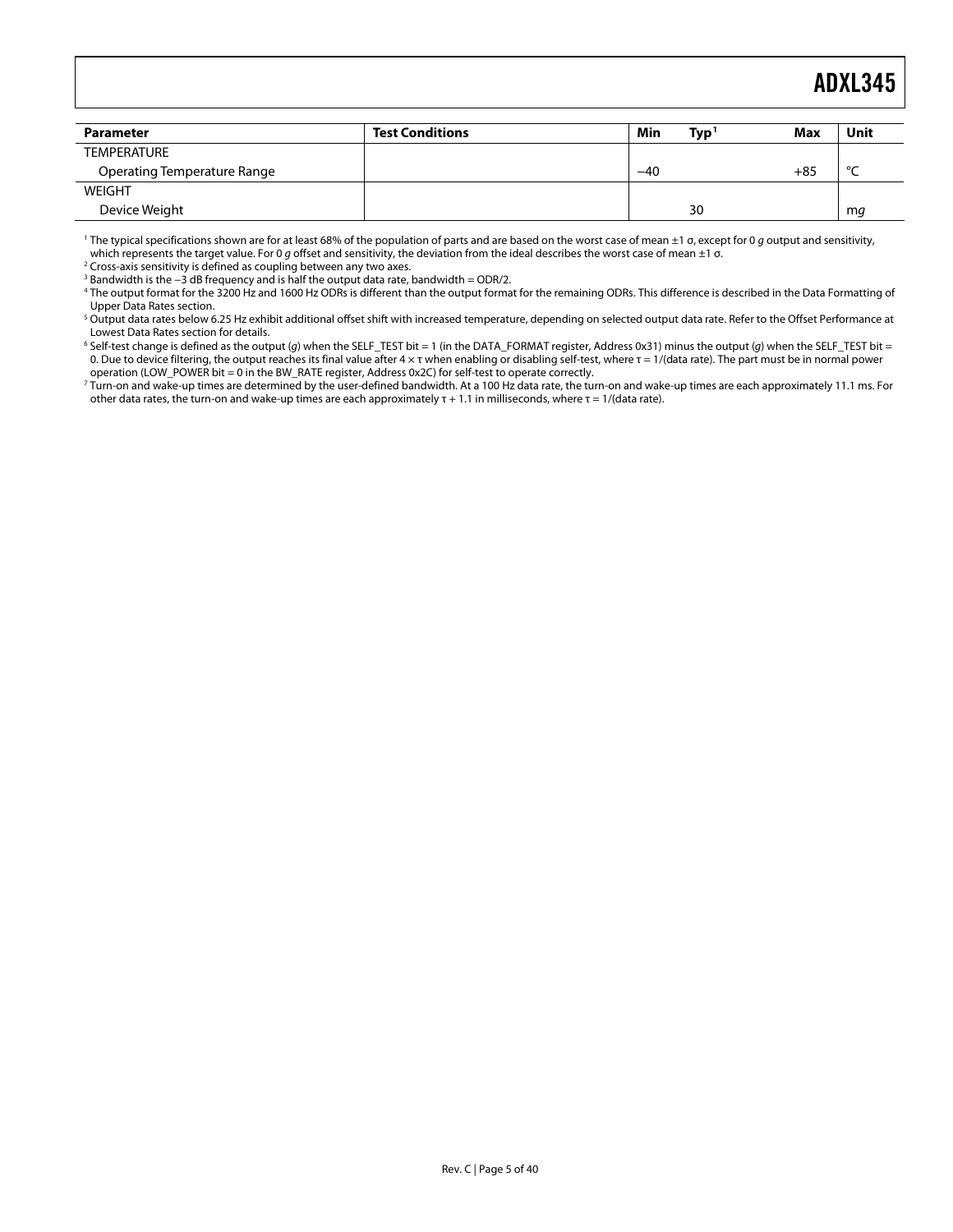### <span id="page-5-1"></span><span id="page-5-0"></span>ABSOLUTE MAXIMUM RATINGS

#### **Table 2.**

| <b>Parameter</b>                                            | Rating                                                                 |
|-------------------------------------------------------------|------------------------------------------------------------------------|
| Acceleration                                                |                                                                        |
| Any Axis, Unpowered                                         | 10,000 $q$                                                             |
| Any Axis, Powered                                           | 10,000 $q$                                                             |
| V٢                                                          | $-0.3$ V to $+3.9$ V                                                   |
| V <sub>DD I/O</sub>                                         | $-0.3$ V to $+3.9$ V                                                   |
| Digital Pins                                                | $-0.3$ V to V <sub>DD I/0</sub> + 0.3 V or 3.9 V,<br>whichever is less |
| All Other Pins                                              | $-0.3$ V to $+3.9$ V                                                   |
| <b>Output Short-Circuit Duration</b><br>(Any Pin to Ground) | Indefinite                                                             |
| Temperature Range                                           |                                                                        |
| Powered                                                     | $-40^{\circ}$ C to $+105^{\circ}$ C                                    |
| Storage                                                     | $-40^{\circ}$ C to $+105^{\circ}$ C                                    |

<span id="page-5-2"></span>Stresses above those listed under Absolute Maximum Ratings may cause permanent damage to the device. This is a stress rating only; functional operation of the device at these or any other conditions above those indicated in the operational section of this specification is not implied. Exposure to absolute maximum rating conditions for extended periods may affect device reliability.

#### **THERMAL RESISTANCE**

#### **Table 3. Package Characteristics**

| Package Type    | θja<br>$\theta$ JC |        | <b>Device Weight</b> |  |  |
|-----------------|--------------------|--------|----------------------|--|--|
| 14-Terminal LGA | $150^{\circ}$ C/W  | 85°C/W | 30 mg                |  |  |

#### **PACKAGE INFORMATION**

The information in [Figure 2](#page-5-2) and Table 4 provide details about the package branding for the ADXL345. For a complete listing of product availability, see the [Ordering Guide](#page-36-2) section.

| 3 | 45B                |           |
|---|--------------------|-----------|
|   | # y w w            |           |
|   | J                  |           |
| C | <b>N</b><br>$\Box$ | 17925-102 |
|   |                    |           |

Figure 2. Product Information on Package (Top View)

#### **Table 4. Package Branding Information**

| <b>Branding Key</b> | <b>Field Description</b>    |
|---------------------|-----------------------------|
| 345B                | Part identifier for ADXL345 |
| #                   | RoHS-compliant designation  |
| <b>yww</b>          | Date code                   |
| <b>VVVV</b>         | Factory lot code            |
| CNTY                | Country of origin           |

#### **ESD CAUTION**



ESD (electrostatic discharge) sensitive device. Charged devices and circuit boards can discharge without detection. Although this product features patented or proprietary protection circuitry, damage may occur on devices subjected to high energy ESD. Therefore, proper ESD precautions should be taken to avoid performance degradation or loss of functionality.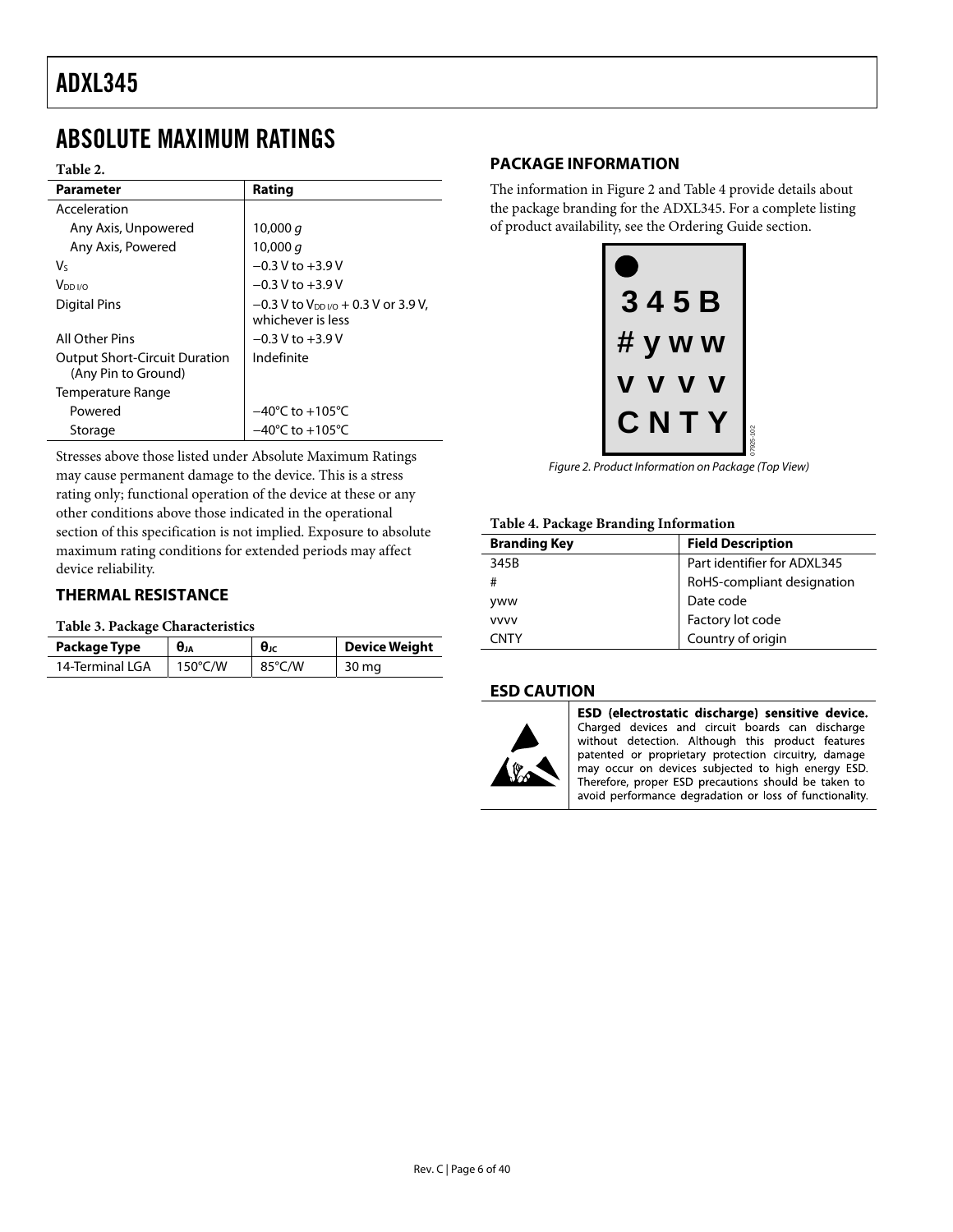### <span id="page-6-0"></span>PIN CONFIGURATION AND FUNCTION DESCRIPTIONS



Figure 3. Pin Configuration (Top View)

#### **Table 5. Pin Function Descriptions**

| Pin No. | <b>Mnemonic</b>        | <b>Description</b>                                                                                       |
|---------|------------------------|----------------------------------------------------------------------------------------------------------|
|         | $V_{DD I/O}$           | Digital Interface Supply Voltage.                                                                        |
|         | <b>GND</b>             | This pin must be connected to ground.                                                                    |
|         | <b>RESERVED</b>        | Reserved. This pin must be connected to V <sub>s</sub> or left open.                                     |
|         | <b>GND</b>             | This pin must be connected to ground.                                                                    |
|         | <b>GND</b>             | This pin must be connected to ground.                                                                    |
| 6       | V <sub>s</sub>         | Supply Voltage.                                                                                          |
|         | $\overline{\text{CS}}$ | Chip Select.                                                                                             |
| 8       | INT <sub>1</sub>       | Interrupt 1 Output.                                                                                      |
| 9       | INT <sub>2</sub>       | Interrupt 2 Output.                                                                                      |
| 10      | <b>NC</b>              | Not Internally Connected.                                                                                |
| 11      | <b>RESERVED</b>        | Reserved. This pin must be connected to ground or left open.                                             |
| 12      | SDO/ALT ADDRESS        | Serial Data Output (SPI 4-Wire)/Alternate <sup>2</sup> C Address Select ( <sup>2</sup> C).               |
| 13      | SDA/SDI/SDIO           | Serial Data (I <sup>2</sup> C)/Serial Data Input (SPI 4-Wire)/Serial Data Input and Output (SPI 3-Wire). |
| 14      | <b>SCL/SCLK</b>        | Serial Communications Clock. SCL is the clock for I <sup>2</sup> C, and SCLK is the clock for SPI.       |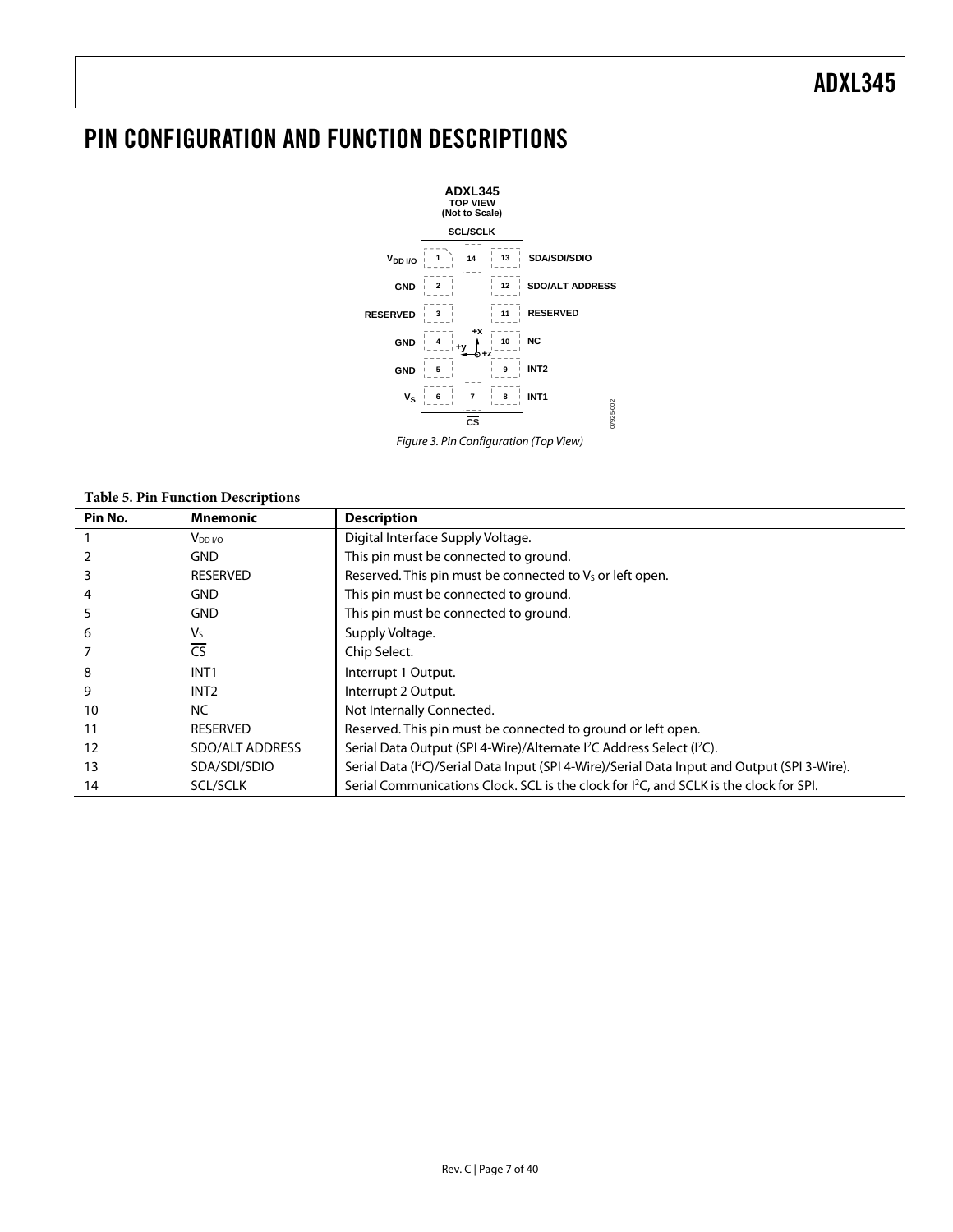<span id="page-7-0"></span>



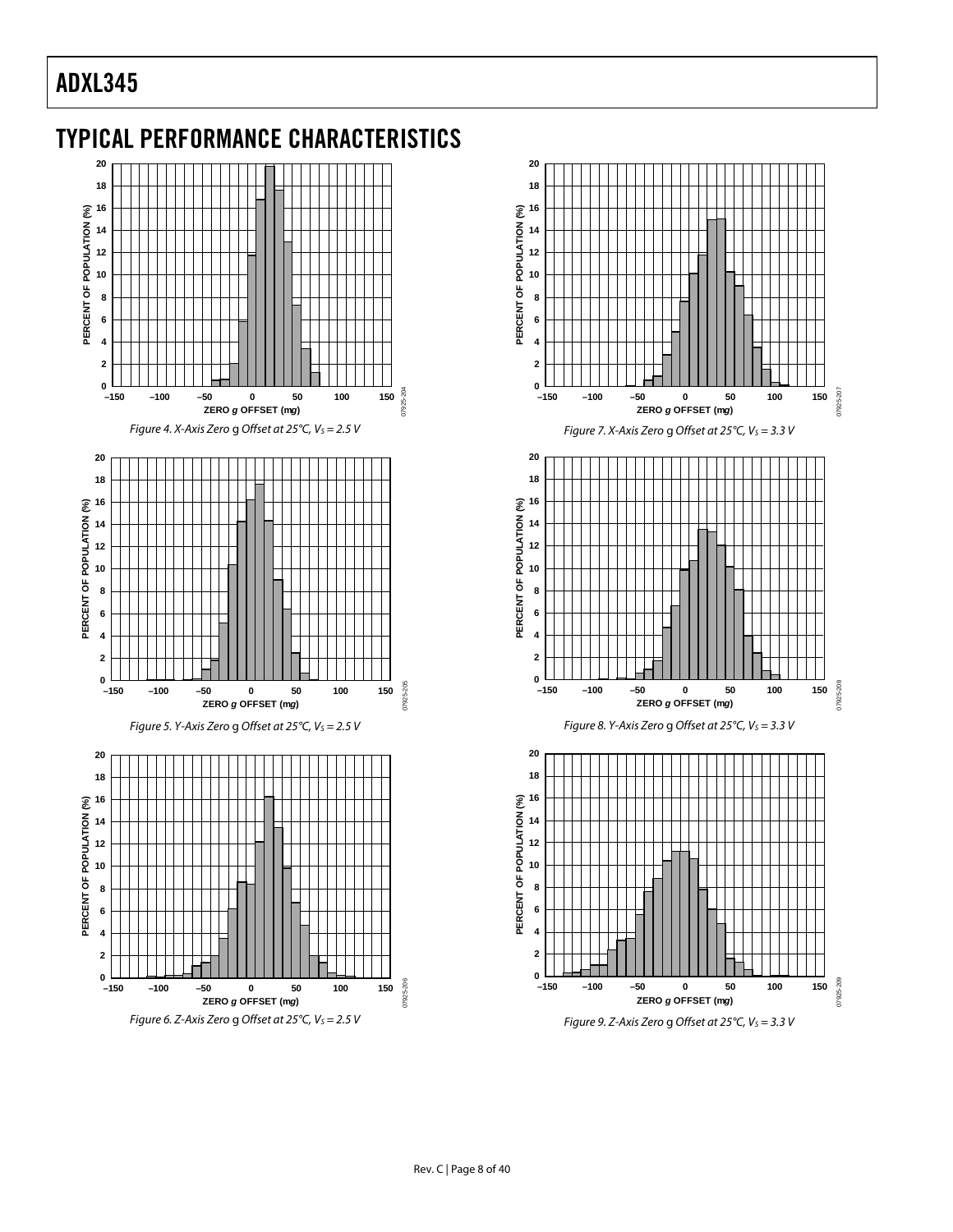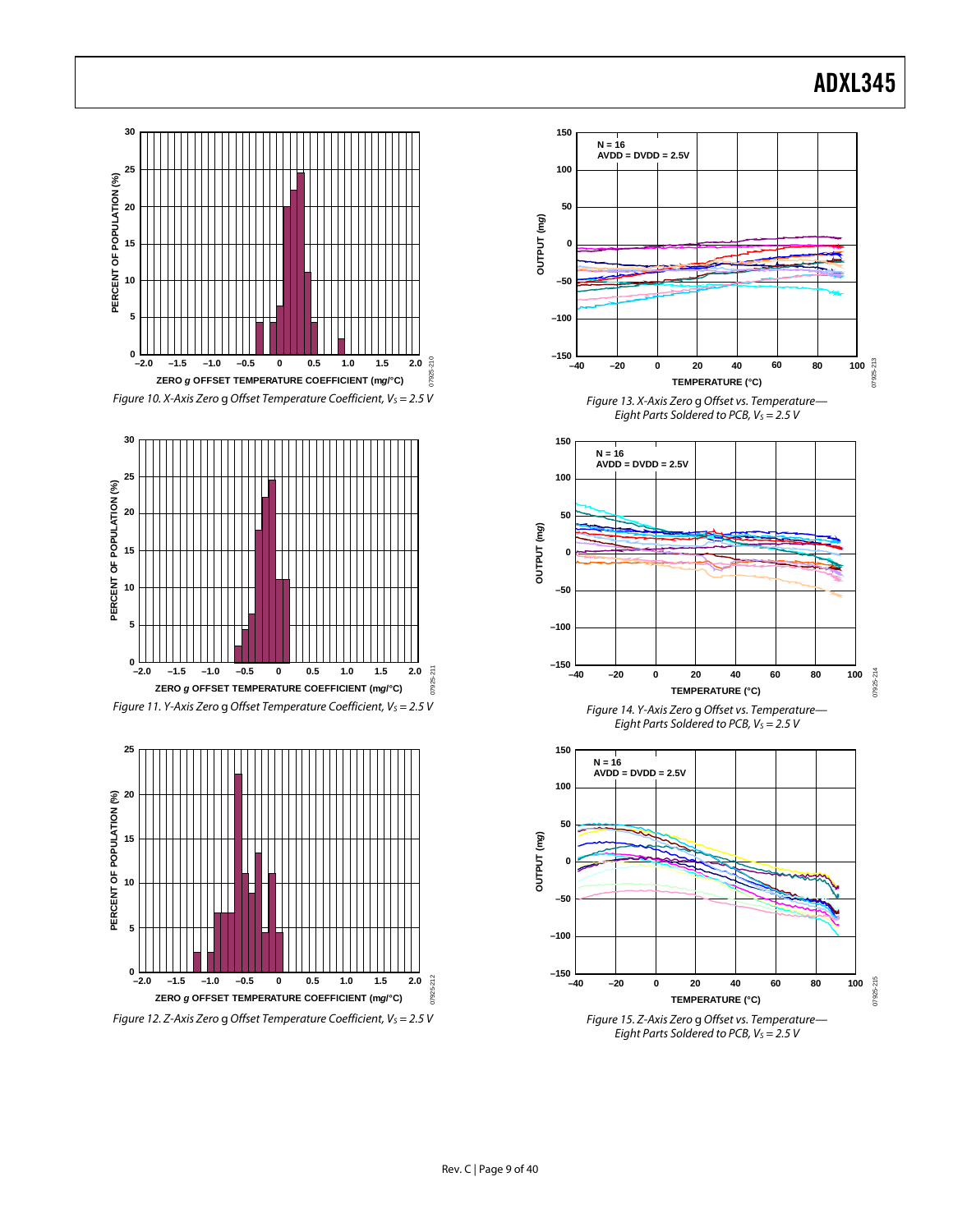





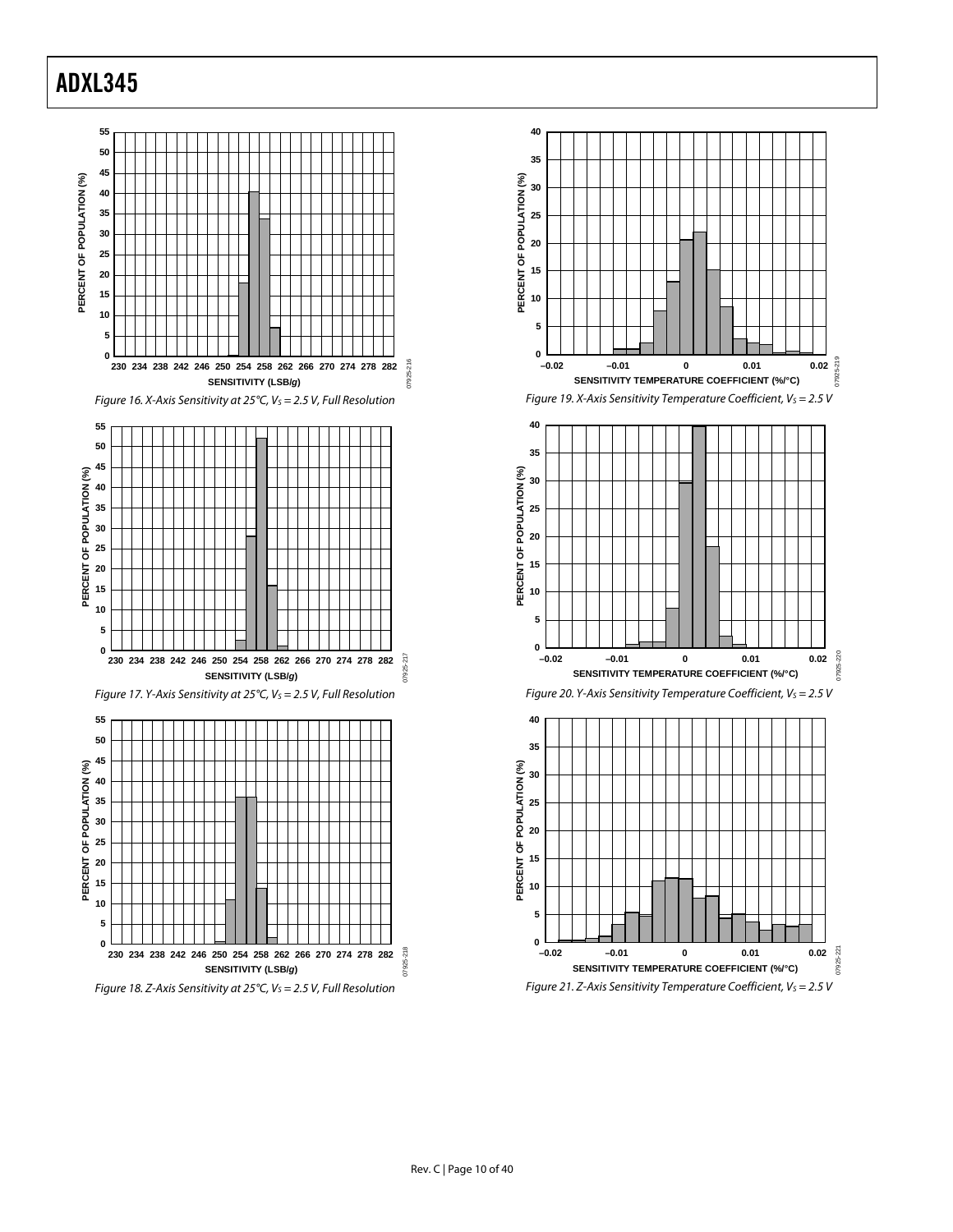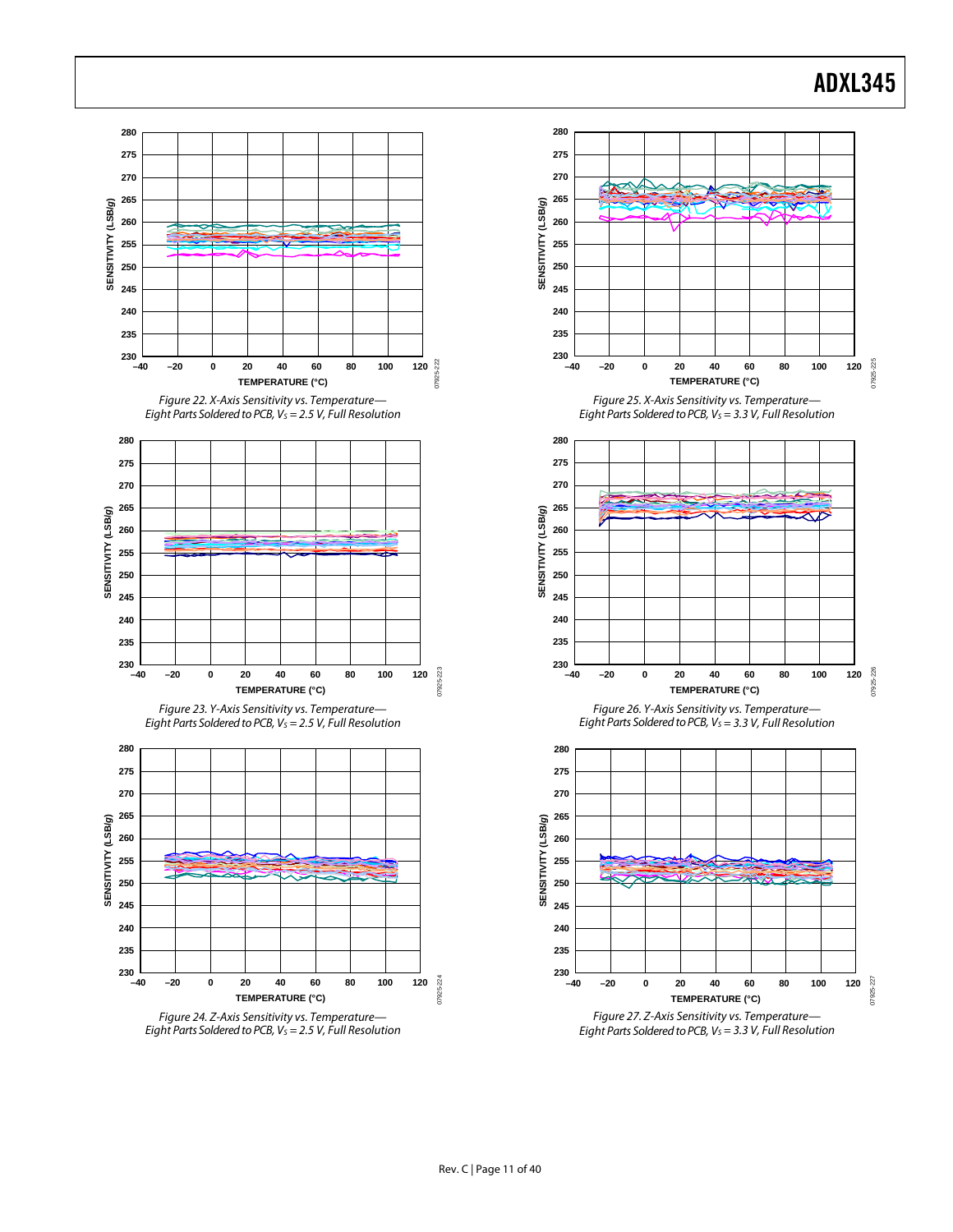



<span id="page-11-0"></span>







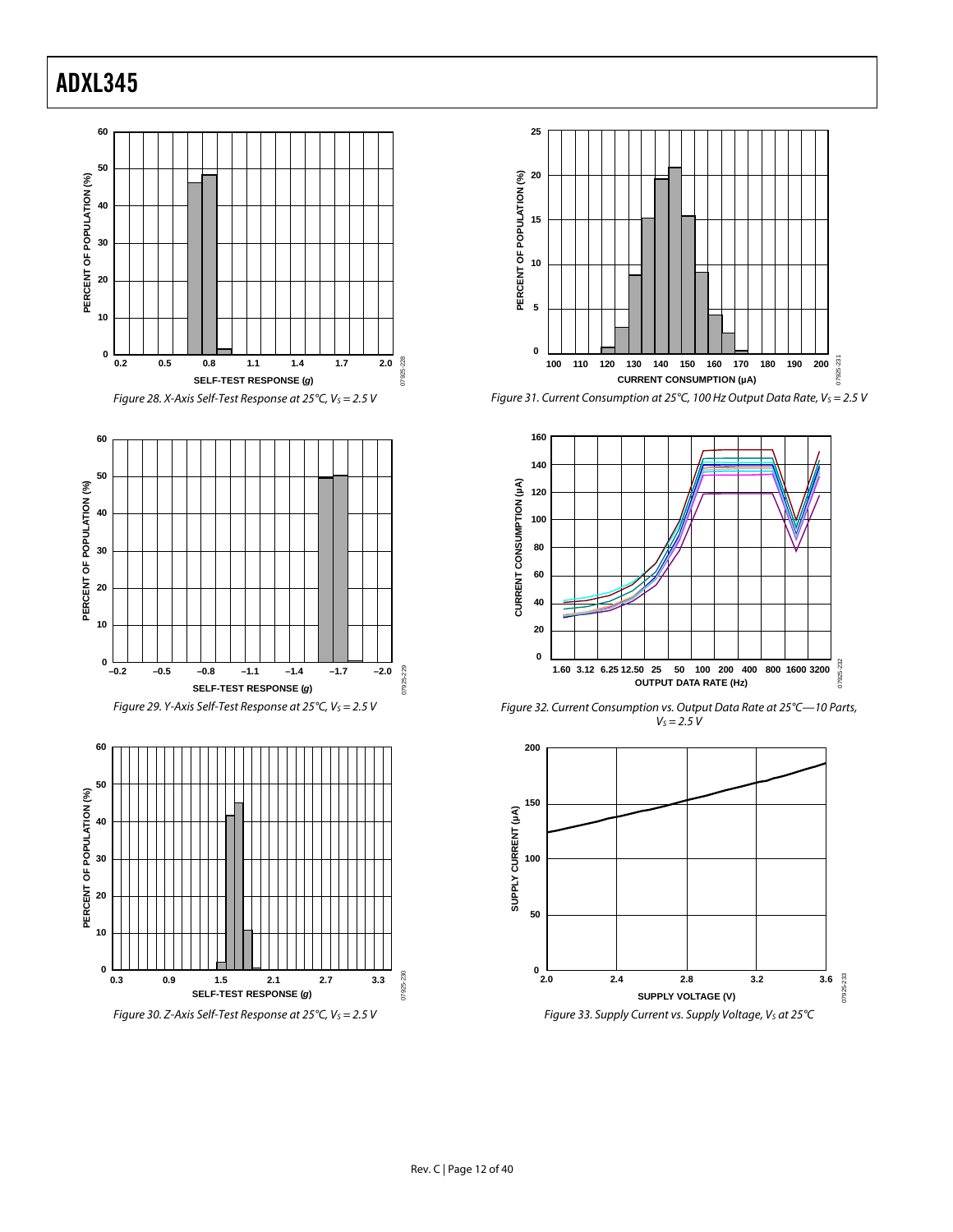### <span id="page-12-1"></span><span id="page-12-0"></span>THEORY OF OPERATION

The ADXL345 is a complete 3-axis acceleration measurement system with a selectable measurement range of ±2 *g, ±*4 *g, ±*8 *g*, or ±16 *g*. It measures both dynamic acceleration resulting from motion or shock and static acceleration, such as gravity, that allows the device to be used as a tilt sensor.

The sensor is a polysilicon surface-micromachined structure built on top of a silicon wafer. Polysilicon springs suspend the structure over the surface of the wafer and provide a resistance against forces due to applied acceleration.

Deflection of the structure is measured using differential capacitors that consist of independent fixed plates and plates attached to the moving mass. Acceleration deflects the proof mass and unbalances the differential capacitor, resulting in a sensor output whose amplitude is proportional to acceleration. Phase-sensitive demodulation is used to determine the magnitude and polarity of the acceleration.

#### **POWER SEQUENCING**

Power can be applied to  $V_S$  or  $V_{DD\,I/O}$  in any sequence without damaging the ADXL345. All possible power-on modes are summarized in [Table 6](#page-12-2). The interface voltage level is set with the interface supply voltage,  $V_{DD I/O}$ , which must be present to ensure that the ADXL345 does not create a conflict on the communication bus. For single-supply operation,  $V_{DD UQ}$  can be the same as the main supply,  $V_s$ . In a dual-supply application, however,  $V_{DD I/O}$  can differ from  $V_S$  to accommodate the desired interface voltage, as long as  $V<sub>S</sub>$  is greater than or equal to  $V<sub>DD I/O</sub>$ .

After  $V_s$  is applied, the device enters standby mode, where power consumption is minimized and the device waits for  $V_{DD\,I/O}$  to be applied and for the command to enter measurement mode to be received. (This command can be initiated by setting the measure bit (Bit D3) in the POWER\_CTL register (Address 0x2D).) In addition, while the device is in standby mode, any register can be written to or read from to configure the part. It is recommended to configure the device in standby mode and then to enable measurement mode. Clearing the measure bit returns the device to the standby mode.

#### <span id="page-12-2"></span> $\begin{array}{c|c|c|c} \hline \textbf{Condition} & \textbf{V}_\text{S} & \textbf{V}_{\text{DD I/O}} & \textbf{Description} \ \hline \end{array}$ Power Off **Prover Configure Configure The device is completely off, but there is a potential for a communication bus conflict.** Bus Disabled  $\vert$  On  $\vert$  Off  $\vert$  The device is on in standby mode, but communication is unavailable and creates a conflict on the communication bus. The duration of this state should be minimized during power-up to prevent a conflict. Bus Enabled  $\vert$  Off  $\vert$  On  $\vert$  No functions are available, but the device does not create a conflict on the communication bus. Standby or Measurement  $\Box$  On  $\Box$  At power-up, the device is in standby mode, awaiting a command to enter measurement mode, and all sensor functions are off. After the device is instructed to enter measurement mode, all sensor functions are available.

#### **Table 6. Power Sequencing**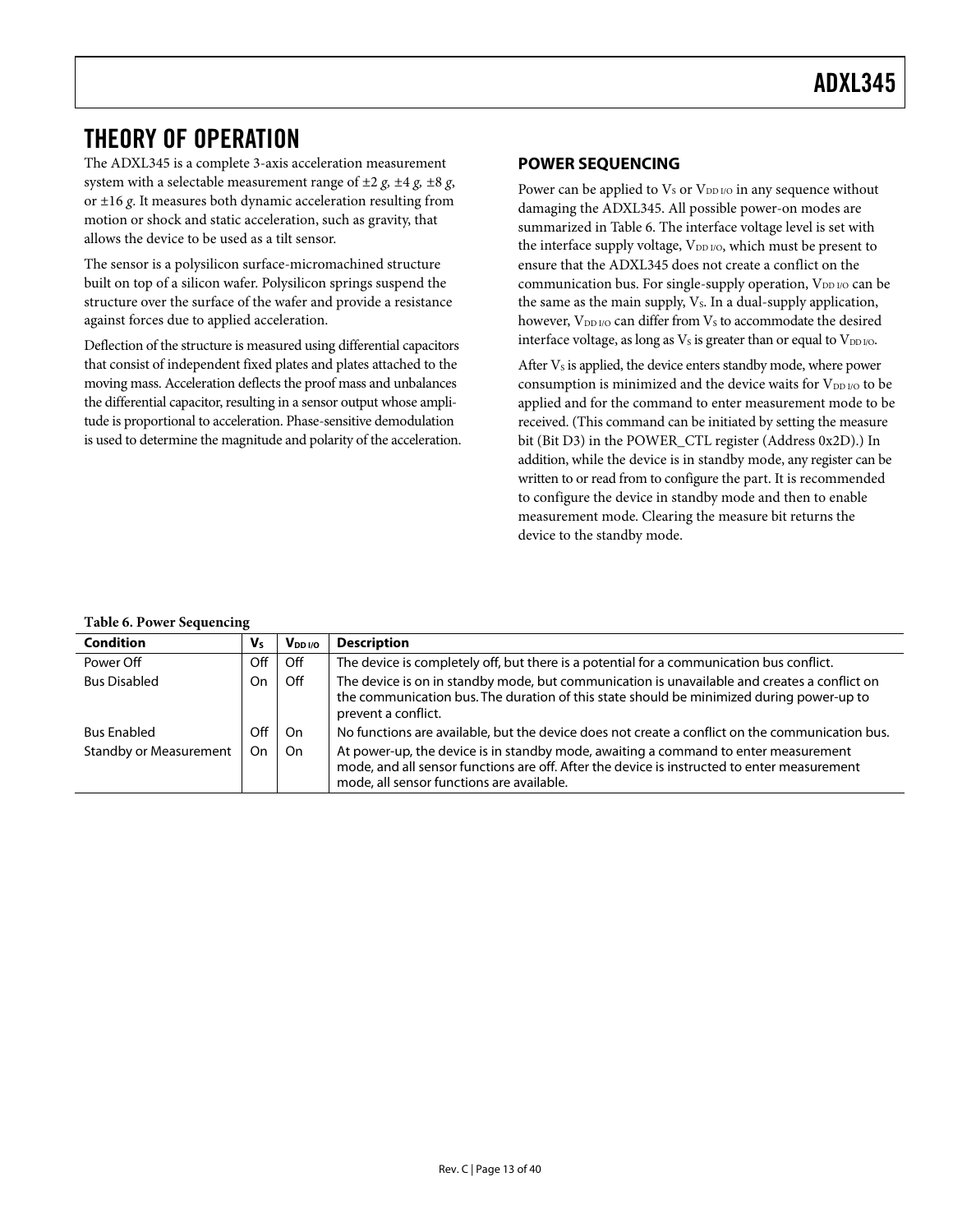#### <span id="page-13-2"></span><span id="page-13-0"></span>**POWER SAVINGS**

#### <span id="page-13-3"></span>**Power Modes**

The ADXL345 automatically modulates its power consumption in proportion to its output data rate, as outlined in [Table 7](#page-13-1). If additional power savings is desired, a lower power mode is available. In this mode, the internal sampling rate is reduced, allowing for power savings in the 12.5 Hz to 400 Hz data rate range at the expense of slightly greater noise. To enter low power mode, set the LOW\_POWER bit (Bit 4) in the BW\_RATE register (Address 0x2C). The current consumption in low power mode is shown in [Table 8](#page-13-2) for cases where there is an advantage to using low power mode. Use of low power mode for a data rate not shown in [Table 8](#page-13-2) does not provide any advantage over the same data rate in normal power mode. Therefore, it is recommended that only data rates shown in [Table 8](#page-13-2) are used in low power mode. The current consumption values shown in [Table 7](#page-13-1) and [Table 8](#page-13-2) are for a  $V<sub>s</sub>$  of 2.5 V.

<span id="page-13-1"></span>

|            |  | Table 7. Typical Current Consumption vs. Data Rate |  |
|------------|--|----------------------------------------------------|--|
| $\sqrt{2}$ |  | $\mathbf{1}$ $\mathbf{1}$ $\mathbf{1}$             |  |

| $(T_A = 25^{\circ}C, V_S = 2.5 V, V_{DD I/O} = 1.8 V)$ |  |  |  |  |
|--------------------------------------------------------|--|--|--|--|
|                                                        |  |  |  |  |

| <b>Output Data</b> |                       |                  |                 |
|--------------------|-----------------------|------------------|-----------------|
| Rate (Hz)          | <b>Bandwidth (Hz)</b> | <b>Rate Code</b> | $I_{DD}(\mu A)$ |
| 3200               | 1600                  | 1111             | 140             |
| 1600               | 800                   | 1110             | 90              |
| 800                | 400                   | 1101             | 140             |
| 400                | 200                   | 1100             | 140             |
| 200                | 100                   | 1011             | 140             |
| 100                | 50                    | 1010             | 140             |
| 50                 | 25                    | 1001             | 90              |
| 25                 | 12.5                  | 1000             | 60              |
| 12.5               | 6.25                  | 0111             | 50              |
| 6.25               | 3.13                  | 0110             | 45              |
| 3.13               | 1.56                  | 0101             | 40              |
| 1.56               | 0.78                  | 0100             | 34              |
| 0.78               | 0.39                  | 0011             | 23              |
| 0.39               | 0.20                  | 0010             | 23              |
| 0.20               | 0.10                  | 0001             | 23              |
| 0.10               | 0.05                  | 0000             | 23              |

| Table 8. Typical Current Consumption vs. Data Rate,                                                      |
|----------------------------------------------------------------------------------------------------------|
| Low Power Mode (T <sub>A</sub> = 25 <sup>o</sup> C, V <sub>S</sub> = 2.5 V, V <sub>DD I/O</sub> = 1.8 V) |

| <b>Output Data</b><br>Rate (Hz) | <b>Bandwidth (Hz)</b> | <b>Rate Code</b> | $I_{DD}(\mu A)$ |
|---------------------------------|-----------------------|------------------|-----------------|
| 400                             | 200                   | 1100             | 90              |
| 200                             | 100                   | 1011             | 60              |
| 100                             | 50                    | 1010             | 50              |
| 50                              | 25                    | 1001             | 45              |
| 25                              | 12.5                  | 1000             | 40              |
| 12.5                            | 6.25                  | 0111             | 34              |

#### **Auto Sleep Mode**

Additional power can be saved if the ADXL345 automatically switches to sleep mode during periods of inactivity. To enable this feature, set the THRESH\_INACT register (Address 0x25) and the TIME\_INACT register (Address 0x26) each to a value that signifies inactivity (the appropriate value depends on the application), and then set the AUTO\_SLEEP bit (Bit D4) and the link bit (Bit D5) in the POWER\_CTL register (Address 0x2D). Current consumption at the sub-12.5 Hz data rates that are used in this mode is typically 23  $\mu$ A for a V<sub>s</sub> of 2.5 V.

#### **Standby Mode**

For even lower power operation, standby mode can be used. In standby mode, current consumption is reduced to 0.1 μA (typical). In this mode, no measurements are made. Standby mode is entered by clearing the measure bit (Bit D3) in the POWER\_CTL register (Address 0x2D). Placing the device into standby mode preserves the contents of FIFO.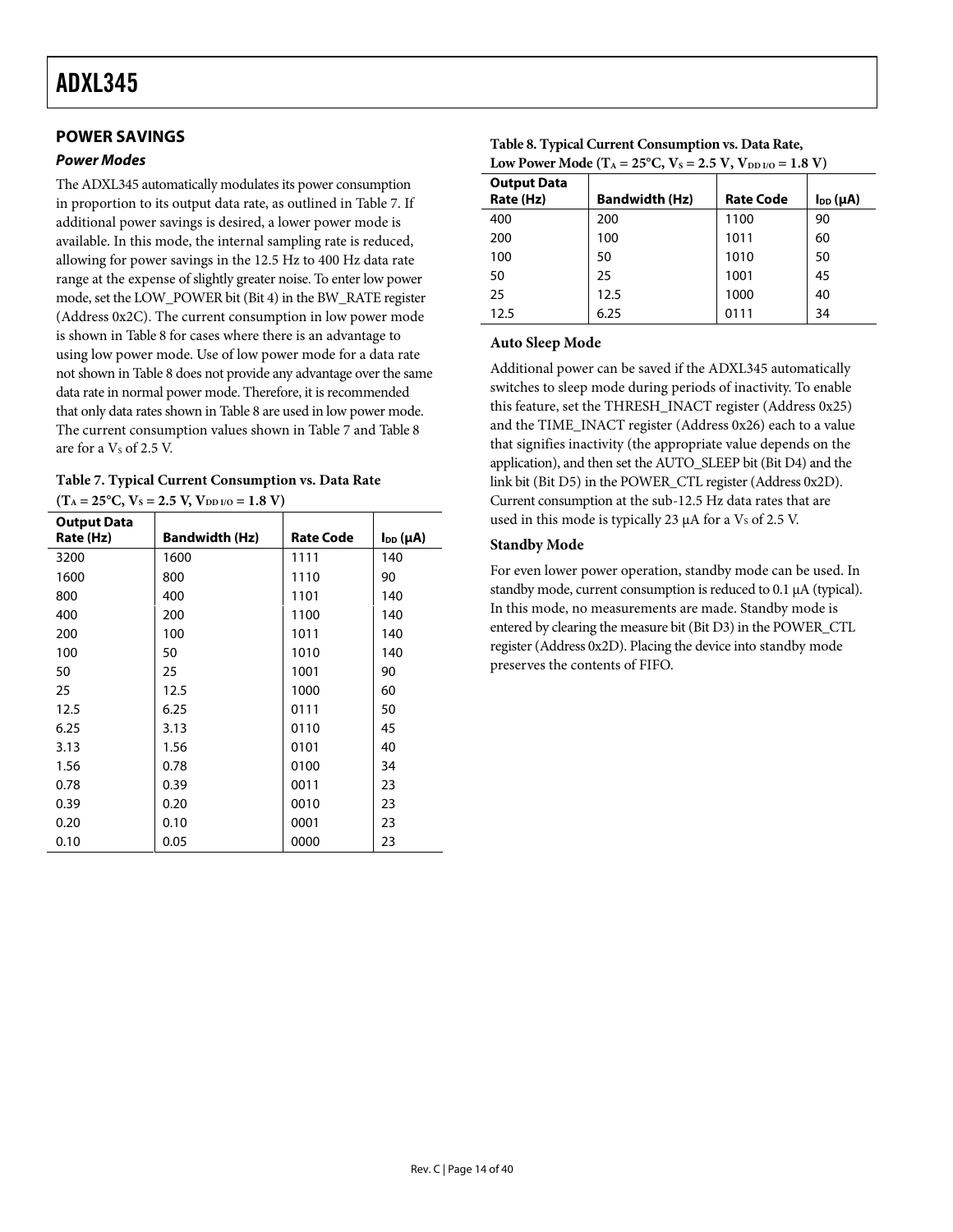### <span id="page-14-1"></span><span id="page-14-0"></span>SERIAL COMMUNICATIONS

I 2 C and SPI digital communications are available. In both cases, the ADXL345 operates as a slave. I<sup>2</sup>C mode is enabled if the CS pin is tied high to VDD I/O. The CS pin should always be tied high to V<sub>DD I/O</sub> or be driven by an external controller because there is no default mode if the  $\overline{\text{CS}}$  pin is left unconnected. Therefore, not taking these precautions may result in an inability to communicate with the part. In SPI mode, the  $\overline{CS}$  pin is controlled by the bus master. In both SPI and I<sup>2</sup>C modes of operation, data transmitted from the ADXL345 to the master device should be ignored during writes to the ADXL345.

#### **SPI**

For SPI, either 3- or 4-wire configuration is possible, as shown in the connection diagrams in [Figure 34](#page-14-2) and [Figure 35](#page-14-3). Clearing the SPI bit (Bit D6) in the DATA\_FORMAT register (Address 0x31) selects 4-wire mode, whereas setting the SPI bit selects 3-wire mode. The maximum SPI clock speed is 5 MHz with 100 pF maximum loading, and the timing scheme follows clock polarity  $(CPOL) = 1$  and clock phase  $(CPHA) = 1$ . If power is applied to the ADXL345 before the clock polarity and phase of the host processor are configured, the CS pin should be brought high before changing the clock polarity and phase. When using 3-wire SPI, it is recommended that the SDO pin be either pulled up to V<sub>DD I/O</sub> or pulled down to GND via a 10 k $\Omega$  resistor.



Figure 35. 4-Wire SPI Connection Diagram

<span id="page-14-4"></span><span id="page-14-3"></span><span id="page-14-2"></span>CS is the serial port enable line and is controlled by the SPI master. This line must go low at the start of a transmission and highat the end of a transmission, as shown in Figure 37. SCLK is the serial port clock and is supplied by the SPI master. SCLK should idle high during a period of no transmission. SDI and SDO are the serial data input and output, respectively. Data is updated on the falling edge of SCLK and should be sampled on the rising edge of SCLK.

To read or write multiple bytes in a single transmission, the multiple-byte bit, located after the  $\overline{R/W}$  bit in the first byte transfer (MBin Figure 37 to Figure 39), must be set. After the register addressing and the first byte of data, each subsequent set of clock pulses (eight clock pulses) causes the ADXL345 to point to the next register for a read or write. This shifting continues until the clock pulses cease and CS is deasserted. To perform reads or writes on different, nonsequential registers,  $\overline{CS}$  must be deasserted between transmissions and the new register must be addressed separately.

The timing diagram for 3-wire SPI reads or writes is shown in [Figure 39](#page-15-1). The 4-wire equivalents for SPI writes and reads are shown in [Figure 37](#page-15-0) and [Figure 38](#page-15-2), respectively. For correct operation of the part, the logic thresholds and timing parameters in [Table 9 a](#page-16-0)nd [Table 10 m](#page-16-0)ust be met at all times.

Use of the 3200 Hz and 1600 Hz output data rates is only recommended with SPI communication rates greater than or equal to 2 MHz. The 800 Hz output data rate is recommended only for communication speeds greater than or equal to 400 kHz, and the remaining data rates scale proportionally. For example, the minimum recommended communication speed for a 200 Hz output data rate is 100 kHz. Operation at an output data rate above the recommended maximum may result in undesirable effects on the acceleration data, including missing samples or additional noise.

#### **Preventing Bus Traffic Errors**

The ADXL346  $\overline{\text{CS}}$  pin is used both for initiating SPI transactions, and for enabling I<sup>2</sup>C mode. When the ADXL346 is used on a SPI bus with multiple devices, its  $\overline{CS}$  pin is held high while the master communicates with the other devices. There may be conditions where a SPI command transmitted to another device looks like a valid I<sup>2</sup>C command. In this case, the ADXL346 would interpret this as an attempt to communicate in I 2 C mode, and could interfere with other bus traffic. Unless bus traffic can be adequately controlled to assure such a condition never occurs, it is recommended to add a logic gate in front of the SDI pin as shown in Figure 36. This OR gate will hold the SDA line high when CS is high to prevent SPI bus traffic at the ADXL346 from appearing as an I<sup>2</sup>C start command.



Figure 36. Recommended SPI Connection Diagram when Using Multiple SPI Devices on a Single Bus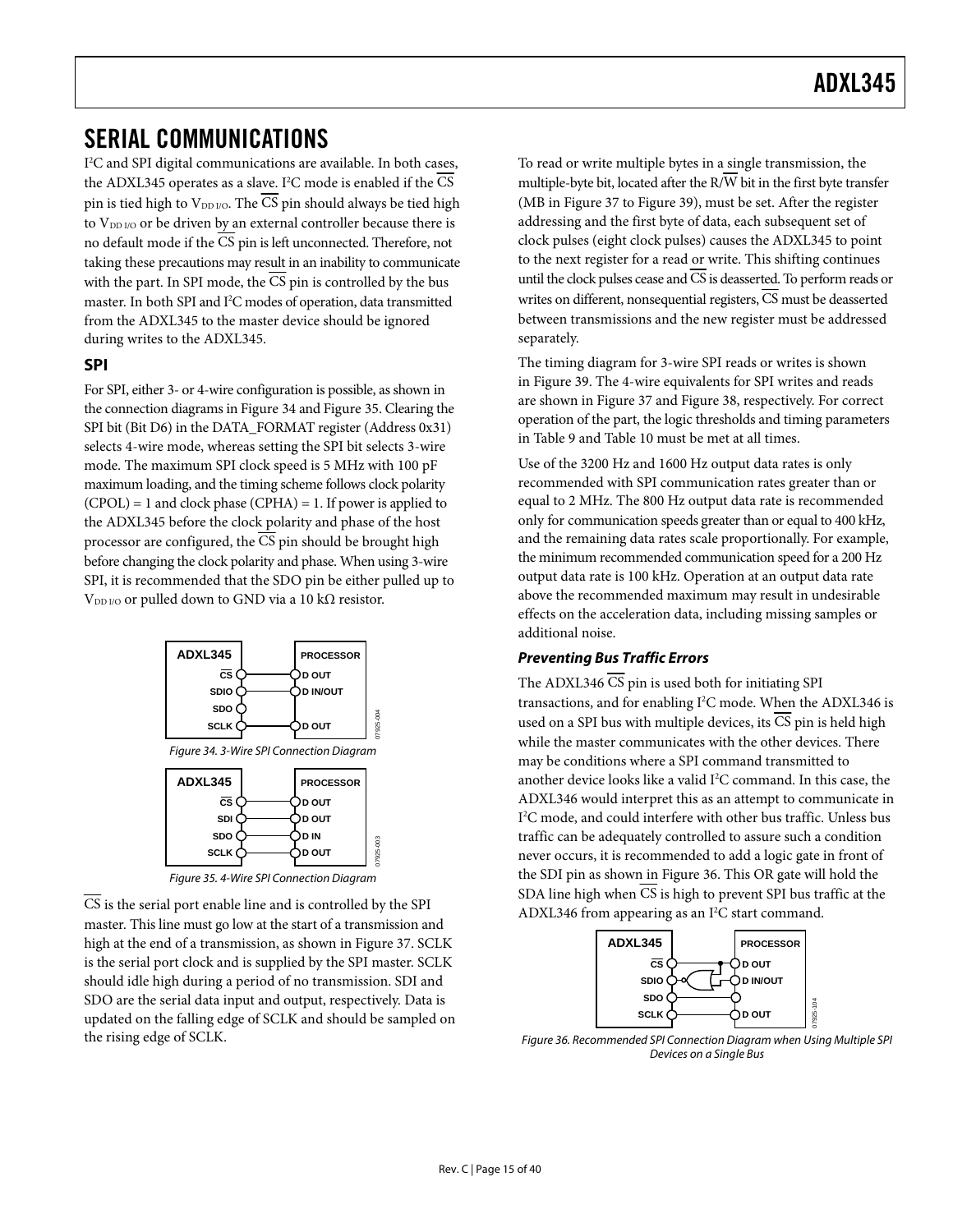<span id="page-15-0"></span>

<span id="page-15-2"></span><span id="page-15-1"></span>NOTES<br>1. t<sub>SDO</sub> IS ONLY PRESENT DURING READS.

Figure 39. SPI 3-Wire Read/Write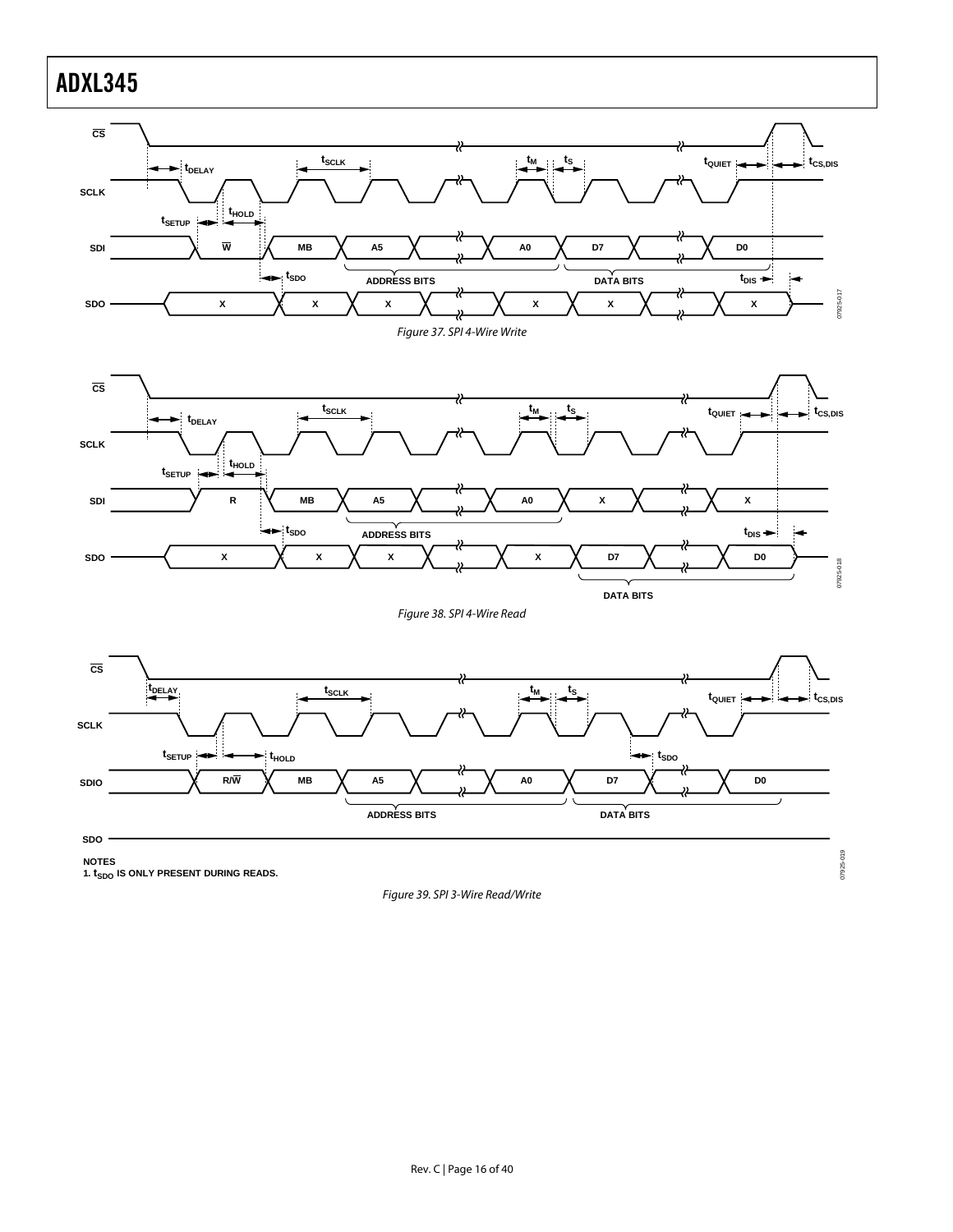#### <span id="page-16-0"></span>**Table 9. SPI Digital Input/Output**

|                                              |                                    | Limit <sup>1</sup>  |                                   |      |
|----------------------------------------------|------------------------------------|---------------------|-----------------------------------|------|
| <b>Parameter</b>                             | <b>Test Conditions</b>             | Min                 | Max                               | Unit |
| Digital Input                                |                                    |                     |                                   |      |
| Low Level Input Voltage $(V_{\text{IL}})$    |                                    |                     | $0.3 \times V_{DD}$ <sub>VO</sub> | v    |
| High Level Input Voltage (VIH)               |                                    | $0.7 \times V_{DD}$ |                                   | ٧    |
| Low Level Input Current (IL)                 | $V_{IN} = V_{DD I/O}$              |                     | 0.1                               | μA   |
| High Level Input Current (I <sub>H</sub> )   | $V_{IN} = 0 V$                     | $-0.1$              |                                   | μA   |
| Digital Output                               |                                    |                     |                                   |      |
| Low Level Output Voltage (VoL)               | $I_{01} = 10 \text{ mA}$           |                     | $0.2 \times V_{DD}$               | v    |
| High Level Output Voltage (V <sub>OH</sub> ) | $I_{OH} = -4 mA$                   | $0.8 \times V_{DD}$ |                                   | v    |
| Low Level Output Current (loL)               | $V_{OL} = V_{OL,max}$              | 10                  |                                   | mA   |
| High Level Output Current (I <sub>OH</sub> ) | $V_{OH} = V_{OH, min}$             |                     | -4                                | mA   |
| Pin Capacitance                              | $f_{IN} = 1$ MHz, $V_{IN} = 2.5$ V |                     | 8                                 | рF   |

<sup>1</sup> Limits based on characterization results, not production tested.

|                     | Limit $2,3$                    |     |            |                                                                               |
|---------------------|--------------------------------|-----|------------|-------------------------------------------------------------------------------|
| <b>Parameter</b>    | Min                            | Max | Unit       | <b>Description</b>                                                            |
| $f_{SCLK}$          |                                | 5   | <b>MHz</b> | SPI clock frequency                                                           |
| tsclk               | 200                            |     | ns         | 1/(SPI clock frequency) mark-space ratio for the SCLK input is 40/60 to 60/40 |
| t <sub>DELAY</sub>  | 5                              |     | ns         | CS falling edge to SCLK falling edge                                          |
| t <sub>QUIET</sub>  | 5                              |     | ns         | SCLK rising edge to $\overline{CS}$ rising edge                               |
| t <sub>DIS</sub>    |                                | 10  | ns         | CS rising edge to SDO disabled                                                |
| t <sub>CS,DIS</sub> | 150                            |     | ns         | $\overline{\text{CS}}$ deassertion between SPI communications                 |
| ts                  | $0.3 \times t$ SCLK            |     | ns         | SCLK low pulse width (space)                                                  |
| tм                  | $0.3 \times t$ <sub>SCLK</sub> |     | ns         | SCLK high pulse width (mark)                                                  |
| tsetup              | 5                              |     | ns         | SDI valid before SCLK rising edge                                             |
| $t_{HOLD}$          | 5                              |     | ns         | SDI valid after SCLK rising edge                                              |
| tspo                |                                | 40  | ns         | SCLK falling edge to SDO/SDIO output transition                               |
| $t_R^4$             |                                | 20  | ns         | SDO/SDIO output high to output low transition                                 |
| $tr^4$              |                                | 20  | ns         | SDO/SDIO output low to output high transition                                 |

Table 10. SPI Timing (T<sub>A</sub> = 25°C, V<sub>S</sub> = 2.5 V, V<sub>DD I/O</sub> = 1.8 V)<sup>1</sup>

<sup>1</sup> The CS, SCLK, SDI, and SDO pins are not internally pulled up or down; they must be driven for proper operation.<br><sup>2</sup> Limits based on characterization results, characterized with form 5 MHz and bus load canacitance of 10

<sup>2</sup> Limits based on characterization results, characterized with fscux = 5 MHz and bus load capacitance of 100 pF; not production tested.

<sup>3</sup> The timing values are measured corresponding to the input thresholds (V<sub>IL</sub> and V<sub>IH</sub>) given in Table 9.<br><sup>4</sup> Output rise and fall times measured with capacitive load of 150 pF.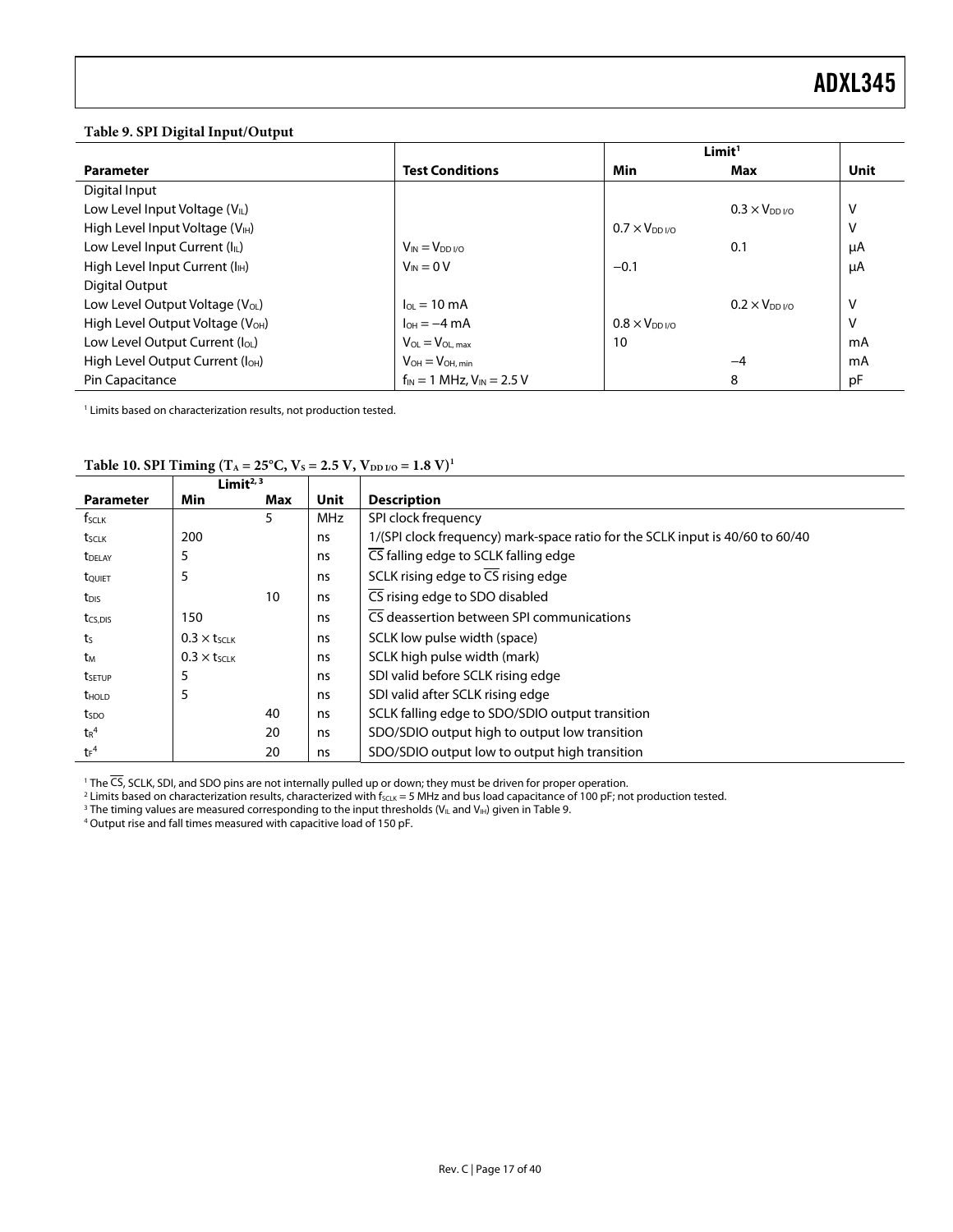#### <span id="page-17-3"></span><span id="page-17-0"></span> $\mathsf{I}^2\mathsf{C}$

With CS tied high to  $V_{DD I/O}$ , the ADXL345 is in I<sup>2</sup>C mode, requiringa simple 2-wire connection, as shown in Figure 40. The ADXL345 conforms to the *UM10204 I 2 C-Bus Specification and User Manual*, Rev. 03—19 June 2007, available from NXP Semiconductor. It supports standard (100 kHz) and fast (400 kHz) data transfer modes if the bus parameters given in Table 11 and Table 12 [a](#page-18-0)re met. Single- or multiple-byte reads/writes are supported, as shown in Figure 41. With the ALT ADDRESS pin high, the 7-bit I<sup>2</sup>C address for the device is  $0x1D$ , followed by the R/ W bit. This translates to 0x3A for a write and 0x3B for a read. An alternate I<sup>2</sup>C address of 0x53 (followed by the R/W bit) can be chosen by grounding the ALT ADDRESS pin (Pin 12). This translates to 0xA6 for a write and 0xA7 for a read.

<span id="page-17-1"></span>There are no internal pull-up or pull-down resistors for any unused pins; therefore, there is no known state or default state for the CS or ALT ADDRESS pin if left floating or unconnected. It is required that the  $\overline{CS}$  pin be connected to  $V_{DD}$  and that the ALT ADDRESS pin be connected to either V<sub>DD I/O</sub> or GND when using  $I^2C$ .

Due to communication speed limitations, the maximum output data rate when using 400 kHz I<sup>2</sup>C is 800 Hz and scales linearly with a change in the I<sup>2</sup>C communication speed. For example, using I<sup>2</sup>C at 100 kHz would limit the maximum ODR to 200 Hz. Operation at an output data rate above the recommended maximum may result in undesirable effect on the acceleration data, including missing samples or additional noise.



Figure 40. PC Connection Diagram (Address 0x53)

07925-008

If other devices are connected to the same I<sup>2</sup>C bus, the nominal operating voltage level of these other devices cannot exceed VDD I/O by more than 0.3 V. External pull-up resistors,  $R<sub>P</sub>$ , are necessary for proper I2 C operation. Refer to the *UM10204 I 2 C-Bus Specification and User Manual*, Rev. 03—19 June 2007, when selecting pull-up resistor values to ensure proper operation.

#### **Table 11. I2 C Digital Input/Output**

|                                             |                                     | Limit <sup>1</sup>  |                                   |      |
|---------------------------------------------|-------------------------------------|---------------------|-----------------------------------|------|
| <b>Parameter</b>                            | <b>Test Conditions</b>              | Min                 | Max                               | Unit |
| Digital Input                               |                                     |                     |                                   |      |
| Low Level Input Voltage (VL)                |                                     |                     | $0.3 \times V_{DD}$ <sub>VO</sub> | V    |
| High Level Input Voltage (V <sub>IH</sub> ) |                                     | $0.7 \times V_{DD}$ |                                   | V    |
| Low Level Input Current (IL)                | $V_{IN} = V_{DD}$ <sub>VO</sub>     |                     | 0.1                               | μA   |
| High Level Input Current (I <sub>H</sub> )  | $V_{IN} = 0 V$                      | $-0.1$              |                                   | μA   |
| Digital Output                              |                                     |                     |                                   |      |
| Low Level Output Voltage (V <sub>OL</sub> ) | $V_{DD1/0}$ < 2 V, $I_{OL}$ = 3 mA  |                     | $0.2 \times V_{DD}$               | V    |
|                                             | $V_{DD I/O} \ge 2 V, I_{OL} = 3 mA$ |                     | 400                               | mV   |
| Low Level Output Current ( $I_{OL}$ )       | $V_{OL} = V_{OL,max}$               | 3                   |                                   | mA   |
| Pin Capacitance                             | $f_{IN}$ = 1 MHz, $V_{IN}$ = 2.5 V  |                     | 8                                 | pF   |

<sup>1</sup> Limits based on characterization results; not production tested.



<span id="page-17-2"></span>**1. THIS START IS EITHER A RESTART OR A STOP FOLLOWED BY A START. 2. THE SHADED AREAS REPRESENT WHEN THE DEVICE IS LISTENING.**

Figure 41. I<sup>2</sup>C Device Addressing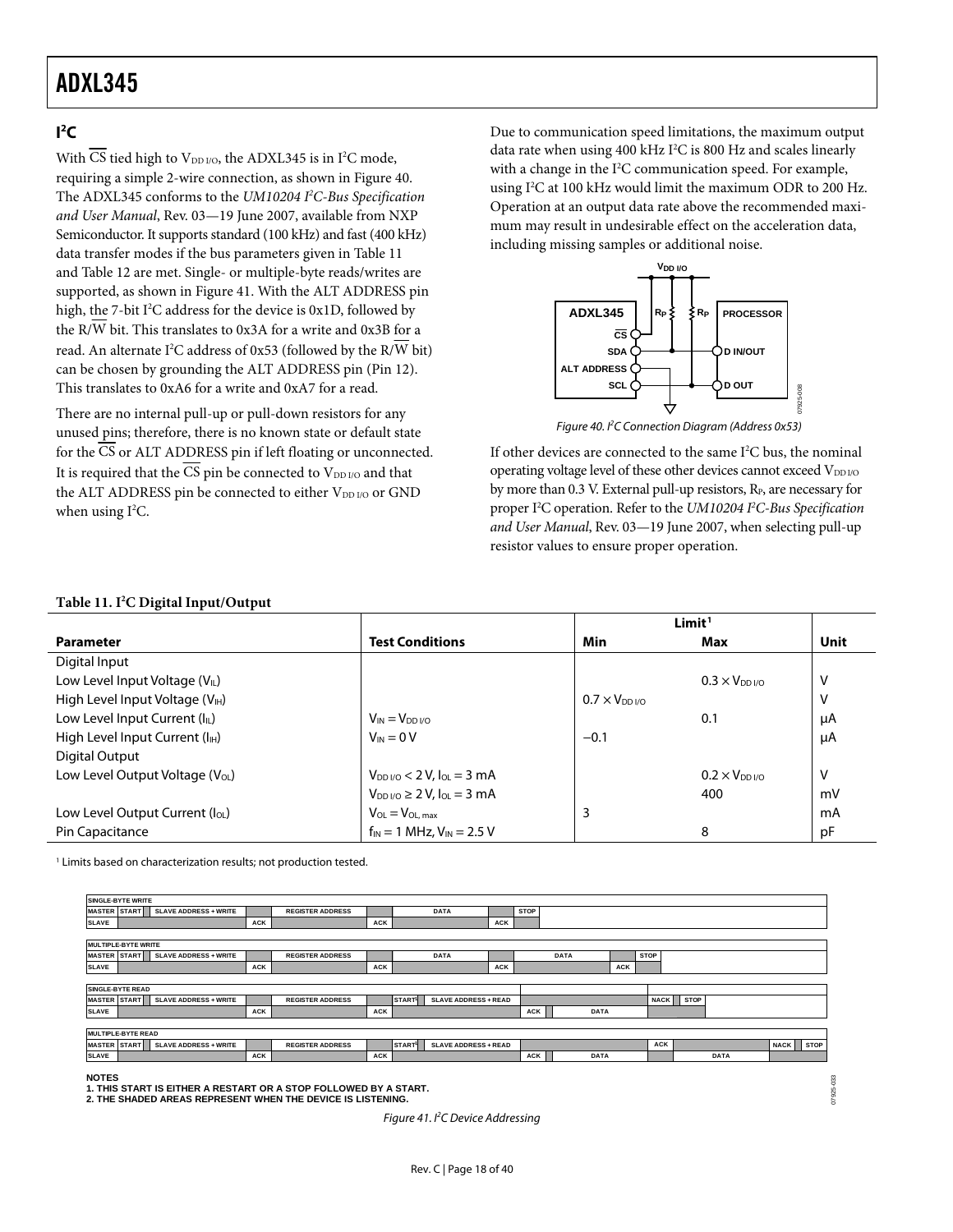|                    |     | Limit $1/2$ |      |                                                                                 |
|--------------------|-----|-------------|------|---------------------------------------------------------------------------------|
| <b>Parameter</b>   | Min | Max         | Unit | <b>Description</b>                                                              |
| $f_{\text{SCL}}$   |     | 400         | kHz  | SCL clock frequency                                                             |
| $t_1$              | 2.5 |             | μs   | SCL cycle time                                                                  |
| t <sub>2</sub>     | 0.6 |             | μs   | t <sub>HIGH</sub> , SCL high time                                               |
| t <sub>3</sub>     | 1.3 |             | μs   | t <sub>LOW</sub> , SCL low time                                                 |
| t <sub>4</sub>     | 0.6 |             | μs   | t <sub>HD</sub> , STA, start/repeated start condition hold time                 |
| t <sub>5</sub>     | 100 |             | ns   | t <sub>su, DAT</sub> , data setup time                                          |
| $t_6^{3, 4, 5, 6}$ | 0   | 0.9         | μs   | $t_{HD, DAT}$ , data hold time                                                  |
| t <sub>7</sub>     | 0.6 |             | μs   | t <sub>su, STA</sub> , setup time for repeated start                            |
| $t_8$              | 0.6 |             | μs   | $t_{\text{SU, STO}}$ , stop condition setup time                                |
| t,                 | 1.3 |             | μs   | t <sub>BUF</sub> , bus-free time between a stop condition and a start condition |
| $t_{10}$           |     | 300         | ns   | $t_{R}$ , rise time of both SCL and SDA when receiving                          |
|                    | 0   |             | ns   | t <sub>R</sub> , rise time of both SCL and SDA when receiving or transmitting   |
| $t_{11}$           |     | 300         | ns   | t <sub>F</sub> , fall time of SDA when receiving                                |
|                    |     | 250         | ns   | t <sub>F</sub> , fall time of both SCL and SDA when transmitting                |
| $C_{b}$            |     | 400         | рF   | Capacitive load for each bus line                                               |

#### <span id="page-18-0"></span>Table 12. I<sup>2</sup>C Timing (T<sub>A</sub> = 25<sup>o</sup>C, V<sub>s</sub> = 2.5 V, V<sub>DD I/O</sub> = 1.8 V)

 $^1$  Limits based on characterization results, with fscL = 400 kHz and a 3 mA sink current; not production tested.<br>2 All values referred to the V… and the V.. levels given in Table 11

 $^2$  All values referred to the V<sub>IH</sub> and the V<sub>IL</sub> levels given in Table 11.<br><sup>3</sup> to is the data bold time that is measured from the falling edge of

<sup>3</sup> t<sub>6</sub> is the data hold time that is measured from the falling edge of SCL. It applies to data in transmission and acknowledge.<br><sup>4</sup> A transmitting device must internally provide an output hold time of at least 300 ns fo undefined region of the falling edge of SCL.

 $^5$  The maximum t<sub>6</sub> value must be met only if the device does not stretch the low period (t<sub>3</sub>) of the SCL signal.<br>6 The maximum value for tais a function of the clock low time (ta) the clock rise time (ta), and the min

<sup>6</sup> The maximum value for t<sub>6</sub> is a function of the clock low time (t<sub>3</sub>), the clock rise time (t<sub>10</sub>), and the minimum data setup time (t<sub>5(min)</sub>). This value is calculated as  $t_{6(max)} = t_3 - t_{10} - t_{5(min)}.$ 



Figure 42. I<sup>2</sup>C Timing Diagram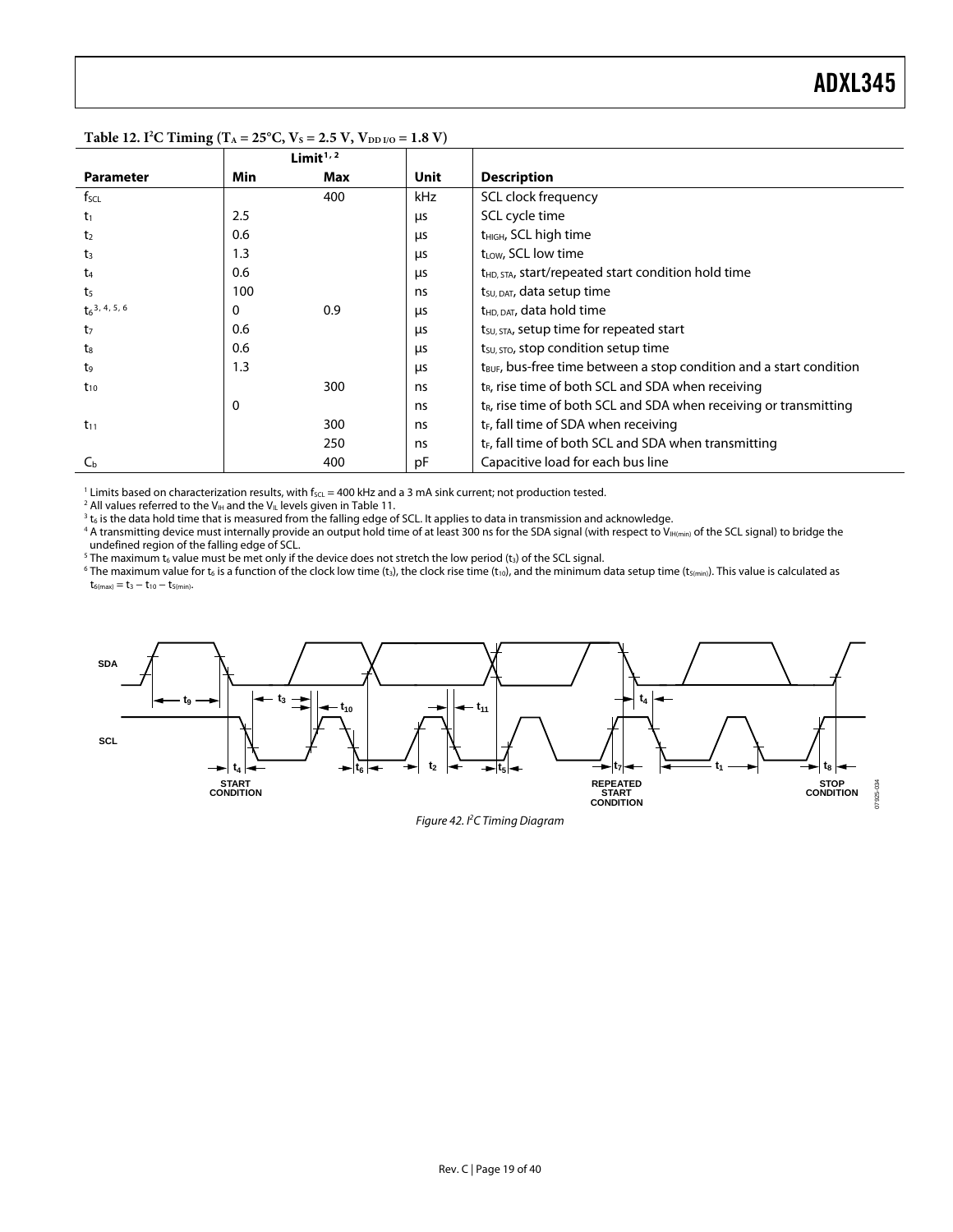#### <span id="page-19-0"></span>**INTERRUPTS**

The ADXL345 provides two output pins for driving interrupts: INT1 and INT2. Both interrupt pins are push-pull, low impedance pins with output specifications shown in [Table 13](#page-19-1). The default configuration of the interrupt pins is active high. This can be changed to active low by setting the INT\_INVERT bit in the DATA\_FORMAT (Address 0x31) register. All functions can be used simultaneously, with the only limiting feature being that some functions may need to share interrupt pins.

Interrupts are enabled by setting the appropriate bit in the INT\_ENABLE register (Address 0x2E) and are mapped to either the INT1 pin or the INT2 pin based on the contents of the INT\_MAP register (Address 0x2F). When initially configuring the interrupt pins, it is recommended that the functions and interrupt mapping be done before enabling the interrupts. When changing the configuration of an interrupt, it is recommended that the interrupt be disabled first, by clearing the bit corresponding to that function in the INT\_ENABLE register, and then the function be reconfigured before enabling the interrupt again. Configuration of the functions while the interrupts are disabled helps to prevent the accidental generation of an interrupt before desired.

The interrupt functions are latched and cleared by either reading the data registers (Address 0x32 to Address 0x37) until the interrupt condition is no longer valid for the data-related interrupts or by reading the INT\_SOURCE register (Address 0x30) for the remaining interrupts. This section describes the interrupts that can be set in the INT\_ENABLE register and monitored in the INT\_SOURCE register.

#### **DATA\_READY**

The DATA\_READY bit is set when new data is available and is cleared when no new data is available.

#### **SINGLE\_TAP**

The SINGLE\_TAP bit is set when a single acceleration event that is greater than the value in the THRESH\_TAP register (Address 0x1D) occurs for less time than is specified in the DUR register (Address 0x21).

### The DOUBLE\_TAP bit is set when two acceleration events

**DOUBLE\_TAP** 

that are greater than the value in the THRESH\_TAP register (Address 0x1D) occur for less time than is specified in the DUR register (Address 0x21), with the second tap starting after the time specified by the latent register (Address 0x22) but within the time specified in the window register (Address 0x23). See the [Tap Detection](#page-27-2) section for more details.

#### **Activity**

The activity bit is set when acceleration greater than the value stored in the THRESH\_ACT register (Address 0x24) is experienced on any participating axis, set by the ACT\_INACT\_CTL register (Address 0x27).

#### **Inactivity**

The inactivity bit is set when acceleration of less than the value stored in the THRESH\_INACT register (Address 0x25) is experienced for more time than is specified in the TIME\_INACT register (Address 0x26) on all participating axes, as set by the ACT\_INACT\_CTL register (Address 0x27). The maximum value for TIME\_INACT is 255 sec.

#### **FREE\_FALL**

The FREE\_FALL bit is set when acceleration of less than the value stored in the THRESH\_FF register (Address 0x28) is experienced for more time than is specified in the TIME\_FF register (Address 0x29) on all axes (logical AND). The FREE\_FALL interrupt differs from the inactivity interrupt as follows: all axes always participate and are logically AND'ed, the timer period is much smaller (1.28 sec maximum), and the mode of operation is always dc-coupled.

#### **Watermark**

The watermark bit is set when the number of samples in FIFO equals the value stored in the samples bits (Register FIFO\_CTL, Address 0x38). The watermark bit is cleared automatically when FIFO is read, and the content returns to a value below the value stored in the samples bits.

|                                              |                                    |                         | Limit <sup>1</sup>                |      |
|----------------------------------------------|------------------------------------|-------------------------|-----------------------------------|------|
| <b>Parameter</b>                             | <b>Test Conditions</b>             | Min                     | Max                               | Unit |
| Digital Output                               |                                    |                         |                                   |      |
| Low Level Output Voltage (V <sub>OL</sub> )  | $I_{OL}$ = 300 $\mu$ A             |                         | $0.2 \times V_{DD}$ <sub>VO</sub> | V    |
| High Level Output Voltage (V <sub>OH</sub> ) | $I_{OH} = -150 \mu A$              | $0.8 \times V_{DD}$ i/o |                                   | V    |
| Low Level Output Current (loL)               | $V_{OL} = V_{OL, max}$             | 300                     |                                   | μA   |
| High Level Output Current (I <sub>OH</sub> ) | $V_{OH} = V_{OH, min}$             |                         | $-150$                            | μA   |
| Pin Capacitance                              | $f_{IN} = 1$ MHz, $V_{IN} = 2.5$ V |                         | 8                                 | pF   |
| Rise/Fall Time                               |                                    |                         |                                   |      |
| Rise Time $(t_R)^2$                          | $CLOAD = 150 pF$                   |                         | 210                               | ns   |
| Fall Time $(t_F)^3$                          | $CLOAD = 150 pF$                   |                         | 150                               | ns   |

#### <span id="page-19-1"></span>**Table 13. Interrupt Pin Digital Output**

<sup>1</sup> Limits based on characterization results, not production tested.<br><sup>2</sup> Rise time is measured as the transition time from Voumu to Voum

<sup>2</sup> Rise time is measured as the transition time from  $V_{OL, max}$  to  $V_{OH, min}$  of the interrupt pin.

<sup>3</sup> Fall time is measured as the transition time from  $V_{OH,min}$  to  $V_{OL,max}$  of the interrupt pin.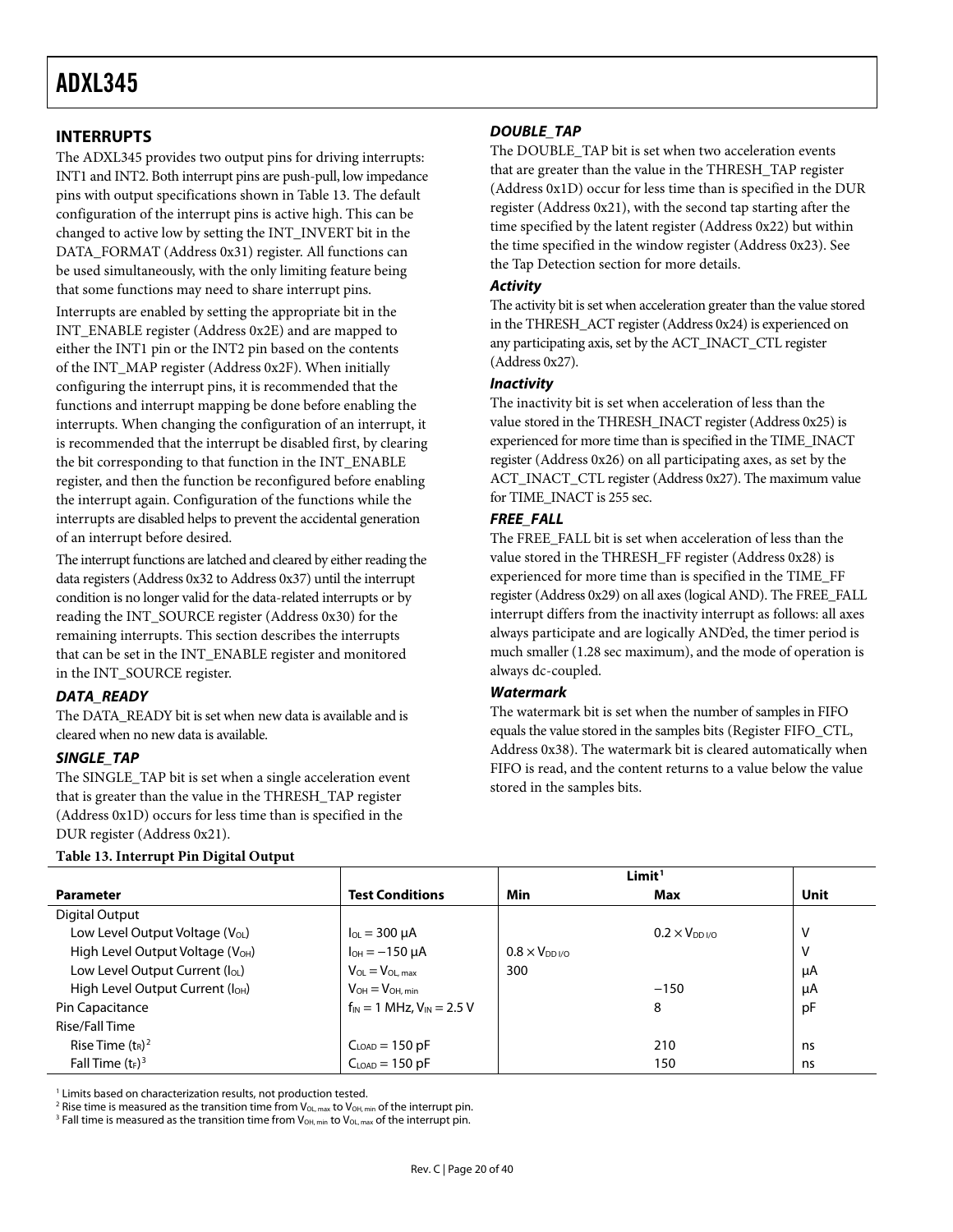#### <span id="page-20-0"></span>**Overrun**

The overrun bit is set when new data replaces unread data. The precise operation of the overrun function depends on the FIFO mode. In bypass mode, the overrun bit is set when new data replaces unread data in the DATAX, DATAY, and DATAZ registers (Address 0x32 to Address 0x37). In all other modes, the overrun bit is set when FIFO is filled. The overrun bit is automatically cleared when the contents of FIFO are read.

#### <span id="page-20-1"></span>**FIFO**

The ADXL345 contains patent pending technology for an embedded memory management system with 32-level FIFO that can be used to minimize host processor burden. This buffer has four modes: bypass, FIFO, stream, and trigger (se[e FIFO](#page-26-0)  [Modes\).](#page-26-0) Each mode is selected by the settings of the FIFO\_MODE bits (Bits[D7:D6]) in the FIFO\_CTL register (Address 0x38).

#### **Bypass Mode**

In bypass mode, FIFO is not operational and, therefore, remains empty.

#### **FIFO Mode**

In FIFO mode, data from measurements of the x-, y-, and z-axes are stored in FIFO. When the number of samples in FIFO equals the level specified in the samples bits of the FIFO\_CTL register (Address 0x38), the watermark interrupt is set. FIFO continues accumulating samples until it is full (32 samples from measurements of the x-, y-, and z-axes) and then stops collecting data. After FIFO stops collecting data, the device continues to operate; therefore, features such as tap detection can be used after FIFO is full. The watermark interrupt continues to occur until the number of samples in FIFO is less than the value stored in the samples bits of the FIFO\_CTL register.

#### **Stream Mode**

In stream mode, data from measurements of the x-, y-, and zaxes are stored in FIFO. When the number of samples in FIFO equals the level specified in the samples bits of the FIFO\_CTL register (Address 0x38), the watermark interrupt is set. FIFO continues accumulating samples and holds the latest 32 samples from measurements of the x-, y-, and z-axes, discarding older data as new data arrives. The watermark interrupt continues occurring until the number of samples in FIFO is less than the value stored in the samples bits of the FIFO\_CTL register.

#### **Trigger Mode**

In trigger mode, FIFO accumulates samples, holding the latest 32 samples from measurements of the x-, y-, and z-axes. After a trigger event occurs and an interrupt is sent to the INT1 or INT2 pin (determined by the trigger bit in the FIFO\_CTL register), FIFO keeps the last n samples (where n is the value specified by the samples bits in the FIFO\_CTL register) and then operates in FIFO mode, collecting new samples only when FIFO is not full. A delay of at least 5 μs should be present between the trigger event occurring and the start of reading data from the FIFO to allow the FIFO to discard and retain the necessary samples. Additional trigger events cannot be recognized until the trigger mode is reset. To reset the trigger mode, set the device to bypass mode and then set the device back to trigger mode. Note that the FIFO data should be read first because placing the device into bypass mode clears FIFO.

#### **Retrieving Data from FIFO**

The FIFO data is read through the DATAX, DATAY, and DATAZ registers (Address 0x32 to Address 0x37). When the FIFO is in FIFO, stream, or trigger mode, reads to the DATAX, DATAY, and DATAZ registers read data stored in the FIFO. Each time data is read from the FIFO, the oldest x-, y-, and z-axes data are placed into the DATAX, DATAY and DATAZ registers.

If a single-byte read operation is performed, the remaining bytes of data for the current FIFO sample are lost. Therefore, all axes of interest should be read in a burst (or multiple-byte) read operation. To ensure that the FIFO has completely popped (that is, that new data has completely moved into the DATAX, DATAY, and DATAZ registers), there must be at least 5 μs between the end of reading the data registers and the start of a new read of the FIFO or a read of the FIFO\_STATUS register (Address 0x39). The end of reading a data register is signified by the transition from Register 0x37 to Register 0x38 or by the CS pin going high.

For SPI operation at 1.6 MHz or less, the register addressing portion of the transmission is a sufficient delay to ensure that the FIFO has completely popped. For SPI operation greater than 1.6 MHz, it is necessary to deassert the CS pin to ensure a total delay of 5 μs; otherwise, the delay is not sufficient. The total delay necessary for 5 MHz operation is at most 3.4 μs. This is not a concern when using I<sup>2</sup>C mode because the communication rate is low enough to ensure a sufficient delay between FIFO reads.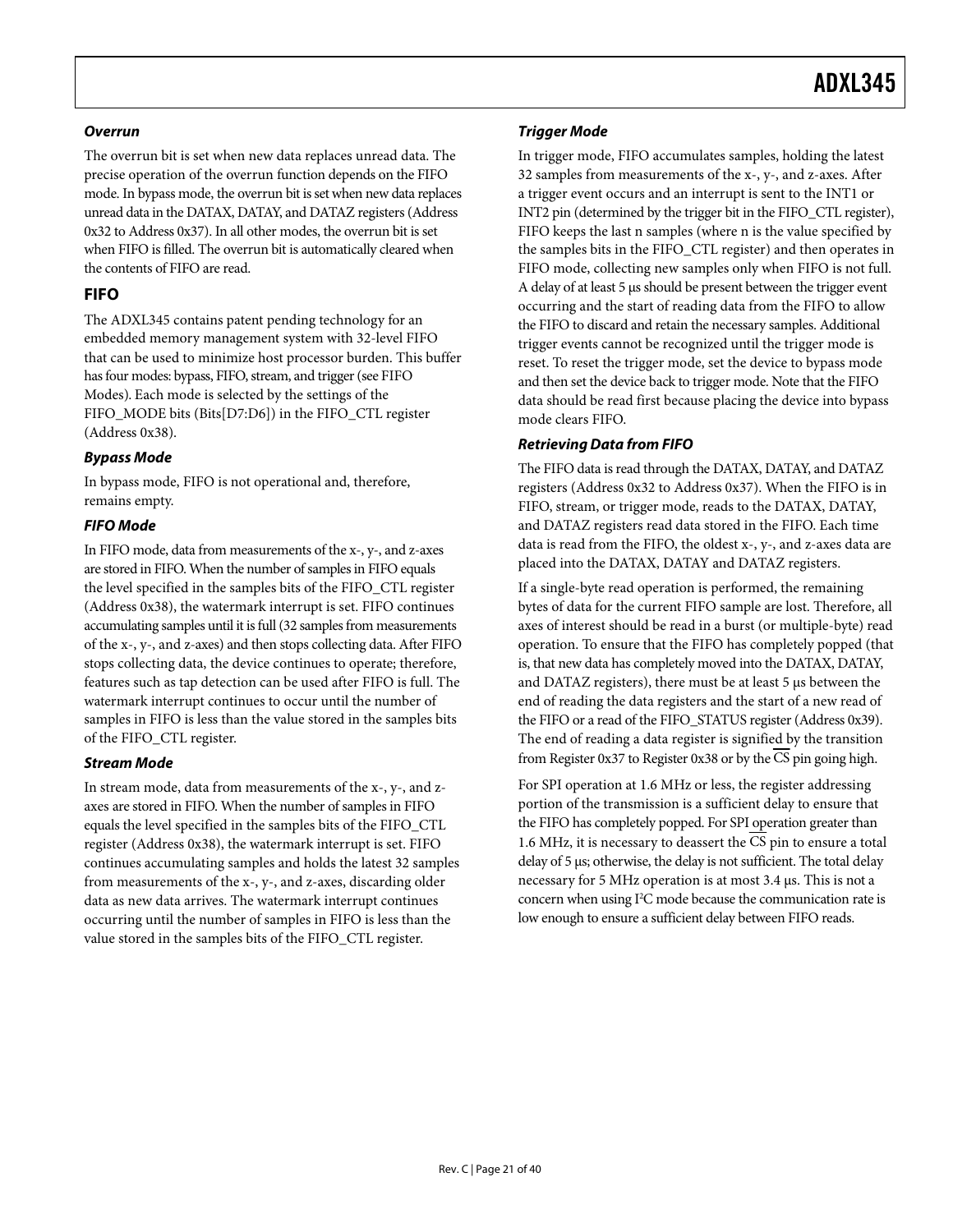<span id="page-21-2"></span>The ADXL345 incorporates a self-test feature that effectively tests its mechanical and electronic systems simultaneously. When the self-test function is enabled (via the SELF\_TEST bit in the DATA\_FORMAT register, Address 0x31), an electrostatic force is exerted on the mechanical sensor. This electrostatic force moves the mechanical sensing element in the same manner as acceleration, and it is additive to the acceleration experienced by the device. This added electrostatic force results in an output change in the x-, y-, and z-axes. Because the electrostatic force is proportional to  $Vs^2$ , the output change varies with  $Vs$ . This effect is shown in [Figure 43](#page-21-1). The scale factors shown in Table 14 can be used to adjust the expected self-test output limits for different supply voltages, V<sub>s</sub>. The self-test feature of the ADXL345 also exhibits a bimodal behavior. However, the limits shown in [Table 1](#page-3-1) and [Table 15](#page-21-2) to [Table 18](#page-21-3) are valid for both potential selftest values due to bimodality. Use of the self-test feature at data rates less than 100 Hz or at 1600 Hz may yield values outside these limits. Therefore, the part must be in normal power operation (LOW\_POWER bit = 0 in BW\_RATE register, Address 0x2C) and be placed into a data rate of 100 Hz through 800 Hz or 3200 Hz for the self-test function to operate correctly.

<span id="page-21-4"></span><span id="page-21-3"></span>

<span id="page-21-1"></span>Figure 43. Self-Test Output Change Limits vs. Supply Voltage

<span id="page-21-5"></span><span id="page-21-0"></span>**SELF-TEST Table 14. Self-Test Output Scale Factors for Different Supply Voltages**, V<sub>s</sub>

| Supply Voltage, V <sub>s</sub> (V) | X-Axis, Y-Axis | Z-Axis |
|------------------------------------|----------------|--------|
| 2.00                               | 0.64           | 0.8    |
| 2.50                               | 1.00           | 1.00   |
| 3.30                               | 1.77           | 1.47   |
| 3.60                               | 2.11           | 1.69   |

**Table 15. Self-Test Output in LSB for ±2** *g***, 10-Bit or Full Resolution** ( $T_A = 25^{\circ}C$ ,  $V_s = 2.5$  V,  $V_{DDUQ} = 1.8$  V)

|      | <b>INCOUNTING (1A = 20 C)</b> , $\mathbf{v}_5$ = 2.0 $\mathbf{v}_2$ , $\mathbf{v}_{D110}$ = 1.0 $\mathbf{v}_1$ |        |            |
|------|----------------------------------------------------------------------------------------------------------------|--------|------------|
| Axis | Min                                                                                                            | Max    | Unit       |
|      | 50                                                                                                             | 540    | <b>LSB</b> |
|      | $-540$                                                                                                         | $-540$ | <b>LSB</b> |
|      | 75                                                                                                             | 875    | <b>LSB</b> |

**Table 16. Self-Test Output in LSB for ±4** *g***, 10-Bit Resolution**   $(T_A = 25^{\circ}C, V_s = 2.5 V, V_{DDUO} = 1.8 V)$ 

|      | $(1.4 - 2.5)$ C, $\sqrt{3} - 2.5$ ( $\sqrt{10}$ ) $1/0 - 1.0$ |       |            |
|------|---------------------------------------------------------------|-------|------------|
| Axis | Min                                                           | Max   | Unit       |
|      | 25                                                            | 270   | <b>LSB</b> |
|      | $-270$                                                        | $-25$ | <b>LSB</b> |
|      | 38                                                            | 438   | <b>LSB</b> |

**Table 17. Self-Test Output in LSB for ±8** *g***, 10-Bit Resolution**   $(T_A = 25^{\circ}C, V_S = 2.5 V, V_{DD I/O} = 1.8 V)$ 

| <b>Axis</b> | Min    | Max | Unit |
|-------------|--------|-----|------|
|             | 12     | 135 | LSB  |
| $\cdot$     | $-135$ | -12 | LSB  |
|             | 19     | 219 | LSB  |

**Table 18. Self-Test Output in LSB for ±16** *g***, 10-Bit Resolution**   $(150C, V) = 2.5 V, V = -1.8 V$ 

| $I_A = 25$ C, $V_S = 2.5$ V, $V_{DD1/0} = 1.5$ V) |     |     |            |  |  |  |  |
|---------------------------------------------------|-----|-----|------------|--|--|--|--|
| Axis                                              | Min | Max | Unit       |  |  |  |  |
|                                                   | 6   | 67  | <b>LSB</b> |  |  |  |  |
|                                                   | -67 | -6  | <b>LSB</b> |  |  |  |  |
|                                                   | 10  | 110 | LSB        |  |  |  |  |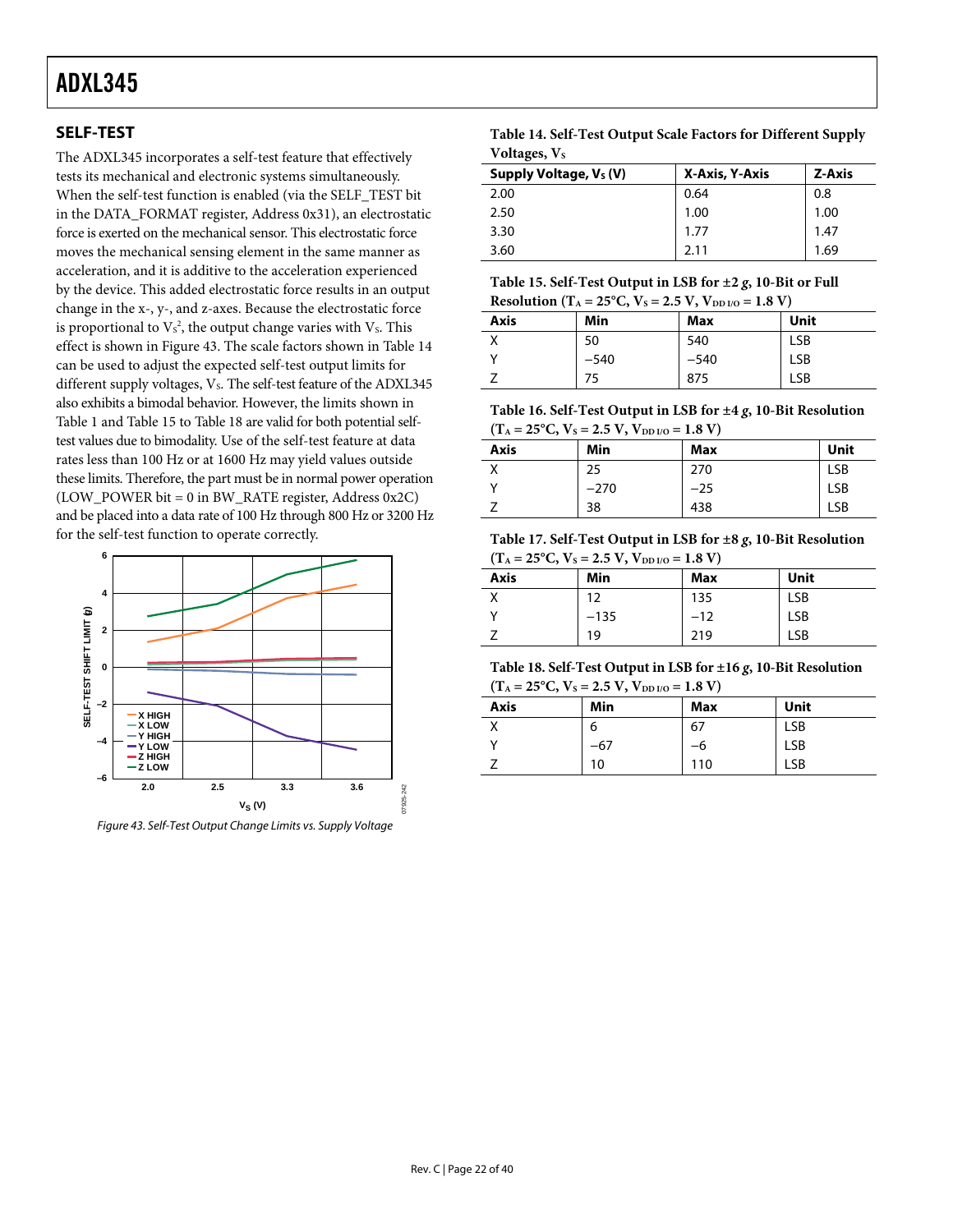### <span id="page-22-0"></span>REGISTER MAP

**Table 19.** 

| <b>Address</b> |            |                |                  |                    |                                                           |
|----------------|------------|----------------|------------------|--------------------|-----------------------------------------------------------|
| <b>Hex</b>     | <b>Dec</b> | <b>Name</b>    | <b>Type</b>      | <b>Reset Value</b> | <b>Description</b>                                        |
| 0x00           | $\Omega$   | <b>DEVID</b>   | $\mathsf{R}$     | 11100101           | Device ID                                                 |
| 0x01 to 0x1C   | 1 to 28    | Reserved       |                  |                    | Reserved; do not access                                   |
| 0x1D           | 29         | THRESH_TAP     | $R/\overline{W}$ | 00000000           | Tap threshold                                             |
| 0x1E           | 30         | <b>OFSX</b>    | $R/\overline{W}$ | 00000000           | X-axis offset                                             |
| 0x1F           | 31         | <b>OFSY</b>    | $R/\overline{W}$ | 00000000           | Y-axis offset                                             |
| 0x20           | 32         | OFSZ           | $R/\overline{W}$ | 00000000           | Z-axis offset                                             |
| 0x21           | 33         | <b>DUR</b>     | $R/\overline{W}$ | 00000000           | Tap duration                                              |
| 0x22           | 34         | Latent         | $R/\overline{W}$ | 00000000           | Tap latency                                               |
| 0x23           | 35         | Window         | $R/\overline{W}$ | 00000000           | Tap window                                                |
| 0x24           | 36         | THRESH_ACT     | $R/\overline{W}$ | 00000000           | Activity threshold                                        |
| 0x25           | 37         | THRESH_INACT   | $R/\overline{W}$ | 00000000           | Inactivity threshold                                      |
| 0x26           | 38         | TIME_INACT     | $R/\overline{W}$ | 00000000           | Inactivity time                                           |
| 0x27           | 39         | ACT_INACT_CTL  | $R/\overline{W}$ | 00000000           | Axis enable control for activity and inactivity detection |
| 0x28           | 40         | THRESH_FF      | $R/\overline{W}$ | 00000000           | Free-fall threshold                                       |
| 0x29           | 41         | TIME_FF        | $R/\overline{W}$ | 00000000           | Free-fall time                                            |
| 0x2A           | 42         | TAP_AXES       | $R/\overline{W}$ | 00000000           | Axis control for single tap/double tap                    |
| 0x2B           | 43         | ACT_TAP_STATUS | R                | 00000000           | Source of single tap/double tap                           |
| 0x2C           | 44         | <b>BW_RATE</b> | $R/\overline{W}$ | 00001010           | Data rate and power mode control                          |
| 0x2D           | 45         | POWER_CTL      | $R/\overline{W}$ | 00000000           | Power-saving features control                             |
| 0x2E           | 46         | INT_ENABLE     | $R/\overline{W}$ | 00000000           | Interrupt enable control                                  |
| 0x2F           | 47         | INT_MAP        | $R/\overline{W}$ | 00000000           | Interrupt mapping control                                 |
| 0x30           | 48         | INT_SOURCE     | R                | 00000010           | Source of interrupts                                      |
| 0x31           | 49         | DATA_FORMAT    | $R/\overline{W}$ | 00000000           | Data format control                                       |
| 0x32           | 50         | DATAX0         | ${\sf R}$        | 00000000           | X-Axis Data 0                                             |
| 0x33           | 51         | DATAX1         | R                | 00000000           | X-Axis Data 1                                             |
| 0x34           | 52         | DATAY0         | R                | 00000000           | Y-Axis Data 0                                             |
| 0x35           | 53         | DATAY1         | ${\sf R}$        | 00000000           | Y-Axis Data 1                                             |
| 0x36           | 54         | DATAZ0         | R                | 00000000           | Z-Axis Data 0                                             |
| 0x37           | 55         | DATAZ1         | R                | 00000000           | Z-Axis Data 1                                             |
| 0x38           | 56         | FIFO_CTL       | $R/\overline{W}$ | 00000000           | FIFO control                                              |
| 0x39           | 57         | FIFO_STATUS    | $\mathsf R$      | 00000000           | <b>FIFO</b> status                                        |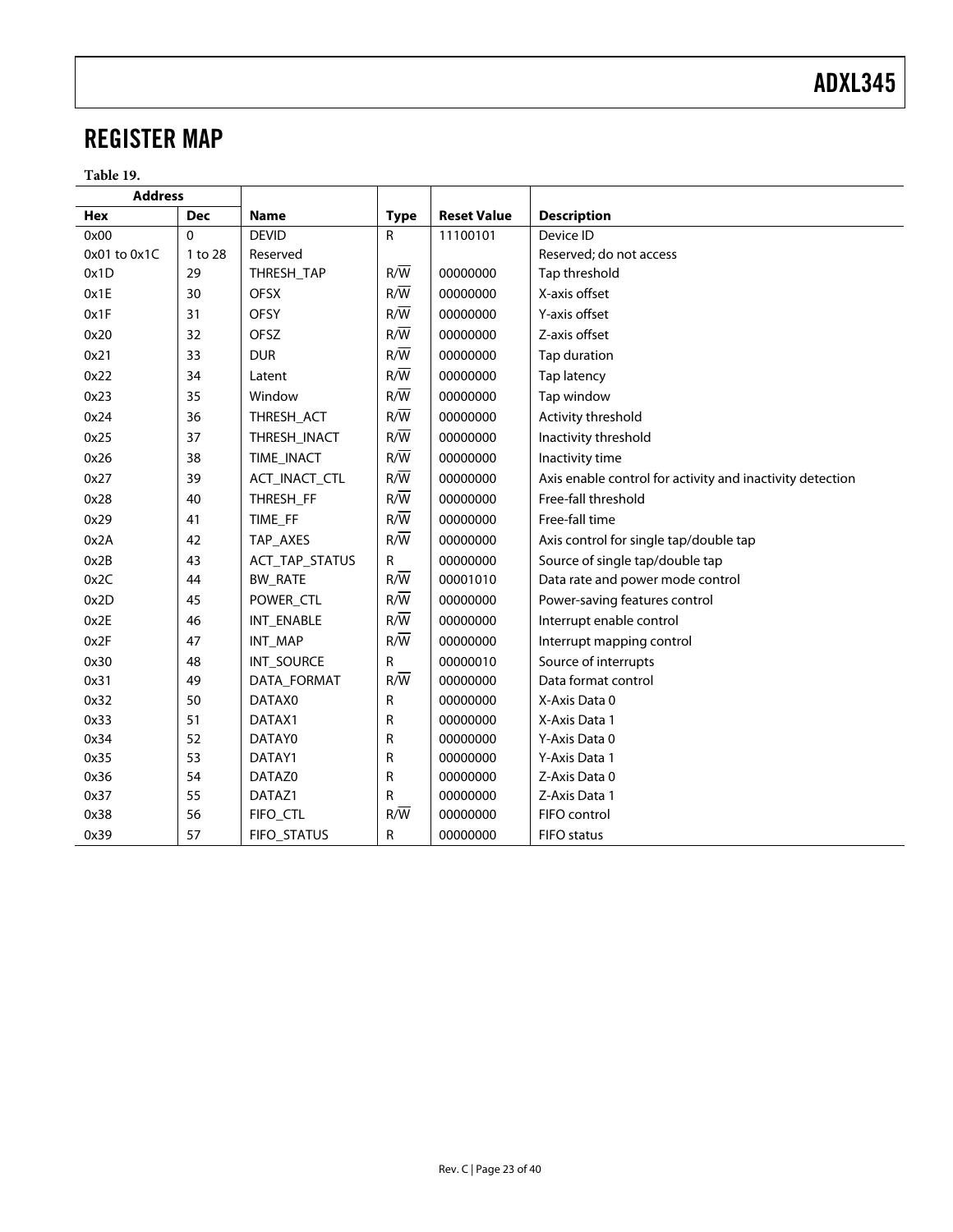#### <span id="page-23-0"></span>**REGISTER DEFINITIONS**

#### **Register 0x00—DEVID (Read Only)**

| D7 | D6 | D5 | <b>D4</b> | $\overline{D}$ D3 | $\overline{D2}$ | D1 | D <sub>0</sub> |
|----|----|----|-----------|-------------------|-----------------|----|----------------|
|    |    |    |           |                   |                 |    |                |
|    |    |    |           |                   |                 |    |                |

The DEVID register holds a fixed device ID code of 0xE5 (345 octal).

#### **Register 0x1D—THRESH\_TAP (Read/Write)**

The THRESH\_TAP register is eight bits and holds the threshold value for tap interrupts. The data format is unsigned, therefore, the magnitude of the tap event is compared with the value in THRESH\_TAP for normal tap detection. The scale factor is 62.5 mg/LSB (that is,  $0xFF = 16 g$ ). A value of 0 may result in undesirable behavior if single tap/double tap interrupts are enabled.

#### **Register 0x1E, Register 0x1F, Register 0x20—OFSX, OFSY, OFSZ (Read/Write)**

The OFSX, OFSY, and OFSZ registers are each eight bits and offer user-set offset adjustments in twos complement format with a scale factor of 15.6 m*g*/LSB (that is, 0x7F = 2 *g*). The value stored in the offset registers is automatically added to the acceleration data, and the resulting value is stored in the output data registers. For additional information regarding offset calibration and the use of the offset registers, refer to th[e Offset](#page-29-1)  [Calibration](#page-29-1) section.

#### **Register 0x21—DUR (Read/Write)**

The DUR register is eight bits and contains an unsigned time value representing the maximum time that an event must be above the THRESH\_TAP threshold to qualify as a tap event. The scale factor is 625 μs/LSB. A value of 0 disables the single tap/ double tap functions.

#### **Register 0x22—Latent (Read/Write)**

The latent register is eight bits and contains an unsigned time value representing the wait time from the detection of a tap event to the start of the time window (defined by the window register) during which a possible second tap event can be detected. The scale factor is 1.25 ms/LSB. A value of 0 disables the double tap function.

#### **Register 0x23—Window (Read/Write)**

The window register is eight bits and contains an unsigned time value representing the amount of time after the expiration of the latency time (determined by the latent register) during which a second valid tap can begin. The scale factor is 1.25 ms/LSB. A value of 0 disables the double tap function.

#### **Register 0x24—THRESH\_ACT (Read/Write)**

The THRESH\_ACT register is eight bits and holds the threshold value for detecting activity. The data format is unsigned, so the magnitude of the activity event is compared with the value in the THRESH\_ACT register. The scale factor is 62.5 m*g*/LSB. A value of 0 may result in undesirable behavior if the activity interrupt is enabled.

#### **Register 0x25—THRESH\_INACT (Read/Write)**

The THRESH\_INACT register is eight bits and holds the threshold value for detecting inactivity. The data format is unsigned, so the magnitude of the inactivity event is compared with the value in the THRESH\_INACT register. The scale factor is 62.5 m*g*/LSB. A value of 0 may result in undesirable behavior if the inactivity interrupt is enabled.

#### **Register 0x26—TIME\_INACT (Read/Write)**

The TIME\_INACT register is eight bits and contains an unsigned time value representing the amount of time that acceleration must be less than the value in the THRESH\_INACT register for inactivity to be declared. The scale factor is 1 sec/LSB. Unlike the other interrupt functions, which use unfiltered data (see the [Threshold](#page-28-1) section), the inactivity function uses filtered output data. At least one output sample must be generated for the inactivity interrupt to be triggered. This results in the function appearing unresponsive if the TIME\_INACT register is set to a value less than the time constant of the output data rate. A value of 0 results in an interrupt when the output data is less than the value in the THRESH\_INACT register.

#### **Register 0x27—ACT\_INACT\_CTL (Read/Write)**

| D7          | D6                    | D5                    | D4                    |
|-------------|-----------------------|-----------------------|-----------------------|
| ACT ac/dc   | ACT X enable          | ACT Y enable          | ACT Z enable          |
| D3          | D <sub>2</sub>        | D1                    | D <sub>0</sub>        |
| INACT ac/dc | <b>INACT X enable</b> | <b>INACT Y enable</b> | <b>INACT Z enable</b> |

#### **ACT AC/DC and INACT AC/DC Bits**

A setting of 0 selects dc-coupled operation, and a setting of 1 enables ac-coupled operation. In dc-coupled operation, the current acceleration magnitude is compared directly with THRESH\_ACT and THRESH\_INACT to determine whether activity or inactivity is detected.

In ac-coupled operation for activity detection, the acceleration value at the start of activity detection is taken as a reference value. New samples of acceleration are then compared to this reference value, and if the magnitude of the difference exceeds the THRESH\_ACT value, the device triggers an activity interrupt.

Similarly, in ac-coupled operation for inactivity detection, a reference value is used for comparison and is updated whenever the device exceeds the inactivity threshold. After the reference value is selected, the device compares the magnitude of the difference between the reference value and the current acceleration with THRESH\_INACT. If the difference is less than the value in THRESH\_INACT for the time in TIME\_INACT, the device is considered inactive and the inactivity interrupt is triggered.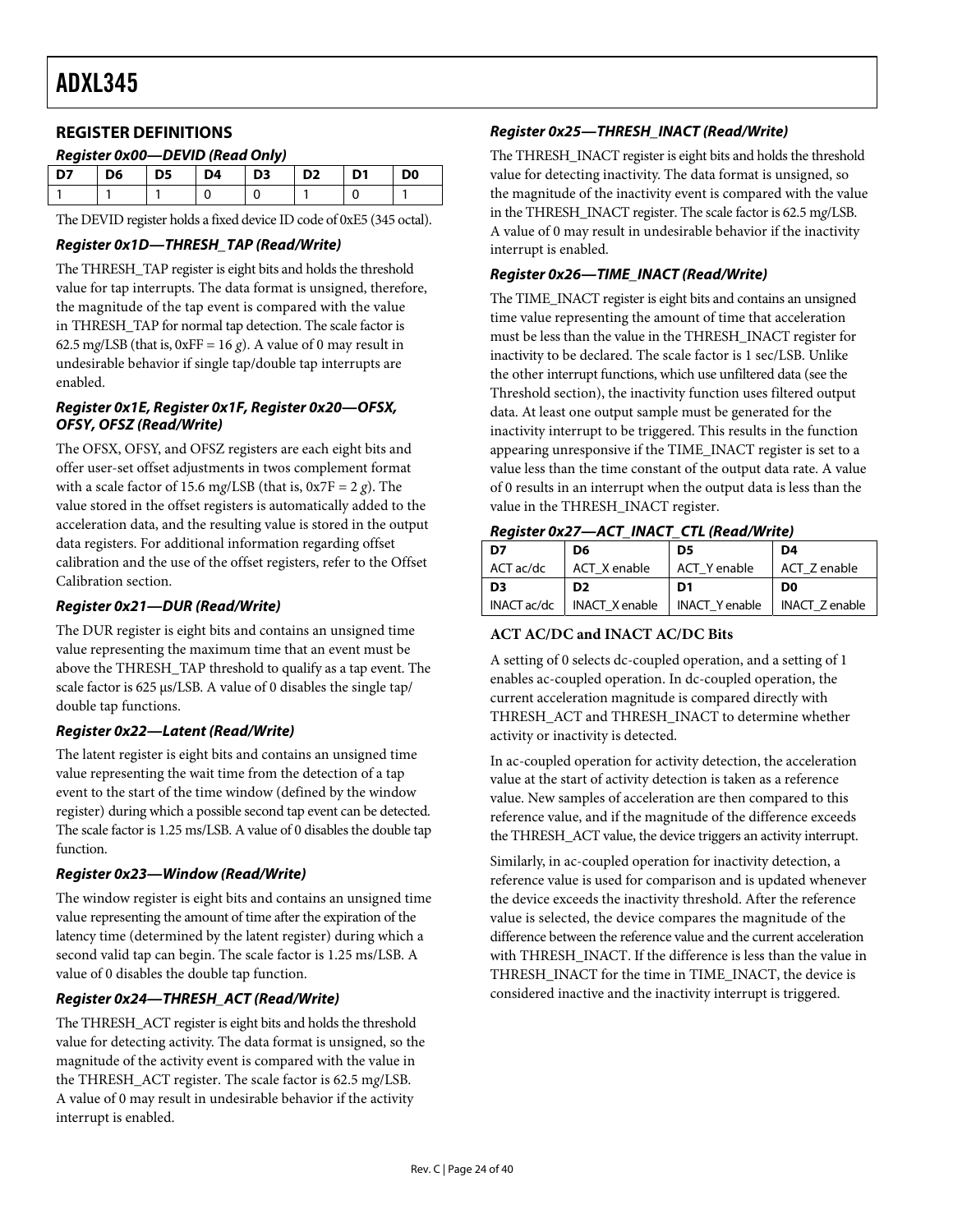#### **ACT\_x Enable Bits and INACT\_x Enable Bits**

A setting of 1 enables x-, y-, or z-axis participation in detecting activity or inactivity. A setting of 0 excludes the selected axis from participation. If all axes are excluded, the function is disabled. For activity detection, all participating axes are logically OR'ed, causing the activity function to trigger when any of the participating axes exceeds the threshold. For inactivity detection, all participating axes are logically AND'ed, causing the inactivity function to trigger only if all participating axes are below the threshold for the specified time.

#### **Register 0x28—THRESH\_FF (Read/Write)**

The THRESH\_FF register is eight bits and holds the threshold value, in unsigned format, for free-fall detection. The acceleration on all axes is compared with the value in THRESH\_FF to determine if a free-fall event occurred. The scale factor is 62.5 m*g*/LSB. Note that a value of 0 m*g* may result in undesirable behavior if the freefall interrupt is enabled. Values between 300 m*g* and 600 m*g* (0x05 to 0x09) are recommended.

#### **Register 0x29—TIME\_FF (Read/Write)**

The TIME\_FF register is eight bits and stores an unsigned time value representing the minimum time that the value of all axes must be less than THRESH\_FF to generate a free-fall interrupt. The scale factor is 5 ms/LSB. A value of 0 may result in undesirable behavior if the free-fall interrupt is enabled. Values between 100 ms and 350 ms (0x14 to 0x46) are recommended.

#### **Register 0x2A—TAP\_AXES (Read/Write)**

<span id="page-24-1"></span>

| D7 | D6 | D5 | D4 | D <sub>3</sub>  | D <sub>2</sub>     | וח            | D <sub>0</sub> |
|----|----|----|----|-----------------|--------------------|---------------|----------------|
|    |    |    |    | <b>Suppress</b> | Χ<br>TAP<br>enable | TAP<br>enable | TAP<br>enable  |

#### **Suppress Bit**

Setting the suppress bit suppresses double tap detection if acceleration greater than the value in THRESH\_TAP is present between taps. See the [Tap Detection](#page-27-2) section for more details.

#### **TAP\_x Enable Bits**

A setting of 1 in the TAP\_X enable, TAP\_Y enable, or TAP\_Z enable bit enables x-, y-, or z-axis participation in tap detection. A setting of 0 excludes the selected axis from participation in tap detection.

**Register 0x2B—ACT\_TAP\_STATUS (Read Only)** 

<span id="page-24-0"></span>

| D7 | D <sub>6</sub> | D <sub>5</sub>                                         | D <sub>4</sub> | D <sub>3</sub> | D <sub>2</sub> | D <sub>1</sub>       | D <sub>0</sub> |  |  |  |
|----|----------------|--------------------------------------------------------|----------------|----------------|----------------|----------------------|----------------|--|--|--|
|    |                | ACT X   ACT Y   ACT Z   Asleep   TAP X   TAP Y   TAP Z |                |                |                |                      |                |  |  |  |
|    | source 1       | source Source                                          |                |                |                | source source source |                |  |  |  |

#### **ACT\_x Source and TAP\_x Source Bits**

These bits indicate the first axis involved in a tap or activity event. A setting of 1 corresponds to involvement in the event, and a setting of 0 corresponds to no involvement. When new data is available, these bits are not cleared but are overwritten by the new data. The ACT\_TAP\_STATUS register should be read before clearing the interrupt. Disabling an axis from participation clears the corresponding source bit when the next activity or single tap/double tap event occurs.

#### **Asleep Bit**

A setting of 1 in the asleep bit indicates that the part is asleep, and a setting of 0 indicates that the part is not asleep. This bit toggles only if the device is configured for auto sleep. See the [AUTO\\_SLEEP Bit](#page-24-0) section for more information on autosleep mode.

#### **Register 0x2C—BW\_RATE (Read/Write)**

| D7 | D6 | D5 | D4        | D <sub>2</sub> | D <sub>1</sub> | D <sub>0</sub> |
|----|----|----|-----------|----------------|----------------|----------------|
|    |    |    | LOW POWER | Rate           |                |                |

#### **LOW\_POWER Bit**

A setting of 0 in the LOW\_POWER bit selects normal operation, and a setting of 1 selects reduced power operation, which has somewhat higher noise (see the [Power Modes](#page-13-3) section for details).

#### **Rate Bits**

These bits select the device bandwidth and output data rate (see [Table 7](#page-13-1) and [Table 8](#page-13-2) for details). The default value is 0x0A, which translates to a 100 Hz output data rate. An output data rate should be selected that is appropriate for the communication protocol and frequency selected. Selecting too high of an output data rate with a low communication speed results in samples being discarded.

#### **Register 0x2D—POWER\_CTL (Read/Write)**

| . . <del>.</del> |  |  |                                              |                |                |    |    |  |
|------------------|--|--|----------------------------------------------|----------------|----------------|----|----|--|
| $D7$ D6 D5       |  |  | $\overline{a}$                               | D <sub>3</sub> | D <sub>2</sub> | D1 | D0 |  |
|                  |  |  | Link   AUTO SLEEP   Measure   Sleep   Wakeup |                |                |    |    |  |

#### **Link Bit**

A setting of 1 in the link bit with both the activity and inactivity functions enabled delays the start of the activity function until inactivity is detected. After activity is detected, inactivity detection begins, preventing the detection of activity. This bit serially links the activity and inactivity functions. When this bit is set to 0, the inactivity and activity functions are concurrent. Additional information can be found in the [Link Mode](#page-28-2) section.

When clearing the link bit, it is recommended that the part be placed into standby mode and then set back to measurement mode with a subsequent write. This is done to ensure that the device is properly biased if sleep mode is manually disabled; otherwise, the first few samples of data after the link bit is cleared may have additional noise, especially if the device was asleep when the bit was cleared.

#### **AUTO\_SLEEP Bit**

If the link bit is set, a setting of 1 in the AUTO\_SLEEP bit enables the auto-sleep functionality. In this mode, the ADXL345 automatically switches to sleep mode if the inactivity function is enabled and inactivity is detected (that is, when acceleration is below the THRESH\_INACT value for at least the time indicated by TIME\_INACT). If activity is also enabled, the ADXL345 automatically wakes up from sleep after detecting activity and returns to operation at the output data rate set in the BW\_RATE register. A setting of 0 in the AUTO\_SLEEP bit disables automatic switching to sleep mode. See the description of the [Sleep Bit](#page-25-0) in this section for more information on sleep mode.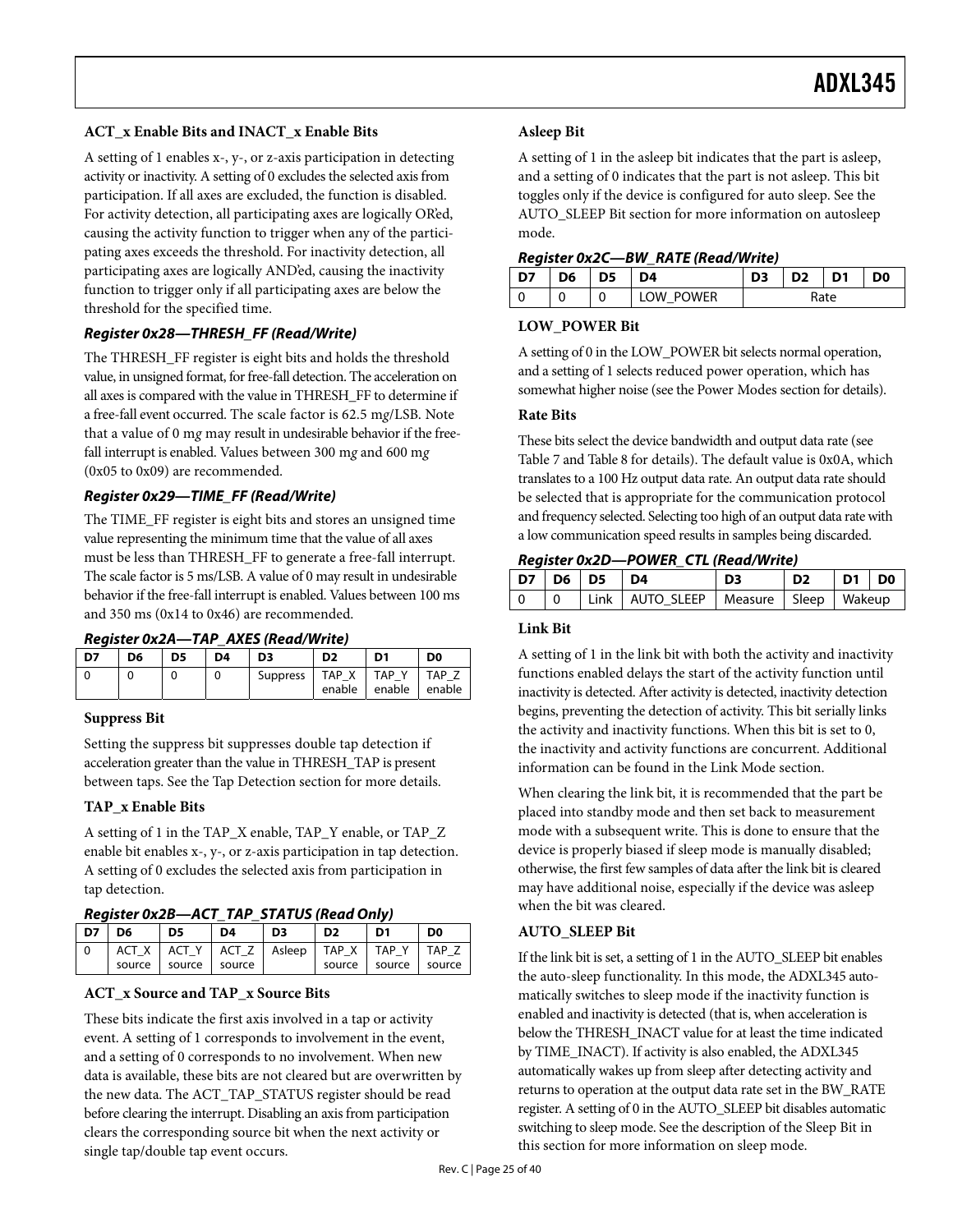If the link bit is not set, the AUTO\_SLEEP feature is disabled and setting the AUTO\_SLEEP bit does not have an impact on device operation. Refer to the [Link Bit](#page-24-1) section or the [Link Mode](#page-28-2) section for more information on utilization of the link feature.

When clearing the AUTO\_SLEEP bit, it is recommended that the part be placed into standby mode and then set back to measurement mode with a subsequent write. This is done to ensure that the device is properly biased if sleep mode is manually disabled; otherwise, the first few samples of data after the AUTO\_SLEEP bit is cleared may have additional noise, especially if the device was asleep when the bit was cleared.

#### **Measure Bit**

A setting of 0 in the measure bit places the part into standby mode, and a setting of 1 places the part into measurement mode. The ADXL345 powers up in standby mode with minimum power consumption.

#### <span id="page-25-0"></span>**Sleep Bit**

A setting of 0 in the sleep bit puts the part into the normal mode of operation, and a setting of 1 places the part into sleep mode. Sleep mode suppresses DATA\_READY, stops transmission of data to FIFO, and switches the sampling rate to one specified by the wakeup bits. In sleep mode, only the activity function can be used. When the DATA\_READY interrupt is suppressed, the output data registers (Register 0x32 to Register 0x37) are still updated at the sampling rate set by the wakeup bits (D1:D0).

When clearing the sleep bit, it is recommended that the part be placed into standby mode and then set back to measurement mode with a subsequent write. This is done to ensure that the device is properly biased if sleep mode is manually disabled; otherwise, the first few samples of data after the sleep bit is cleared may have additional noise, especially if the device was asleep when the bit was cleared.

#### **Wakeup Bits**

These bits control the frequency of readings in sleep mode as described in Table 20.

|  |  |  | Table 20. Frequency of Readings in Sleep Mode |
|--|--|--|-----------------------------------------------|
|--|--|--|-----------------------------------------------|

| <b>Setting</b> |    |                       |
|----------------|----|-----------------------|
| D <sub>1</sub> | D0 | <b>Frequency (Hz)</b> |
|                |    | 8                     |
|                |    |                       |
|                | O  |                       |
|                |    |                       |

#### **Register 0x2E—INT\_ENABLE (Read/Write)**

| D7         | D6             | D5                | D4             |
|------------|----------------|-------------------|----------------|
| DATA READY | SINGLE TAP     | <b>DOUBLE TAP</b> | Activity       |
| D3         | D <sub>2</sub> | D1                | D <sub>0</sub> |
| Inactivity | FREE FALL      | Watermark         | Overrun        |

Setting bits in this register to a value of 1 enables their respective functions to generate interrupts, whereas a value of 0 prevents the functions from generating interrupts. The DATA\_READY, watermark, and overrun bits enable only the interrupt output; the functions are always enabled. It is recommended that interrupts be configured before enabling their outputs.

#### **Register 0x2F—INT\_MAP (R/W)**

| D7         | D6             | D5         | D4       |
|------------|----------------|------------|----------|
| DATA READY | SINGLE TAP     | DOUBLE TAP | Activity |
| D3         | D <sub>2</sub> | D1         | D0       |
| Inactivity | FREE FALL      | Watermark  | Overrun  |

Any bits set to 0 in this register send their respective interrupts to the INT1 pin, whereas bits set to 1 send their respective interrupts to the INT2 pin. All selected interrupts for a given pin are OR'ed.

#### **Register 0x30—INT\_SOURCE (Read Only)**

| D7             | D6               | D5         | D4             |
|----------------|------------------|------------|----------------|
| DATA READY     | SINGLE TAP       | DOUBLE TAP | Activity       |
| D <sub>3</sub> | D <sub>2</sub>   | D1         | D <sub>0</sub> |
| Inactivity     | <b>FREE FALL</b> | Watermark  | Overrun        |

Bits set to 1 in this register indicate that their respective functions have triggered an event, whereas a value of 0 indicates that the corresponding event has not occurred. The DATA\_READY, watermark, and overrun bits are always set if the corresponding events occur, regardless of the INT\_ENABLE register settings, and are cleared by reading data from the DATAX, DATAY, and DATAZ registers. The DATA\_READY and watermark bits may require multiple reads, as indicated in the FIFO mode descriptions in the [FIFO](#page-20-1) section. Other bits, and the corresponding interrupts, are cleared by reading the INT\_SOURCE register.

#### **Register 0x31—DATA\_FORMAT (Read/Write)**

| l D7 | D6 D5 |                                  |  | $D4$ $D3$               | D <sub>2</sub> | D1 l | D <sub>0</sub> |
|------|-------|----------------------------------|--|-------------------------|----------------|------|----------------|
|      |       | SELF TEST   SPI   INT INVERT   0 |  | <b>FULL RES</b> Justify |                |      | Range          |

The DATA\_FORMAT register controls the presentation of data to Register 0x32 through Register 0x37. All data, except that for the ±16 *g* range, must be clipped to avoid rollover.

#### **SELF\_TEST Bit**

A setting of 1 in the SELF\_TEST bit applies a self-test force to the sensor, causing a shift in the output data. A value of 0 disables the self-test force.

#### **SPI Bit**

A value of 1 in the SPI bit sets the device to 3-wire SPI mode, and a value of 0 sets the device to 4-wire SPI mode.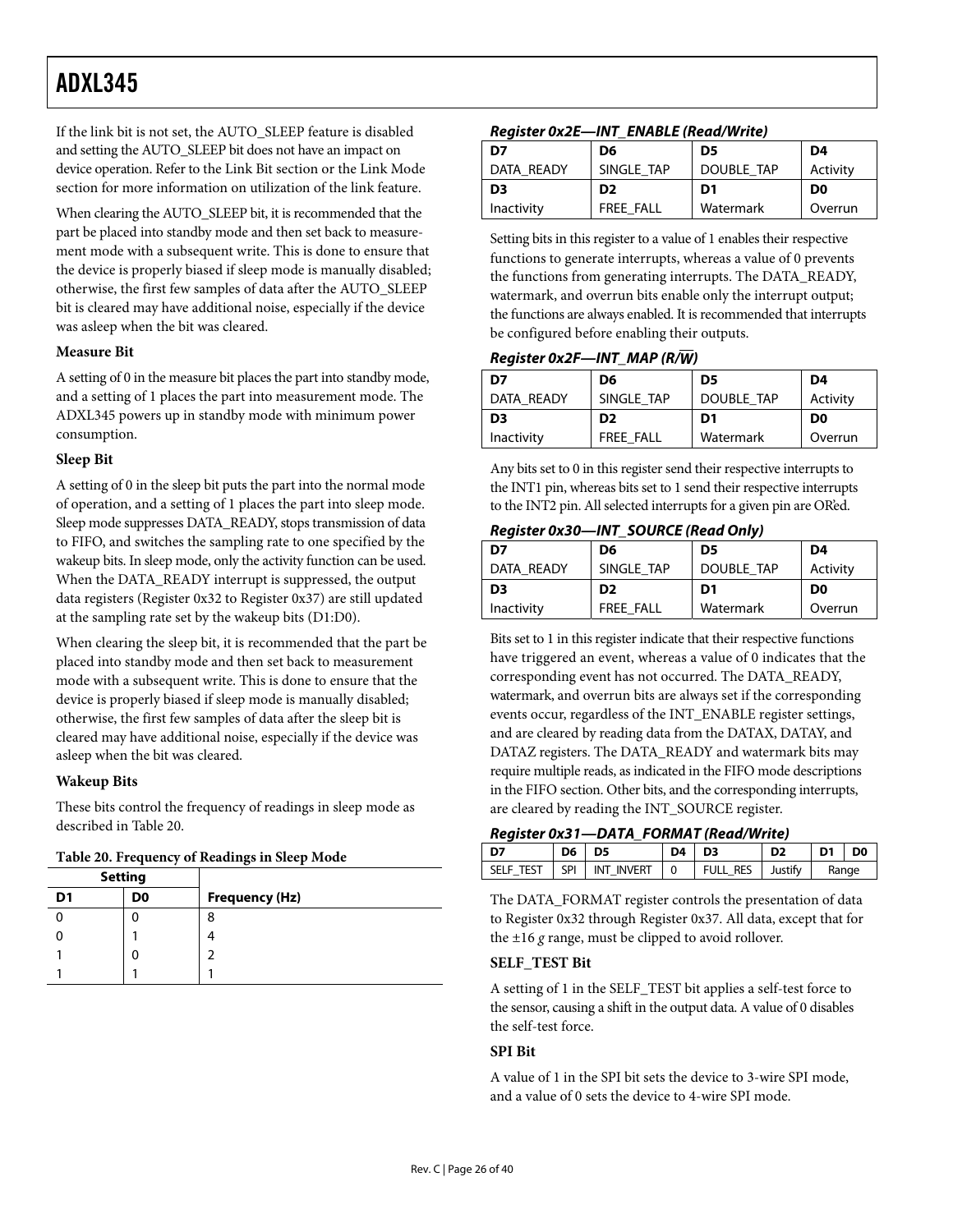#### <span id="page-26-0"></span>**INT\_INVERT Bit**

A value of 0 in the INT\_INVERT bit sets the interrupts to active high, and a value of 1 sets the interrupts to active low.

#### **FULL\_RES Bit**

When this bit is set to a value of 1, the device is in full resolution mode, where the output resolution increases with the *g* range set by the range bits to maintain a 4 m*g*/LSB scale factor. When the FULL\_RES bit is set to 0, the device is in 10-bit mode, and the range bits determine the maximum *g* range and scale factor.

#### **Justify Bit**

A setting of 1 in the justify bit selects left-justified (MSB) mode, and a setting of 0 selects right-justified mode with sign extension.

#### **Range Bits**

These bits set the *g* range as described in Table 21.

#### **Table 21.** *g* **Range Setting**

|                | <b>Setting</b> |                                      |
|----------------|----------------|--------------------------------------|
| D <sub>1</sub> | D <sub>0</sub> | g Range                              |
|                | U              | $\pm 2g$                             |
|                |                |                                      |
|                | 0              | $\pm 4 g$<br>$\pm 8 g$<br>$\pm 16 g$ |
|                |                |                                      |

#### **Register 0x32 to Register 0x37—DATAX0, DATAX1, DATAY0, DATAY1, DATAZ0, DATAZ1 (Read Only)**

These six bytes (Register 0x32 to Register 0x37) are eight bits each and hold the output data for each axis. Register 0x32 and Register 0x33 hold the output data for the x-axis, Register 0x34 and Register 0x35 hold the output data for the y-axis, and Register 0x36 and Register 0x37 hold the output data for the z-axis. The output data is twos complement, with DATAx0 as the least significant byte and DATAx1 as the most significant byte, where x represent X, Y, or Z. The DATA\_FORMAT register (Address 0x31) controls the format of the data. It is recommended that a multiple-byte read of all registers be performed to prevent a change in data between reads of sequential registers.

#### **Register 0x38—FIFO\_CTL (Read/Write)**

| D7        | D6 | D5      | D4      | D <sub>3</sub> | D <sub>2</sub> | D <sub>1</sub> | D <sub>0</sub> |
|-----------|----|---------|---------|----------------|----------------|----------------|----------------|
| FIFO MODE |    | Trigger | Samples |                |                |                |                |

#### **FIFO\_MODE Bits**

These bits set the FIFO mode, as described in Table 22.

|          | <b>Setting</b> |               |                                                                                                                                                                                                           |
|----------|----------------|---------------|-----------------------------------------------------------------------------------------------------------------------------------------------------------------------------------------------------------|
| D7       | D6             | Mode          | <b>Function</b>                                                                                                                                                                                           |
| $\Omega$ | 0              | <b>Bypass</b> | FIFO is bypassed.                                                                                                                                                                                         |
| $\Omega$ |                | <b>FIFO</b>   | FIFO collects up to 32 values and then<br>stops collecting data, collecting new data<br>only when FIFO is not full.                                                                                       |
| 1        | 0              | Stream        | FIFO holds the last 32 data values. When<br>FIFO is full, the oldest data is overwritten<br>with newer data.                                                                                              |
| 1        |                | Trigger       | When triggered by the trigger bit, FIFO<br>holds the last data samples before the<br>trigger event and then continues to collect<br>data until full. New data is collected only<br>when FIFO is not full. |

#### **Trigger Bit**

A value of 0 in the trigger bit links the trigger event of trigger mode to INT1, and a value of 1 links the trigger event to INT2.

#### **Samples Bits**

The function of these bits depends on the FIFO mode selected (see Table 23). Entering a value of 0 in the samples bits immediately sets the watermark status bit in the INT\_SOURCE register, regardless of which FIFO mode is selected. Undesirable operation may occur if a value of 0 is used for the samples bits when trigger mode is used.

#### **Table 23. Samples Bits Functions**

| <b>FIFO Mode</b> | <b>Samples Bits Function</b>                                                               |
|------------------|--------------------------------------------------------------------------------------------|
| <b>Bypass</b>    | None.                                                                                      |
| <b>FIFO</b>      | Specifies how many FIFO entries are needed to<br>trigger a watermark interrupt.            |
| Stream           | Specifies how many FIFO entries are needed to<br>trigger a watermark interrupt.            |
| Trigger          | Specifies how many FIFO samples are retained in<br>the FIFO buffer before a trigger event. |
|                  |                                                                                            |

**0x39—FIFO\_STATUS (Read Only)** 

| $\frac{1}{1!}$ |    |      |                |    |                 |      |                |  |
|----------------|----|------|----------------|----|-----------------|------|----------------|--|
|                | D6 | l D5 | $\overline{P}$ | D3 | $\overline{D2}$ | l D1 | D <sub>0</sub> |  |
| i fifo trig    |    |      |                |    | <b>Entries</b>  |      |                |  |

#### **FIFO\_TRIG Bit**

A 1 in the FIFO\_TRIG bit corresponds to a trigger event occurring, and a 0 means that a FIFO trigger event has not occurred.

#### **Entries Bits**

These bits report how many data values are stored in FIFO. Access to collect the data from FIFO is provided through the DATAX, DATAY, and DATAZ registers. FIFO reads must be done in burst or multiple-byte mode because each FIFO level is cleared after any read (single- or multiple-byte) of FIFO. FIFO stores a maximum of 32 entries, which equates to a maximum of 33 entries available at any given time because an additional entry is available at the output filter of the device.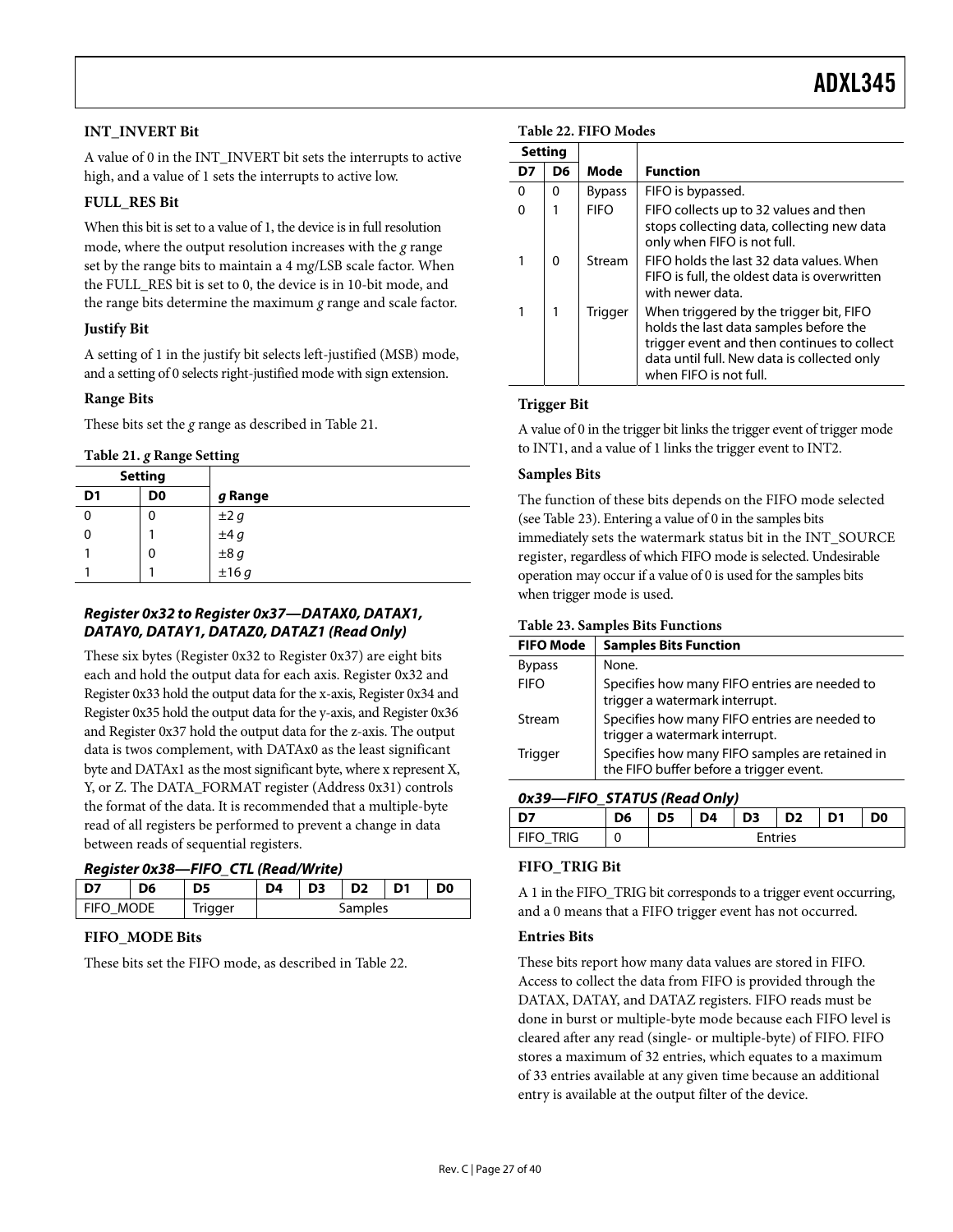# <span id="page-27-1"></span><span id="page-27-0"></span>APPLICATIONS INFORMATION

#### <span id="page-27-2"></span>**POWER SUPPLY DECOUPLING**

A 1  $\mu$ F tantalum capacitor (C<sub>s</sub>) at V<sub>s</sub> and a 0.1  $\mu$ F ceramic capacitor  $(C<sub>I/O</sub>)$  at  $V<sub>DD I/O</sub>$  placed close to the ADXL345 supply pins is recommended to adequately decouple the accelerometer from noise on the power supply. If additional decoupling is necessary, a resistor or ferrite bead, no larger than 100  $Ω$ , in series with  $V_s$ may be helpful. Additionally, increasing the bypass capacitance on  $V_s$  to a 10 μF tantalum capacitor in parallel with a 0.1 μF ceramic capacitor may also improve noise.

Care should be taken to ensure that the connection from the ADXL345 ground to the power supply ground has low impedance because noise transmitted through ground has an effect similar to noise transmitted through  $V_s$ . It is recommended that  $V_s$  and  $V_{DD I/O}$  be separate supplies to minimize digital clocking noise on the Vs supply. If this is not possible, additional filtering of the supplies, as previously mentioned, may be necessary.



#### Figure 44. Application Diagram

#### **MECHANICAL CONSIDERATIONS FOR MOUNTING**

<span id="page-27-4"></span>The ADXL345 should be mounted on the PCB in a location close to a hard mounting point of the PCB to the case. Mounting the ADXL345 at an unsupported PCB location, as shown in [Figure 45](#page-27-3), may result in large, apparent measurement errors due to undampened PCB vibration. Locating the accelerometer near a hard mounting point ensures that any PCB vibration at the accelerometer is above the accelerometer's mechanical sensor resonant frequency and, therefore, effectively invisible to the accelerometer. Multiple mounting points, close to the sensor, and/or a thicker PCB also help to reduce the effect of system resonance on the performance of the sensor.

<span id="page-27-3"></span>

#### **TAP DETECTION**

The tap interrupt function is capable of detecting either single or double taps. The following parameters are shown in [Figure 46](#page-27-4) for a valid single and valid double tap event:

- The tap detection threshold is defined by the THRESH\_TAP register (Address 0x1D).
- The maximum tap duration time is defined by the DUR register (Address 0x21).
- The tap latency time is defined by the latent register (Address 0x22) and is the waiting period from the end of the first tap until the start of the time window, when a second tap can be detected, which is determined by the value in the window register (Address 0x23).
- The interval after the latency time (set by the latent register) is defined by the window register. Although a second tap must begin after the latency time has expired, it need not finish before the end of the time defined by the window register.



Figure 46. Tap Interrupt Function with Valid Single and Double Taps

If only the single tap function is in use, the single tap interrupt is triggered when the acceleration goes below the threshold, as long as DUR has not been exceeded. If both single and double tap functions are in use, the single tap interrupt is triggered when the double tap event has been either validated or invalidated.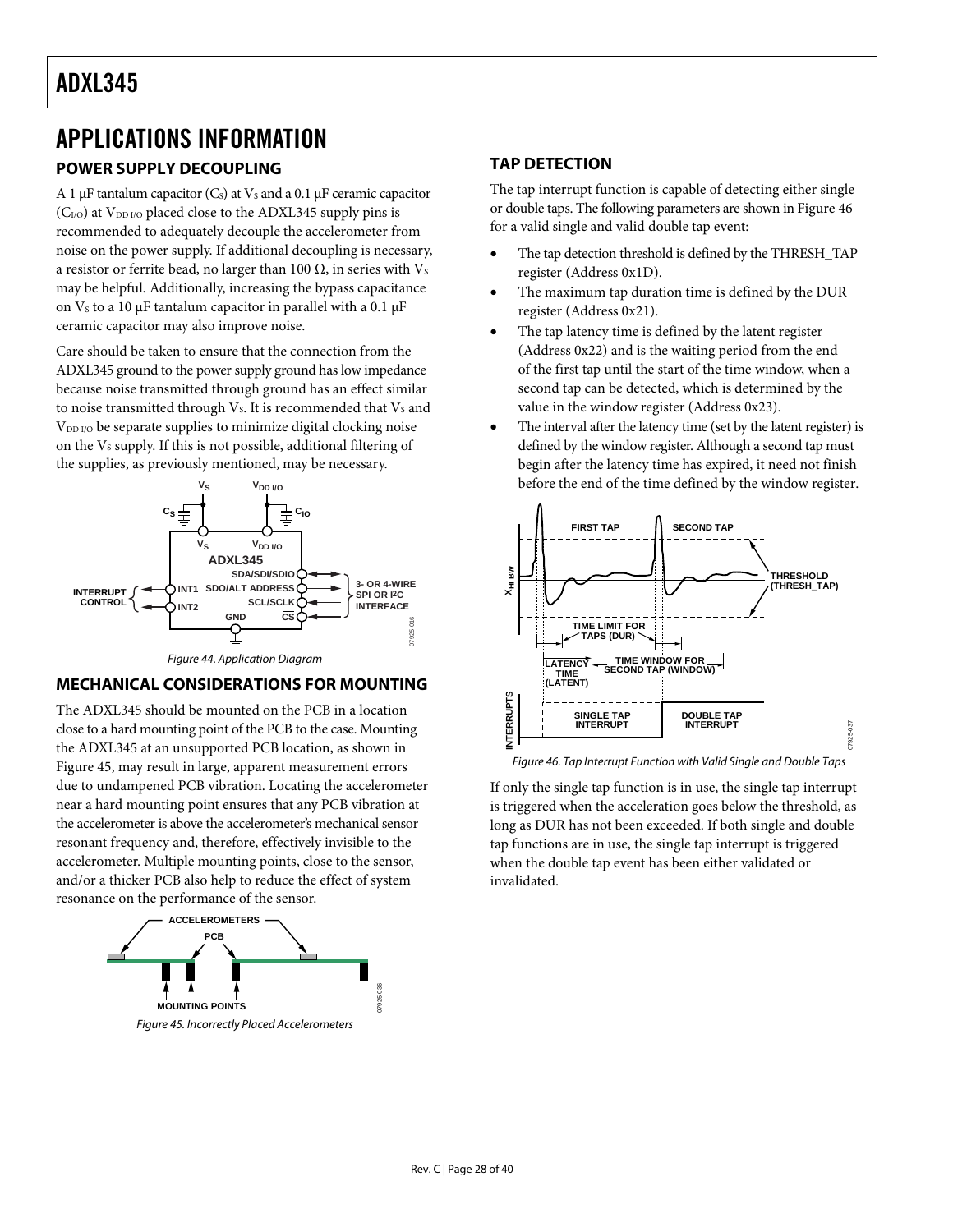<span id="page-28-0"></span>Several events can occur to invalidate the second tap of a double tap event. First, if the suppress bit in the TAP\_AXES register (Address 0x2A) is set, any acceleration spike above the threshold during the latency time (set by the latent register) invalidates the double tap detection, as shown in [Figure 47](#page-28-3).



<span id="page-28-3"></span>A double tap event can also be invalidated if acceleration above the threshold is detected at the start of the time window for the second tap (set by the window register). This results in an invalid double tap at the start of this window, as shown in [Figure 48.](#page-28-4) Additionally, a double tap event can be invalidated if an acceleration exceeds the time limit for taps (set by the DUR register), resulting in an invalid double tap at the end of the DUR time limit for the second tap event, also shown in [Figure 48.](#page-28-4)

<span id="page-28-4"></span><span id="page-28-2"></span><span id="page-28-1"></span>

Single taps, double taps, or both can be detected by setting the respective bits in the INT\_ENABLE register (Address 0x2E). Control over participation of each of the three axes in single tap/ double tap detection is exerted by setting the appropriate bits in the TAP\_AXES register (Address 0x2A). For the double tap function to operate, both the latent and window registers must be set to a nonzero value.

Every mechanical system has somewhat different single tap/ double tap responses based on the mechanical characteristics of the system. Therefore, some experimentation with values for the DUR, latent, window, and THRESH\_TAP registers is required. In general, a good starting point is to set the DUR register to a value greater than 0x10 (10 ms), the latent register to a value greater than 0x10 (20 ms), the window register to a value greater than 0x40 (80 ms), and the THRESH\_TAP register to a value greater than 0x30 (3 *g*). Setting a very low value in the latent, window, or THRESH\_TAP register may result in an unpredictable response due to the accelerometer picking up echoes of the tap inputs.

After a tap interrupt has been received, the first axis to exceed the THRESH\_TAP level is reported in the ACT\_TAP\_STATUS register (Address 0x2B). This register is never cleared but is overwritten with new data.

#### **THRESHOLD**

The lower output data rates are achieved by decimating a common sampling frequency inside the device. The activity, free-fall, and single tap/double tap detection functions without improved tap enabled are performed using undecimated data. Because the bandwidth of the output data varies with the data rate and is lower than the bandwidth of the undecimated data, the high frequency and high *g* data that is used to determine activity, free-fall, and single tap/double tap events may not be present if the output of the accelerometer is examined. This may result in functions triggering when acceleration data does not appear to meet the conditions set by the user for the corresponding function.

#### **LINK MODE**

The function of the link bit is to reduce the number of activity interrupts that the processor must service by setting the device to look for activity only after inactivity. For proper operation of this feature, the processor must still respond to the activity and inactivity interrupts by reading the INT\_SOURCE register (Address 0x30) and, therefore, clearing the interrupts. If an activity interrupt is not cleared, the part cannot go into autosleep mode. The asleep bit in the ACT\_TAP\_STATUS register (Address 0x2B) indicates if the part is asleep.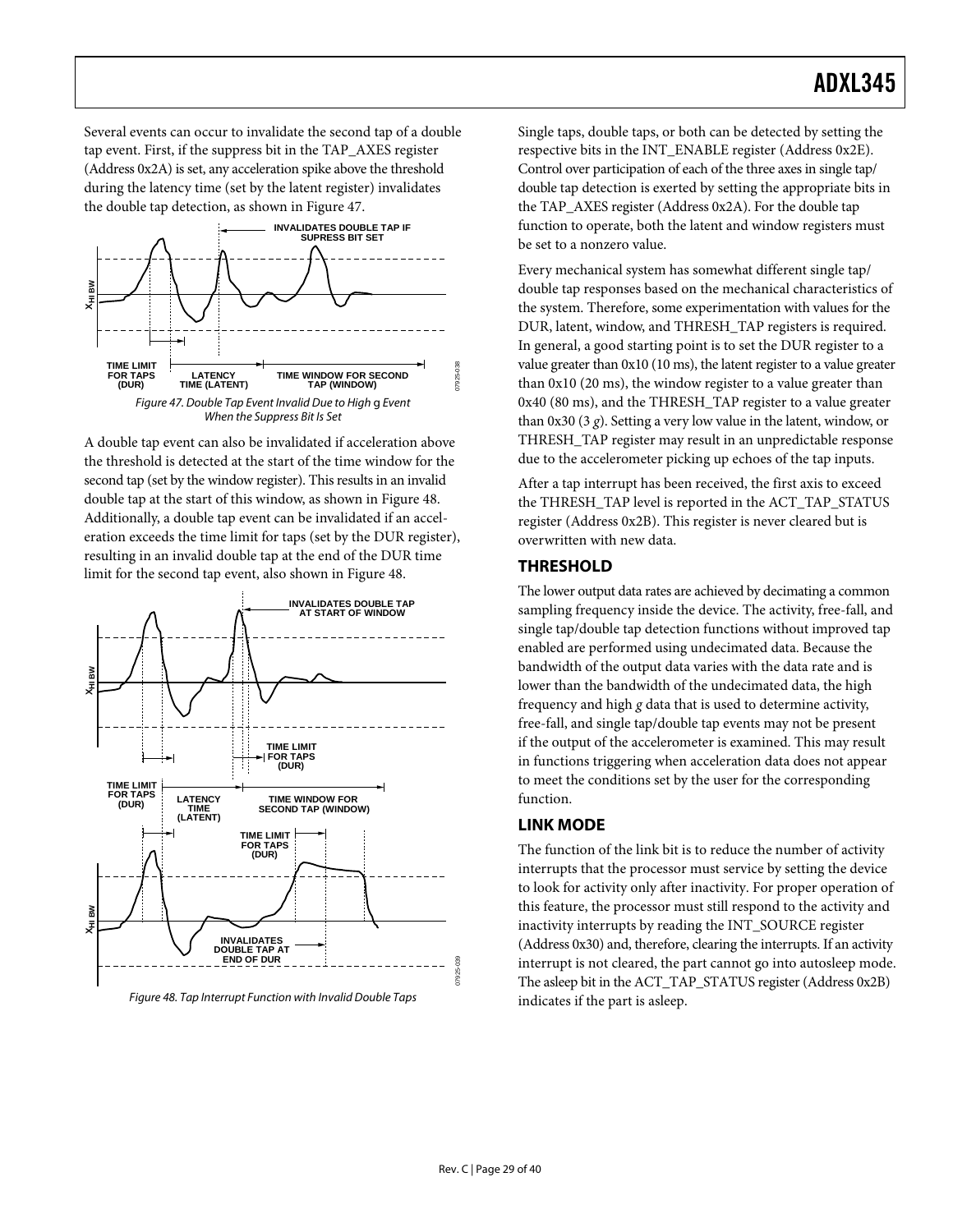#### <span id="page-29-1"></span><span id="page-29-0"></span>**SLEEP MODE VS. LOW POWER MODE**

In applications where a low data rate and low power consumption is desired (at the expense of noise performance), it is recommended that low power mode be used. The use of low power mode preserves the functionality of the DATA\_READY interrupt and the FIFO for postprocessing of the acceleration data. Sleep mode, while offering a low data rate and power consumption, is not intended for data acquisition.

However, when sleep mode is used in conjunction with the AUTO\_SLEEP mode and the link mode, the part can automatically switch to a low power, low sampling rate mode when inactivity is detected. To prevent the generation of redundant inactivity interrupts, the inactivity interrupt is automatically disabled and activity is enabled. When the ADXL345 is in sleep mode, the host processor can also be placed into sleep mode or low power mode to save significant system power. When activity is detected, the accelerometer automatically switches back to the original data rate of the application and provides an activity interrupt that can be used to wake up the host processor. Similar to when inactivity occurs, detection of activity events is disabled and inactivity is enabled.

#### **OFFSET CALIBRATION**

Accelerometers are mechanical structures containing elements that are free to move. These moving parts can be very sensitive to mechanical stresses, much more so than solid-state electronics. The 0 *g* bias or offset is an important accelerometer metric because it defines the baseline for measuring acceleration. Additional stresses can be applied during assembly of a system containing an accelerometer. These stresses can come from, but are not limited to, component soldering, board stress during mounting, and application of any compounds on or over the component. If calibration is deemed necessary, it is recommended that calibration be performed after system assembly to compensate for these effects.

A simple method of calibration is to measure the offset while assuming that the sensitivity of the ADXL345 is as specified in [Table 1](#page-3-1). The offset can then be automatically accounted for by using the built-in offset registers. This results in the data acquired from the DATA registers already compensating for any offset.

In a no-turn or single-point calibration scheme, the part is oriented such that one axis, typically the z-axis, is in the 1 *g* field of gravity and the remaining axes, typically the x- and y-axis, are in a 0 *g* field. The output is then measured by taking the average of a series of samples. The number of samples averaged is a choice of the system designer, but a recommended starting point is 0.1 sec worth of data for data rates of 100 Hz or greater. This corresponds to 10 samples at the 100 Hz data rate. For data rates less than 100 Hz, it is recommended that at least 10 samples be averaged together. These values are stored as  $X_{0g}$ ,  $Y_{0g}$ , and  $Z_{+1g}$  for the 0  $g$ measurements on the x- and y-axis and the 1 *g* measurement on the z-axis, respectively.

The values measured for  $X_{0g}$  and  $Y_{0g}$  correspond to the x- and y-axis offset, and compensation is done by subtracting those values from the output of the accelerometer to obtain the actual acceleration:

$$
X_{ACTUAL} = X_{MEAS} - X_{og}
$$

$$
Y_{ACTUAL} = Y_{MEAS} - Y_{og}
$$

Because the z-axis measurement was done in  $a + 1$  *g* field, a no-turn or single-point calibration scheme assumes an ideal sensitivity,  $S_Z$  for the z-axis. This is subtracted from  $Z_{+1g}$  to attain the z-axis offset, which is then subtracted from future measured values to obtain the actual value:

$$
Z_{0g} = Z_{+1g} - S_Z
$$
  
Zactual = Zmeas - Z<sub>0g</sub>

The ADXL345 can automatically compensate the output for offset by using the offset registers (Register 0x1E, Register 0x1F, and Register 0x20). These registers contain an 8-bit, twos complement value that is automatically added to all measured acceleration values, and the result is then placed into the DATA registers. Because the value placed in an offset register is additive, a negative value is placed into the register to eliminate a positive offset and vice versa for a negative offset. The register has a scale factor of 15.6 m*g*/LSB and is independent of the selected *g*-range.

As an example, assume that the ADXL345 is placed into fullresolution mode with a sensitivity of typically 256 LSB/*g*. The part is oriented such that the z-axis is in the field of gravity and x-, y-, and z-axis outputs are measured as +10 LSB, −13 LSB, and  $+9$  LSB, respectively. Using the previous equations,  $X_{0g}$  is +10 LSB, Y0*g* is −13 LSB, and Z0*g* is +9 LSB. Each LSB of output in full-resolution is 3.9 m*g* or one-quarter of an LSB of the offset register. Because the offset register is additive, the 0 *g* values are negated and rounded to the nearest LSB of the offset register:

$$
XOFFSET = -Round(10/4) = -3 LSB
$$

$$
YOFFSET = -Round(-13/4) = 3 LSB
$$

$$
ZOFFSET = -Round(9/4) = -2 LSB
$$

These values are programmed into the OFSX, OFSY, and OFXZ registers, respectively, as 0xFD, 0x03 and 0xFE. As with all registers in the ADXL345, the offset registers do not retain the value written into them when power is removed from the part. Power-cycling the ADXL345 returns the offset registers to their default value of 0x00.

Because the no-turn or single-point calibration method assumes an ideal sensitivity in the z-axis, any error in the sensitivity results in offset error. For instance, if the actual sensitivity was 250 LSB/*g* in the previous example, the offset would be 15 LSB, not 9 LSB. To help minimize this error, an additional measurement point can be used with the z-axis in a 0 *g* field and the 0 *g* measurement can be used in the  $Z_{\text{ACTUAL}}$  equation.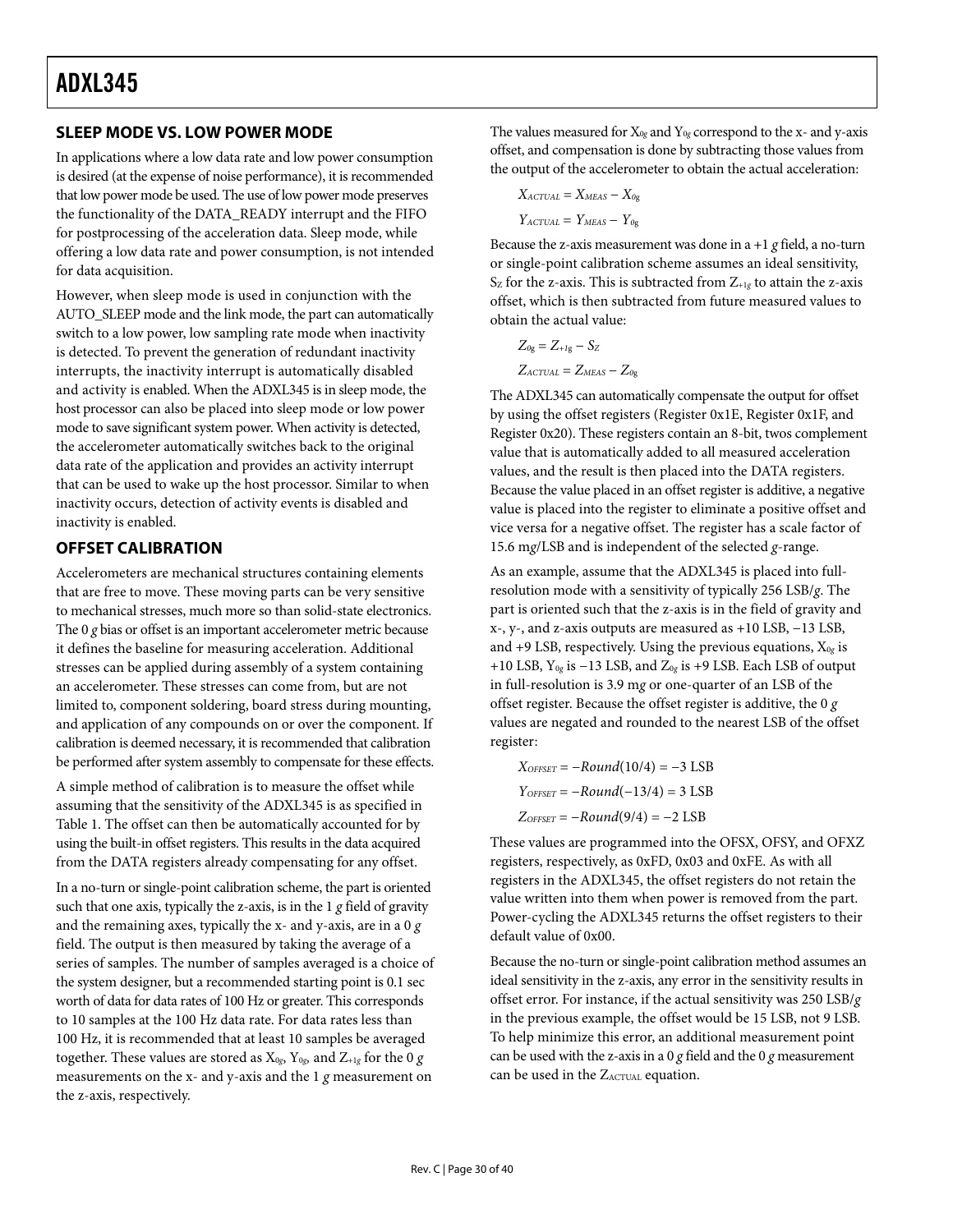#### <span id="page-30-1"></span><span id="page-30-0"></span>**USING SELF-TEST**

The self-test change is defined as the difference between the acceleration output of an axis with self-test enabled and the acceleration output of the same axis with self-test disabled (see Endnote 4 of [Table 1](#page-3-1)). This definition assumes that the sensor does not move between these two measurements, because if the sensor moves, a non–self-test related shift corrupts the test.

Proper configuration of the ADXL345 is also necessary for an accurate self-test measurement. The part should be set with a data rate of 100 Hz through 800 Hz, or 3200 Hz. This is done by ensuring that a value of 0x0A through 0x0D, or 0x0F is written into the rate bits (Bit D3 through Bit D0) in the BW\_RATE register (Address 0x2C). The part also must be placed into normal power operation by ensuring the LOW\_POWER bit in the BW\_RATE register is cleared  $(LOW_POWER bit = 0)$  for accurate self-test measurements. It is recommended that the part be set to full-resolution, 16 *g* mode to ensure that there is sufficient dynamic range for the entire self-test shift. This is done by setting Bit D3 of the DATA\_FORMAT register (Address 0x31) and writing a value of 0x03 to the range bits (Bit D1 and Bit D0) of the DATA\_FORMAT register (Address 0x31). This results in a high dynamic range for measurement and a 3.9 m*g*/LSB scale factor.

After the part is configured for accurate self-test measurement, several samples of x-, y-, and z-axis acceleration data should be retrieved from the sensor and averaged together. The number of samples averaged is a choice of the system designer, but a recommended starting point is 0.1 sec worth of data for data rates of 100 Hz or greater. This corresponds to 10 samples at the 100 Hz data rate. For data rates less than 100 Hz, it is recommended that at least 10 samples be averaged together. The averaged values should be stored and labeled appropriately as the self-test disabled data, that is,  $X_{ST\_OFF}$ ,  $Y_{ST\_OFF}$ , and  $Z_{ST\_OFF}$ .

Next, self-test should be enabled by setting Bit D7 (SELF\_TEST) of the DATA\_FORMAT register (Address 0x31). The output needs some time (about four samples) to settle after enabling self-test. After allowing the output to settle, several samples of the x-, y-, and z-axis acceleration data should be taken again and averaged. It is recommended that the same number of samples be taken for this average as was previously taken. These averaged values should again be stored and labeled appropriately as the value with selftest enabled, that is,  $X_{ST\_ON}$ ,  $Y_{ST\_ON}$ , and  $Z_{ST\_ON}$ . Self-test can then be disabled by clearing Bit D7 (SELF\_TEST) of the DATA\_FORMAT register (Address 0x31).

With the stored values for self-test enabled and disabled, the self-test change is as follows:

$$
X_{ST} = X_{ST\_ON} - X_{ST\_OFF}
$$
  
\n
$$
Y_{ST} = Y_{ST\_ON} - Y_{ST\_OFF}
$$
  
\n
$$
Z_{ST} = Z_{ST\_ON} - Z_{ST\_OFF}
$$

Because the measured output for each axis is expressed in LSBs, XST, YST, and ZST are also expressed in LSBs. These values can be converted to *g*'s of acceleration by multiplying each value by the 3.9 m*g*/LSB scale factor, if configured for full-resolution mode. Additionally, [Table 15](#page-21-2) through [Table 18](#page-21-3) correspond to the self-test range converted to LSBs and can be compared with the measured self-test change when operating at a  $V<sub>S</sub>$  of 2.5 V. For other voltages, the minimum and maximum self-test output values should be adjusted based on (multiplied by) the scale factors shown in [Table 14.](#page-21-5) If the part was placed into  $\pm 2$  *g*, 10-bit or full-resolution mode, the values listed in [Table 15](#page-21-2) should be used. Although the fixed 10-bit mode or a range other than 16 *g* can be used, a different set of values, as indicated in [Table 16](#page-21-4) through [Table 18](#page-21-3), would need to be used. Using a range below 8 *g* may result in insufficient dynamic range and should be considered when selecting the range of operation for measuring self-test.

If the self-test change is within the valid range, the test is considered successful. Generally, a part is considered to pass if the minimum magnitude of change is achieved. However, a part that changes by more than the maximum magnitude is not necessarily a failure.

Another effective method for using the self-test to verify accelerometer functionality is to toggle the self test at a certain rate and then perform an FFT on the output. The FFT should have a corresponding tone at the frequency the self-test was toggled. Using an FFT like this removes the dependency of the test on supply voltage and on self-test magnitude, which can vary within a rather wide range.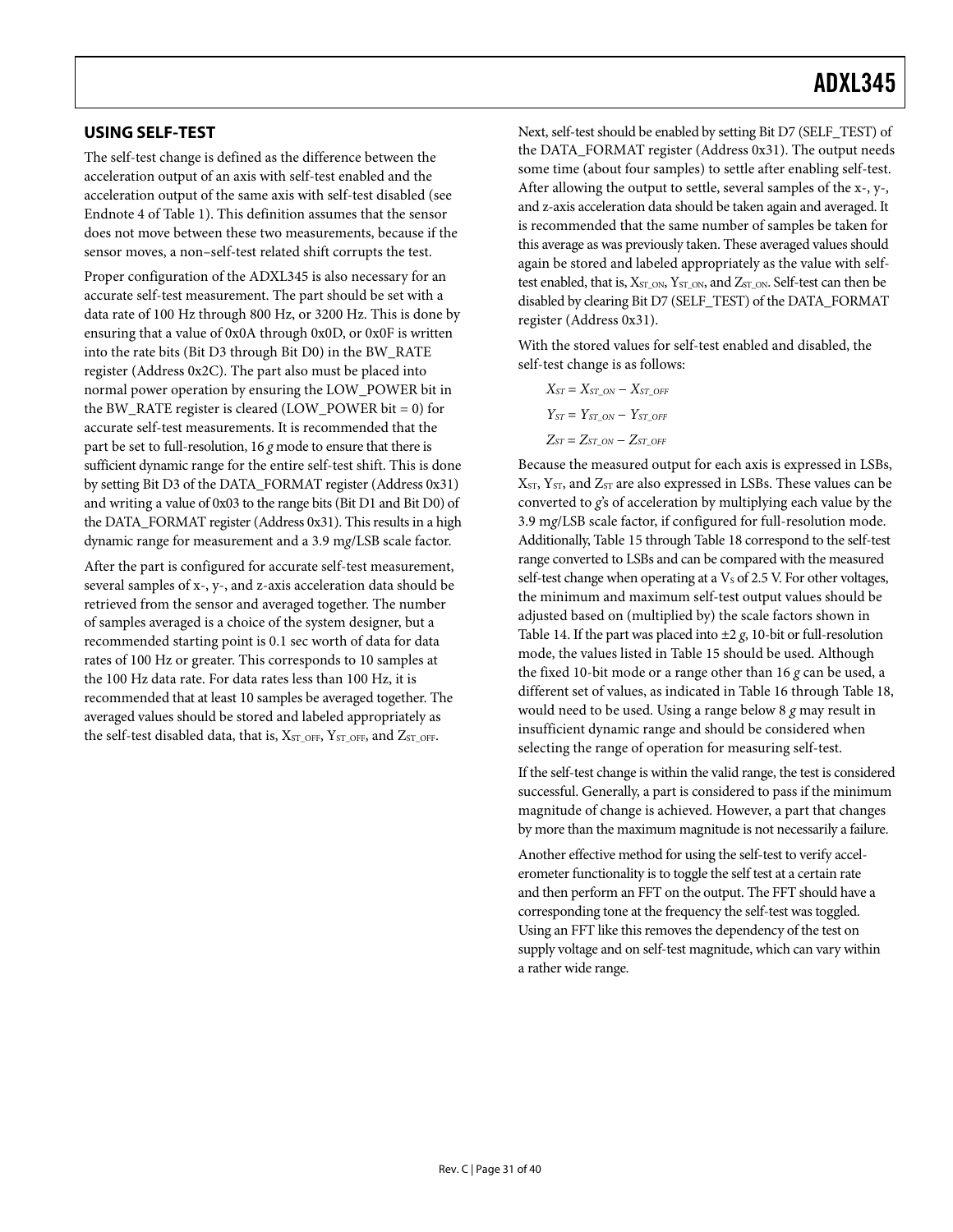Formatting of output data at the 3200 Hz and 1600 Hz output data rates changes depending on the mode of operation (fullresolution or fixed 10-bit) and the selected output range.

When using the 3200 Hz or 1600 Hz output data rates in fullresolution or  $\pm 2$  g, 10-bit operation, the LSB of the output dataword is always 0. When data is right justified, this corresponds to Bit D0 of the DATAx0 register, as shown in [Figure 49](#page-31-2). When data is left justified and the part is operating in  $\pm 2$  g, 10-bit mode, the LSB of the output data-word is Bit D6 of the DATAx0 register. In full-resolution operation when data is left justified, the location of the LSB changes according to the selected output range.

<span id="page-31-1"></span><span id="page-31-0"></span>**DATA FORMATTING OF UPPER DATA RATES** For a range of  $\pm 2$  g, the LSB is Bit D6 of the DATAx0 register; for ±4 g, Bit D5 of the DATAx0 register; for ±8 g, Bit D4 of the DATAx0 register; and for ±16 g, Bit D3 of the DATAx0 register. This is shown in [Figure 50.](#page-31-3)

> The use of 3200 Hz and 1600 Hz output data rates for fixed 10 bit operation in the  $\pm 4$  g,  $\pm 8$  g, and  $\pm 16$  g output ranges provides an LSB that is valid and that changes according to the applied acceleration. Therefore, in these modes of operation, Bit D0 is not always 0 when output data is right justified and Bit D6 is not always 0 when output data is left justified. Operation at any data rate of 800 Hz or lower also provides a valid LSB in all ranges and modes that changes according to the applied acceleration.



<span id="page-31-2"></span>

**ADDITIONALLY, ANY BITS TO THE RIGHT OF THE LSB ARE ALWAYS 0 WHEN THE OUTPUT DATA IS LEFT JUSTIFIED.**

<span id="page-31-3"></span>Figure 50. Data Formatting of Full-Resolution and ±2 g, 10-Bit Modes of Operation When Output Data Is Left Justified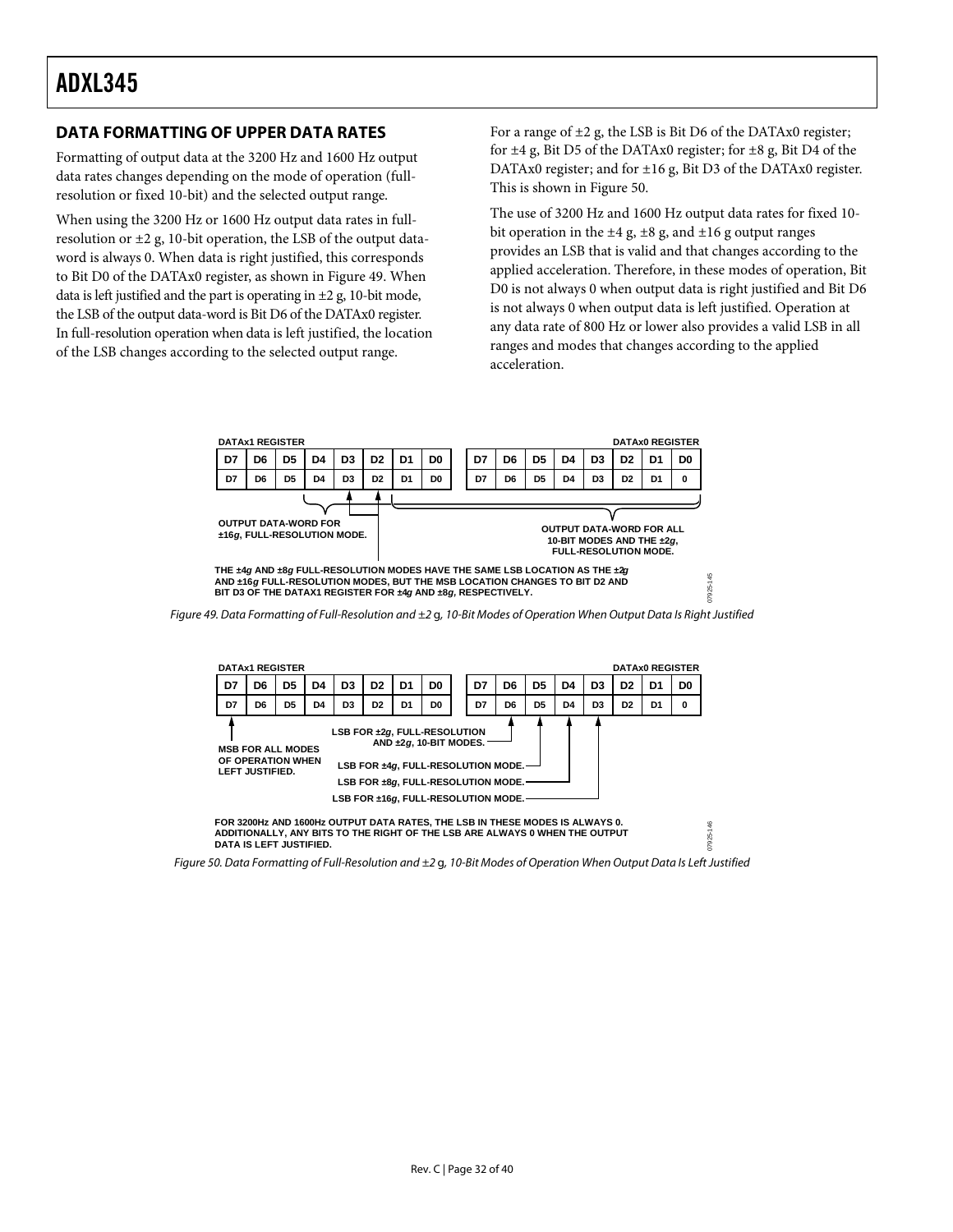#### <span id="page-32-5"></span><span id="page-32-1"></span><span id="page-32-0"></span>**NOISE PERFORMANCE**

The specification of noise shown in [Table 1](#page-3-1) corresponds to the typical noise performance of the ADXL345 in normal power operation with an output data rate of 100 Hz (LOW\_POWER bit  $(D4) = 0$ , rate bits  $(D3:D0) = 0xA$  in the BW\_RATE register, Address 0x2C). For normal power operation at data rates below 100 Hz, the noise of the ADXL345 is equivalent to the noise at 100 Hz ODR in LSBs. For data rates greater than 100 Hz, the noise increases roughly by a factor of  $\sqrt{2}$  per doubling of the data rate. For example, at 400 Hz ODR, the noise on the x- and y-axes is typically less than 1.5 LSB rms, and the noise on the z-axis is typically less than 2.2 LSB rms.

<span id="page-32-3"></span>For low power operation (LOW\_POWER bit  $(D4) = 1$  in the BW\_RATE register, Address 0x2C), the noise of the ADXL345 is constant for all valid data rates shown in [Table 8](#page-13-2). This value is typically less than 1.8 LSB rms for the x- and y-axes and typically less than 2.6LSB rms for the z-axis.

The trend of noise performance for both normal power and low power modes of operation of the ADXL345 is shown in [Figure 51](#page-32-2).

[Figure 52](#page-32-3) shows the typical Allan deviation for the ADXL345. The 1/f corner of the device, as shown in this figure, is very low, allowing absolute resolution of approximately 100 μg (assuming that there is sufficient integration time). [Figure 52](#page-32-3) also shows that the noise density is 290 μg/ $\sqrt{Hz}$  for the x-axis and y-axis and 430  $\mu$ g/ $\sqrt{Hz}$  for the z-axis.

<span id="page-32-4"></span>[Figure 53](#page-32-4) shows the typical noise performance trend of the ADXL345 over supply voltage. The performance is normalized to the tested and specified supply voltage,  $V_s = 2.5$  V. In general, noise decreases as supply voltage is increased. It should be noted, as shown in [Figure 51,](#page-32-2) that the noise on the z-axis is typically higher than on the x-axis and y-axis; therefore, while they change roughly the same in percentage over supply voltage, the magnitude of change on the z-axis is greater than the magnitude of change on the x-axis and y-axis.



<span id="page-32-2"></span>Figure 51. Noise vs. Output Data Rate for Normal and Low Power Modes, Full-Resolution (256 LSB/g)



### **OPERATION AT VOLTAGES OTHER THAN 2.5 V**

The ADXL345 is tested and specified at a supply voltage of  $V_s = 2.5$  V; however, it can be powered with  $V_s$  as high as 3.6 V or as low as 2.0 V. Some performance parameters change as the supply voltage changes: offset, sensitivity, noise, self-test, and supply current.

Due to slight changes in the electrostatic forces as supply voltage is varied, the offset and sensitivity change slightly. When operating at a supply voltage of  $V_s = 3.3$  V, the x- and y-axis offset is typically 25 m*g* higher than at Vs = 2.5 V operation. The z-axis is typically 20 m*g* lower when operating at a supply voltage of 3.3 V than when operating at  $V_s = 2.5$  V. Sensitivity on the x- and y-axes typically shifts from a nominal 256 LSB/*g* (full-resolution or ±2 *g*, 10-bit operation) at  $V_s = 2.5$  V operation to 265 LSB/*g* when operating with a supply voltage of 3.3 V. The z-axis sensitivity is unaffected by a change in supply voltage and is the same at  $V_s = 3.3$  V operation as it is at  $V_s = 2.5$  V operation. Simple linear interpolation can be used to determine typical shifts in offset and sensitivity at other supply voltages.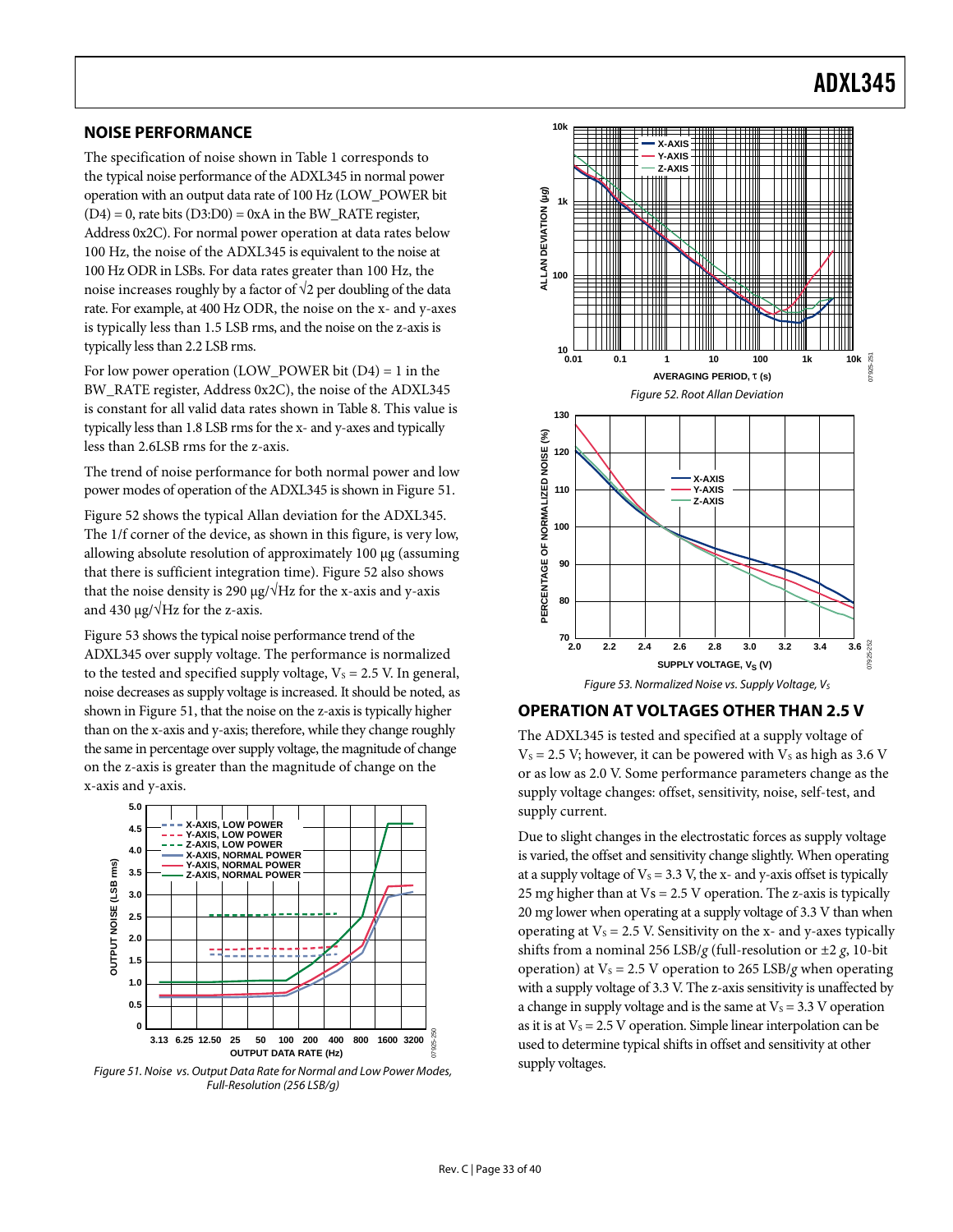<span id="page-33-0"></span>Changes in noise performance, self-test response, and supply current are discussed elsewhere throughout the data sheet. For noise performance, the [Noise Performance](#page-32-5) section should be reviewed. The [Using Self-Test](#page-30-1) section discusses both the operation of self-test over voltage, a square relationship with supply voltage, as well as the conversion of the self-test response in *g*'s to LSBs. Finally, [Figure 33](#page-11-0) shows the impact of supply voltage on typical current consumption at a 100 Hz output data rate, with all other output data rates following the same trend.

### **OFFSET PERFORMANCE AT LOWEST DATA RATES**

The ADXL345 offers a large number of output data rates and bandwidths, designed for a large range of applications. However, at the lowest data rates, described as those data rates below 6.25 Hz, the offset performance over temperature can vary significantly from the remaining data rates. [Figure 54](#page-33-1), Figure 55, and Figure 56 show the typical offset performance of the ADXL345 over temperature for the data rates of 6.25 Hz and lower. All plots are normalized to the offset at 100 Hz output data rate; therefore, a nonzero value corresponds to additional offset shift due to temperature for that data rate.

When using the lowest data rates, it is recommended that the operating temperature range of the device be limited to provide minimal offset shift across the operating temperature range. Due to variability between parts, it is also recommended that calibration over temperature be performed if any data rates below 6.25 Hz are in use.



<span id="page-33-1"></span>Figure 54. Typical X-Axis Output vs. Temperature at Lower Data Rates, Normalized to 100 Hz Output Data Rate,  $V_S = 2.5 V$ 



Figure 55. Typical Y-Axis Output vs. Temperature at Lower Data Rates, Normalized to 100 Hz Output Data Rate,  $V_S = 2.5$  V



Figure 56. Typical Z-Axis Output vs. Temperature at Lower Data Rates, Normalized to 100 Hz Output Data Rate,  $V_s = 2.5 V$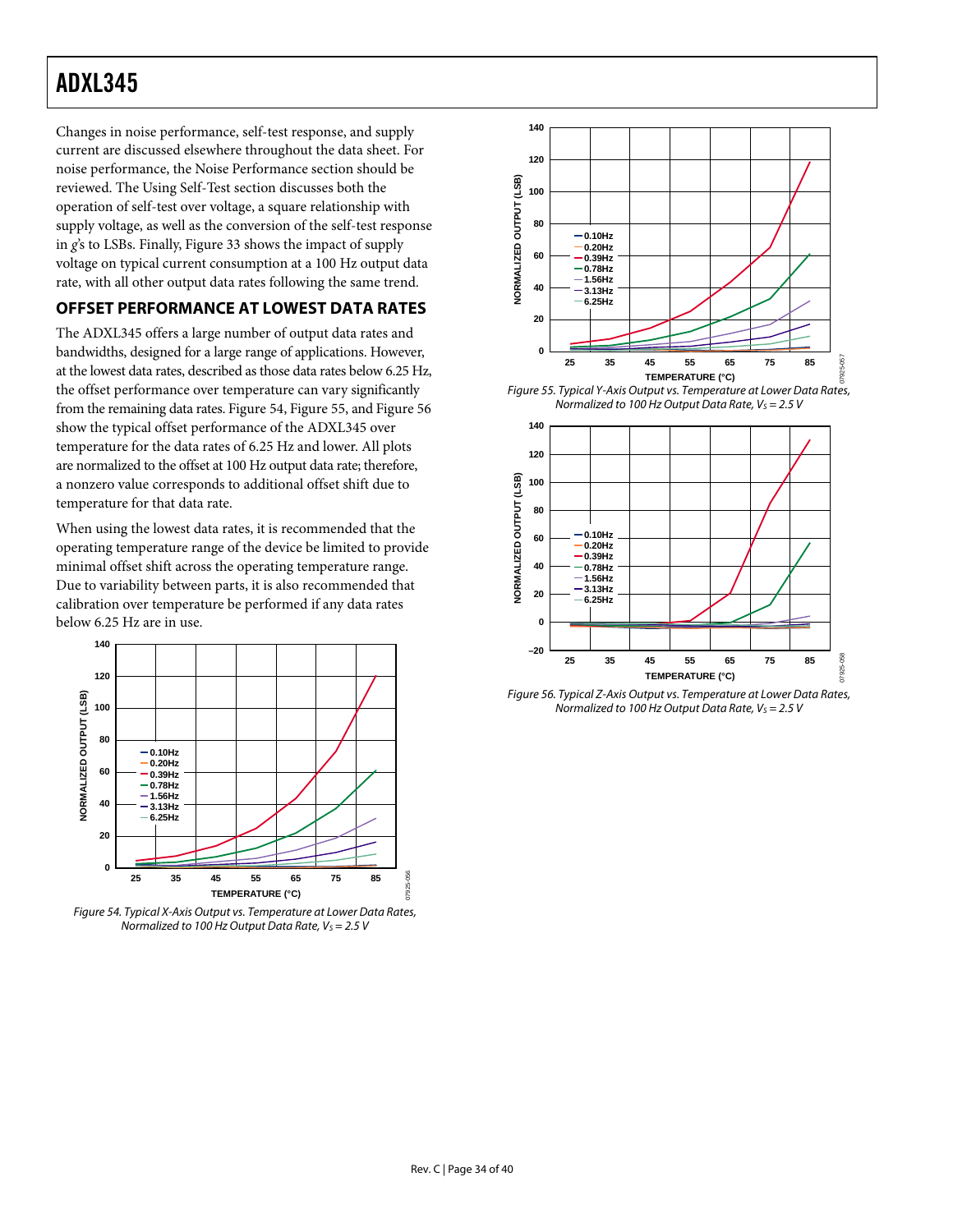#### <span id="page-34-0"></span>**AXES OF ACCELERATION SENSITIVITY**



Figure 57. Axes of Acceleration Sensitivity (Corresponding Output Voltage Increases When Accelerated Along the Sensitive Axis)

07925-021



Figure 58. Output Response vs. Orientation to Gravity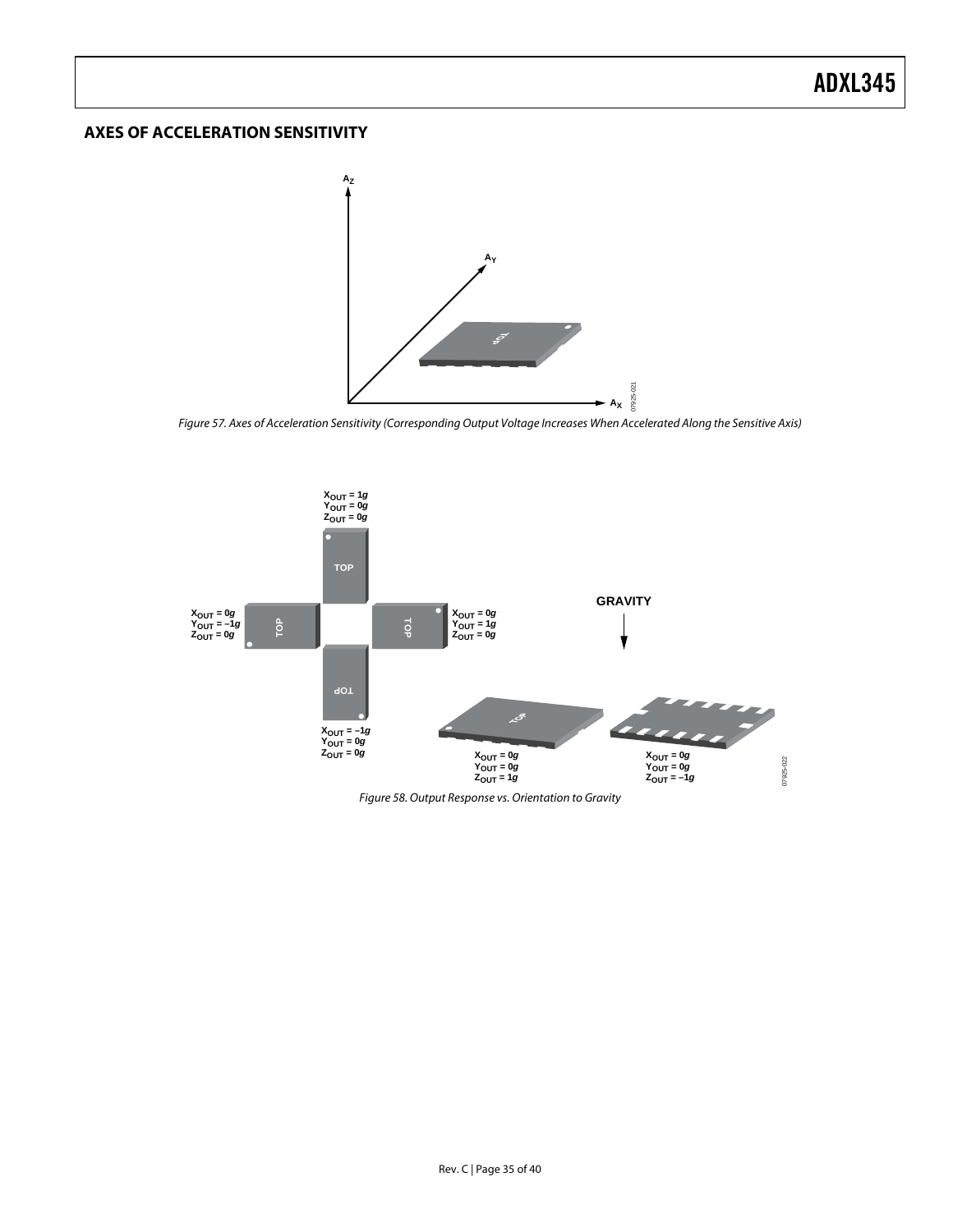#### <span id="page-35-0"></span>**LAYOUT AND DESIGN RECOMMENDATIONS**

[Figure 59](#page-35-1) shows the recommended printed wiring board land pattern. [Figure 60](#page-35-2) and [Table 24](#page-35-3) provide details about the recommended soldering profile.



<span id="page-35-1"></span>Figure 59. Recommended Printed Wiring Board Land Pattern (Dimensions shown in millimeters)



#### <span id="page-35-3"></span><span id="page-35-2"></span>**Table 24. Recommended Soldering Profile1, 2**

|                                                                               | Condition                 |                           |  |
|-------------------------------------------------------------------------------|---------------------------|---------------------------|--|
| <b>Profile Feature</b>                                                        | <b>Sn63/Pb37</b>          | <b>Pb-Free</b>            |  |
| Average Ramp Rate from Liquid Temperature $(T_L)$ to Peak Temperature $(T_P)$ | 3°C/sec maximum           | 3°C/sec maximum           |  |
| Preheat                                                                       |                           |                           |  |
| Minimum Temperature (T <sub>SMIN</sub> )                                      | $100^{\circ}$ C           | $150^{\circ}$ C           |  |
| Maximum Temperature (T <sub>SMAX</sub> )                                      | $150^{\circ}$ C           | $200^{\circ}$ C           |  |
| Time from T <sub>SMIN</sub> to T <sub>SMAX</sub> (t <sub>S</sub> )            | 60 sec to 120 sec         | 60 sec to 180 sec         |  |
| $T_{SMAX}$ to $T_L$ Ramp-Up Rate                                              | 3°C/sec maximum           | 3°C/sec maximum           |  |
| Liquid Temperature $(TL)$                                                     | $183^{\circ}$ C           | $217^{\circ}$ C           |  |
| Time Maintained Above $T_L(t_L)$                                              | 60 sec to 150 sec         | 60 sec to 150 sec         |  |
| Peak Temperature (T <sub>P</sub> )                                            | $240 + 0/-5$ °C           | $260 + 0/-5$ °C           |  |
| Time of Actual $T_P - 5^{\circ}C$ (t <sub>P</sub> )                           | 10 sec to 30 sec          | 20 sec to 40 sec          |  |
| Ramp-Down Rate                                                                | $6^{\circ}$ C/sec maximum | $6^{\circ}$ C/sec maximum |  |
| Time 25°C to Peak Temperature                                                 | 6 minutes maximum         | 8 minutes maximum         |  |

<sup>1</sup> Based on JEDEC Standard J-STD-020D.1.<br><sup>2</sup> Eor best results, the soldering profile sho

<sup>2</sup> For best results, the soldering profile should be in accordance with the recommendations of the manufacturer of the solder paste used.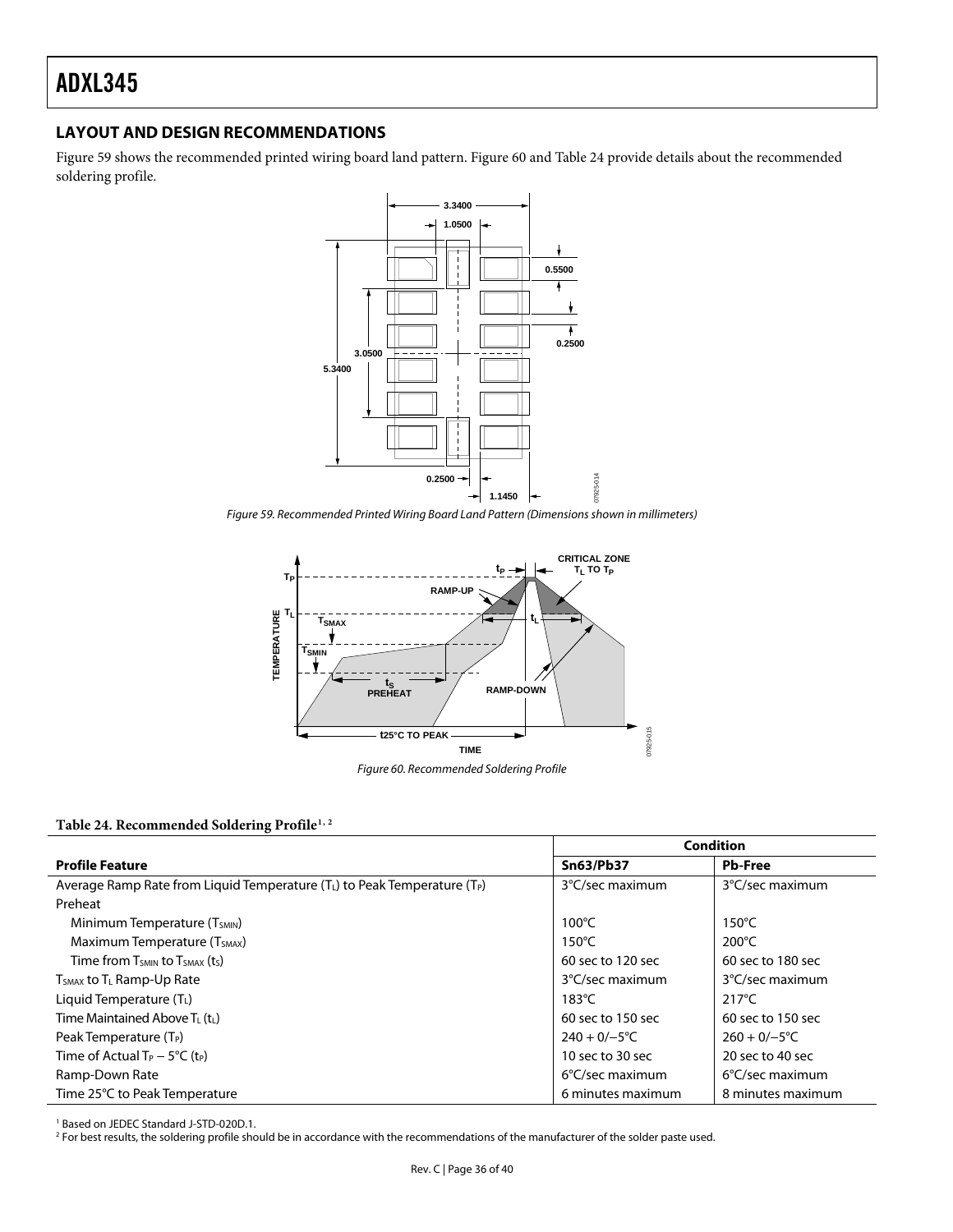### <span id="page-36-1"></span><span id="page-36-0"></span>OUTLINE DIMENSIONS



#### **ORDERING GUIDE**

<span id="page-36-2"></span>

| $\mathbf{Model}^1$ | <b>Measurement</b><br>Range $(q)$ | <b>Specified</b><br>Voltage (V) | <b>Temperature Range</b>           | <b>Package Description</b>                                                      | Package<br><b>Option</b> |
|--------------------|-----------------------------------|---------------------------------|------------------------------------|---------------------------------------------------------------------------------|--------------------------|
| ADXL345BCCZ        | ±2, ±4, ±8, ±16                   | 2.5                             | $-40^{\circ}$ C to $+85^{\circ}$ C | 14-Terminal Land Grid Array [LGA]                                               | $CC-14-1$                |
| ADXL345BCCZ-RL     | ±2, ±4, ±8, ±16                   | 2.5                             | $-40^{\circ}$ C to $+85^{\circ}$ C | 14-Terminal Land Grid Array [LGA]                                               | $CC-14-1$                |
| ADXL345BCCZ-RL7    | ±2, ±4, ±8, ±16                   | 2.5                             | $-40^{\circ}$ C to $+85^{\circ}$ C | 14-Terminal Land Grid Array [LGA]                                               | $CC-14-1$                |
| EVAL-ADXL345Z      |                                   |                                 |                                    | <b>Evaluation Board</b>                                                         |                          |
| EVAL-ADXL345Z-DB   |                                   |                                 |                                    | <b>Evaluation Board</b>                                                         |                          |
| EVAL-ADXL345Z-M    |                                   |                                 |                                    | Analog Devices Inertial Sensor Evaluation<br>System, Includes ADXL345 Satellite |                          |
| EVAL-ADXL345Z-S    |                                   |                                 |                                    | ADXL345 Satellite, Standalone                                                   |                          |

1 Z = RoHS Compliant Part.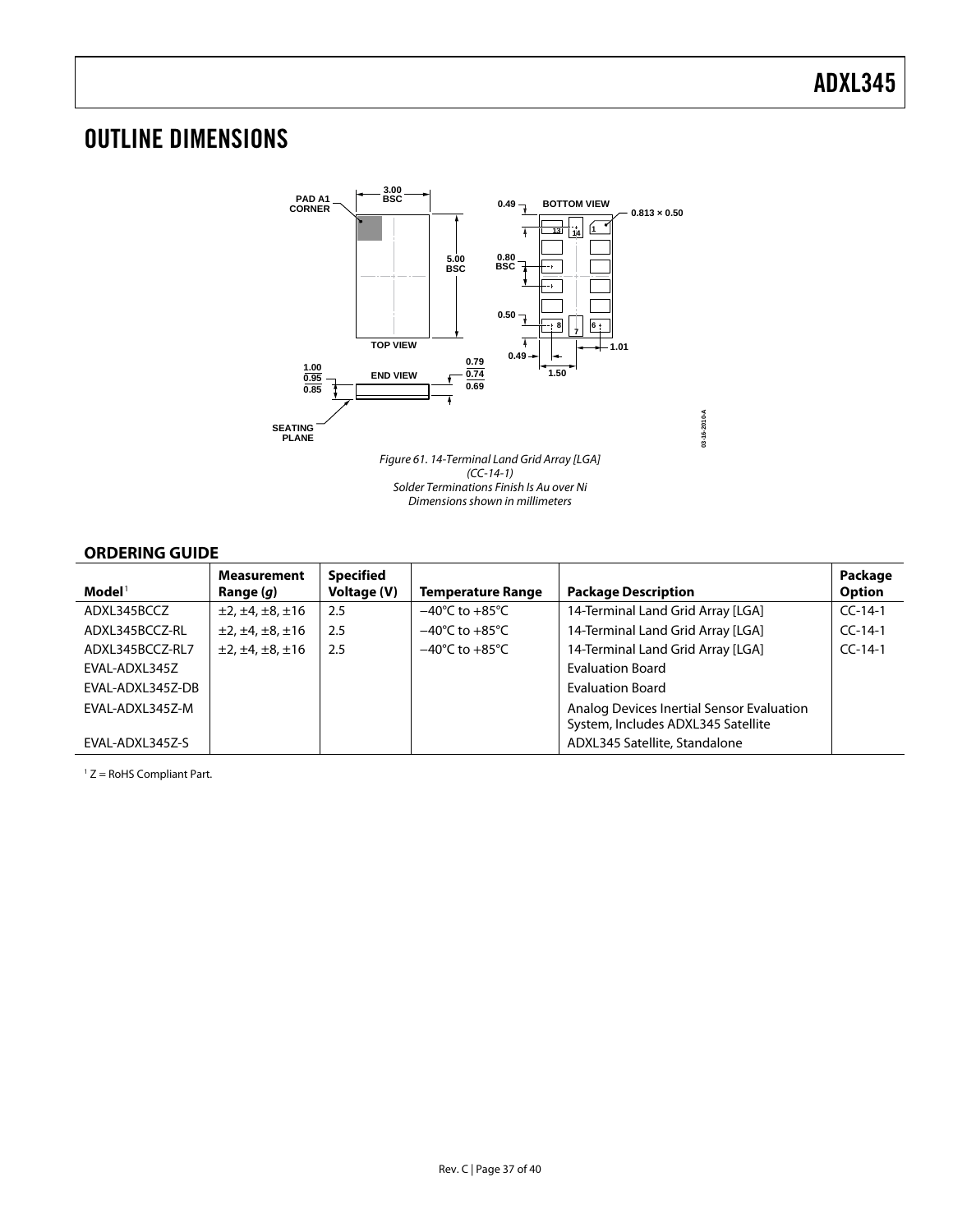### **NOTES**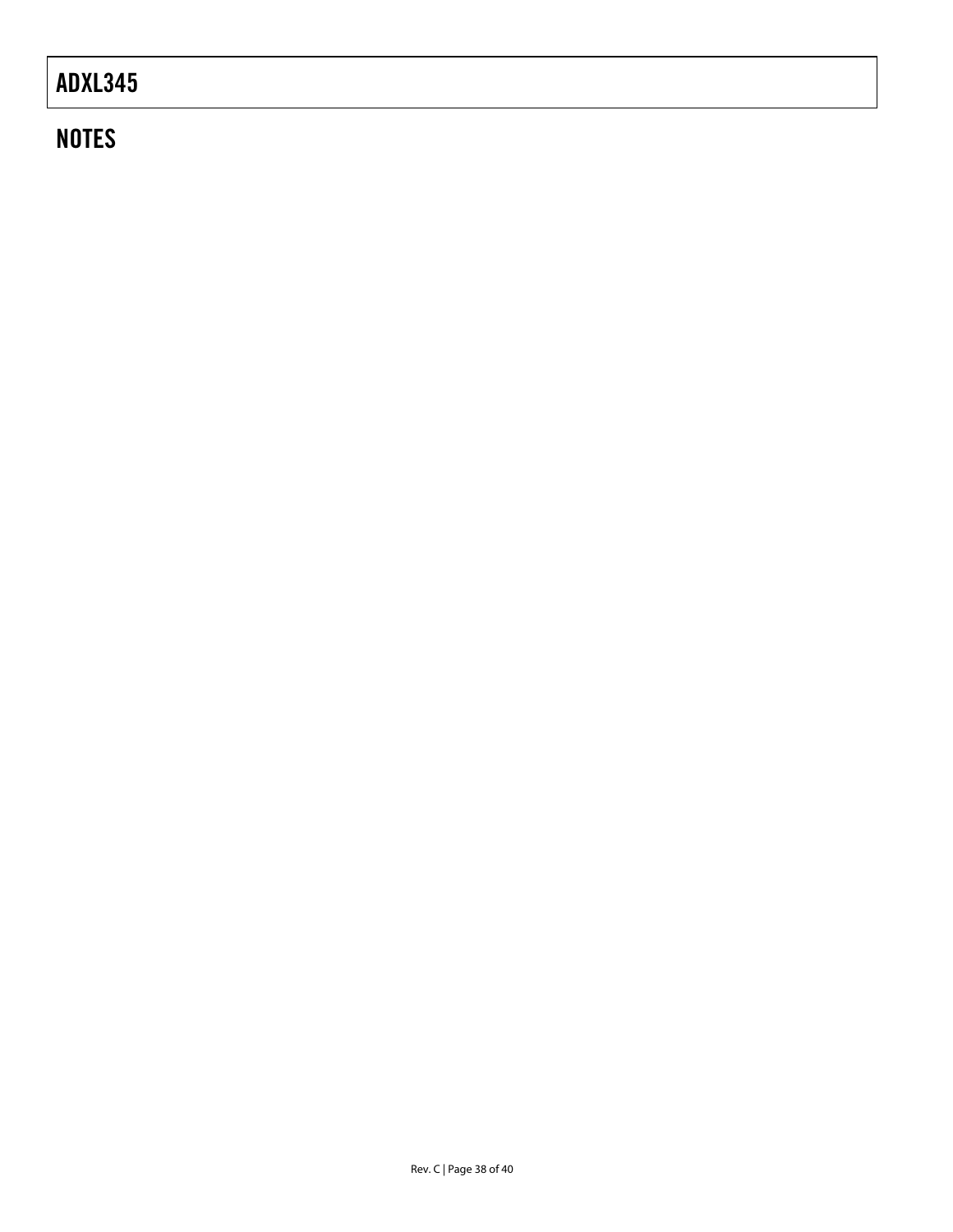### **NOTES**